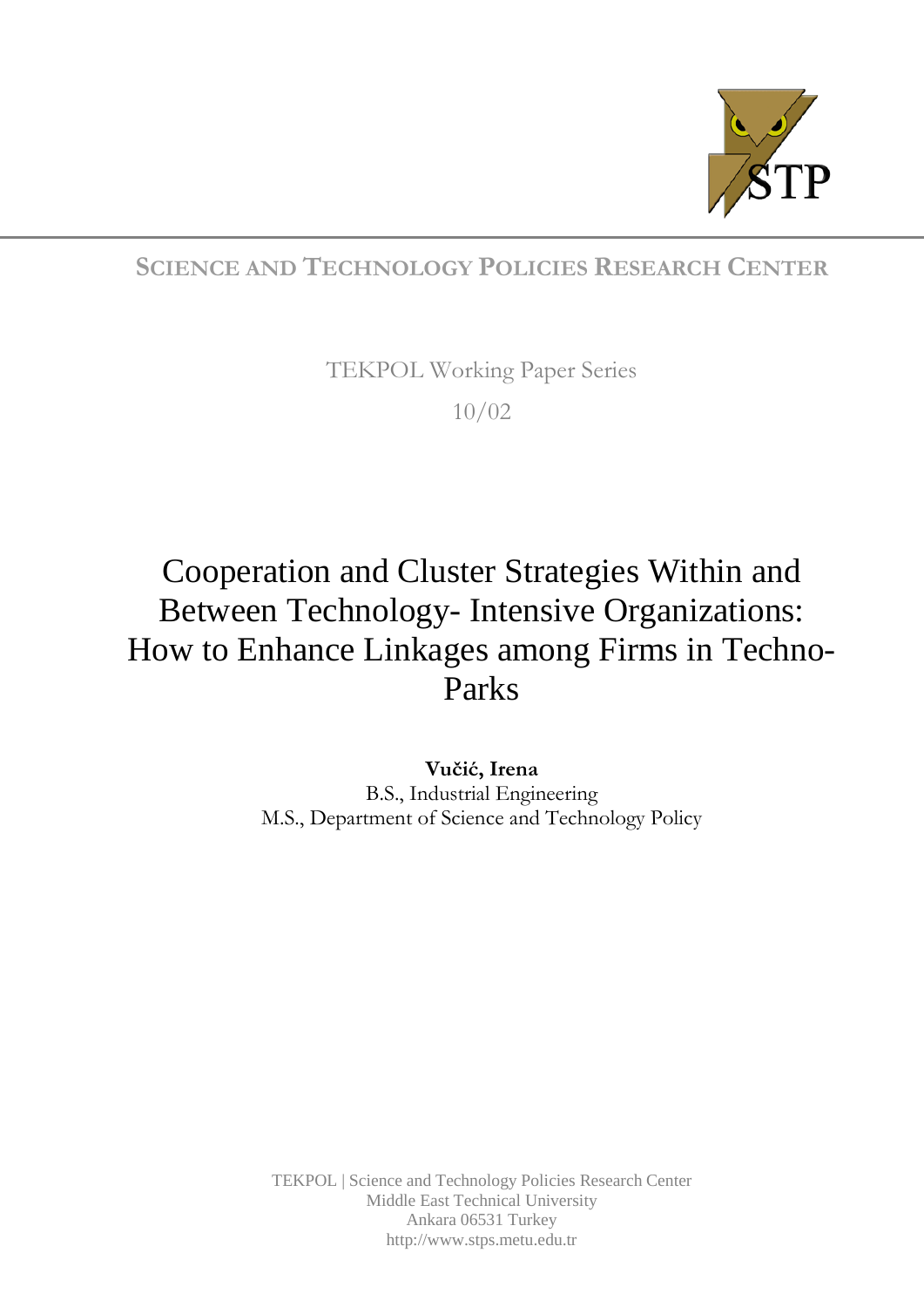# **Cooperation and Cluster Strategies Within and Between Technology- Intensive Organisations: How to Enhance Linkages among Firms in Techno-Parks**

Vučić, Irena B.S., Industrial Engineering M.S., Department of Science and Technology Policy Studies irena037@yahoo.com

## **ABSTRACT**

World today is characterized by rapid transformations in all aspects of human's life where innovation, technological change and technological progress play the most significant role. Therefore, technologyintensive organizations by engaging in strategic alliances, clusters and networks tend to extract maximum benefits i.e. to enable entry into the international markets and to develop core competences. Even though clusters have become a highly popular strategy, many of them fail to realize their intended goals. Thus, under the scope of this paper we explore why choosing a clustering strategy can be beneficial for technologyintensive organizations. Main focus will be on investigating if there are inter-firm and firm-university linkages among the actors located in a particular techno-park i.e. METU Techno-park and Bilkent Cyber-park. Results of the analysis showed certain extent of firm-university relationships and low level of inter-firm interactions. This further implied necessity of the policy interventions for enhancement of those interactions if the studied techno-parks are to become successful in the sense of the theoretical techno-park model, and if the tenant firms are to extract maximum benefits associated with cluster concept in theory.

Key words: Clusters; Networks; Innovation; Techno-parks; Policy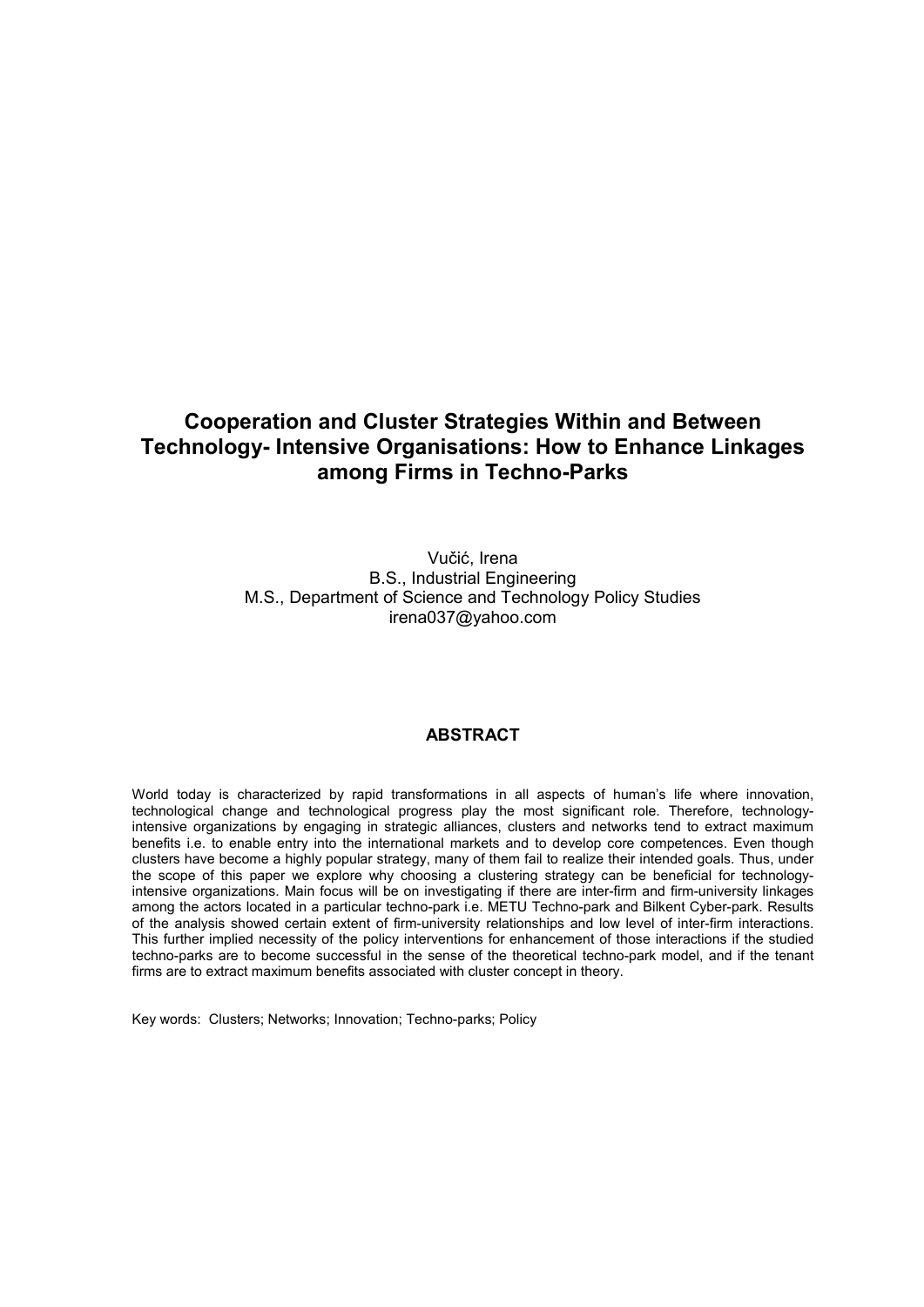#### **INTRODUCTION**

Concepts of technology, knowledge and innovation play huge importance in today's theoretical and practical world. Their importance in every aspect of human's life is evident from the beginning of the civilization. Understanding these concepts is crucial in order to understand new collaborative strategies for the firms that struggle to survive in rapidly changing environment that created global markets and global economy. In present, creation of technological innovation, its diffusion and adoption are being central to the economic development.

Simply put, technology is a dynamic process that changes continuously and innovation is a complex, social activity. Hence, technological innovation is not an isolated instance (Castells, 1996: 37). For a new technique and/or product to be implemented, company has to interact with its environment that is comprised of competitors, partners, universities, research centres, suppliers, public authorities, and so forth. Innovation itself is becoming more costly and often more risky than before and there is now greater inter-firm collaboration and networking in innovative effort (Lall, 2003: 3).

The dynamics of the competition are shifted to the global scale due to the rapid development and diffusion of the new technologies. In order to survive in such an increasingly competitive environment and markets, firms, organizations, governments and countries in general, must adjust and adapt themselves to the changes. Firms have to follow the technology trends and adopt their businesses to the high-tech environmental challenges if they are to become competitive and sustain their superior performance. The most successful ones will be the leaders of technological change and innovation, while the others will remain followers or even losers whose survival is threatened by competition and changing technology.

From the 1970s, vast amount of academic studies have been oriented towards the concept of regional clusters, networks and other forms of joint-ventures. Consequently, a growing body of literature is directed towards the creation of new policies and examination of industrial districts composed of small technology-intensive firms that struggle in the global competition.

The idea of the industrial districts and advantages of agglomeration dates back to century-old theory of Alfred Marshall in the 1890s. Emphasis in his work are on understanding the role of external economies, knowledge transfer, skills and learning among firms in geographical proximity (Cooke, 2002). The ideas of Marshall have been further developed by the number of industrial and innovation economists. As a result of growing research and policy experiments, a number of different theoretical frameworks have been developed to analyse geographical dimension of innovation and its implications for clustering (Breschi and Malerba, 2005: 2). Yet, all of the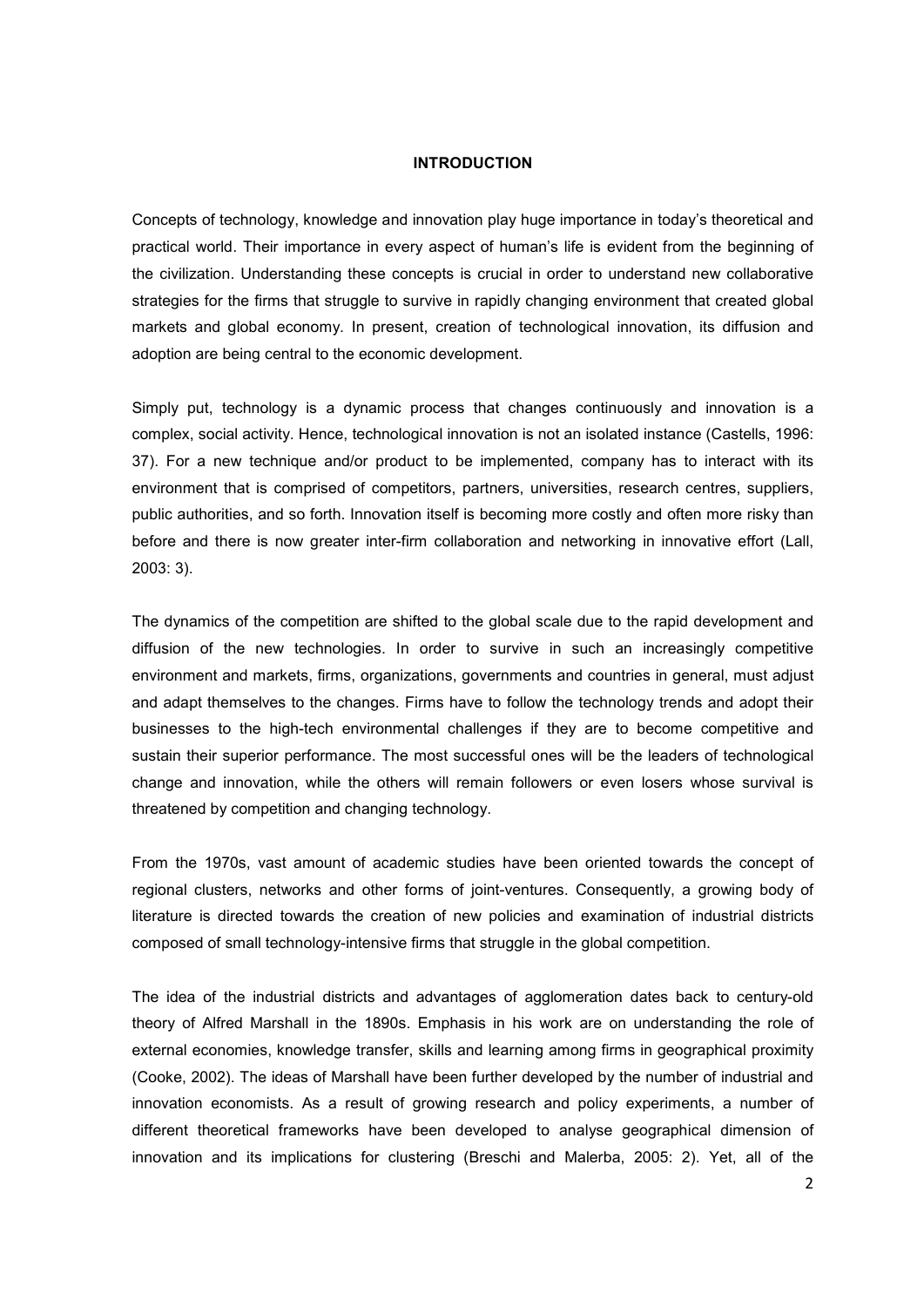perspectives share a common conception: formal and informal relationships; interactions and networks among diverse actors and institutions; and their geographical proximity. It is believed that all of these contribute to the more advanced learning, knowledge exchange, firm innovation and success of a cluster. Moreover, inter-firm embeddedness and agglomeration between the firms and other organizations is likely to reduce costs of innovation and knowledge transmission, and to lower risk and uncertainty among the technology-intensive firms in the cluster.

The importance of clusters and networks for innovation and competitiveness is increasingly recognized by policy-makers (De Propris, 2002). Accordingly, the apparent vitality of small firm agglomerations has resulted in SMEs and networking being one of the main targets of various policies, e.g. industrial, regional, innovation and technology, in many industrialized countries since 1980s (Isaksen, 1996).

This paper will hence take into consideration the main aspects of the innovation, knowledge and learning in order to provide better understanding of the contemporary trend towards the cooperative strategies in the highly competitive environment. Particular features of clustering and networking will be further discussed with emphasis on benefits of such linkages and social relationships for technology-intensive firms. Lastly, in the scope of theoretical presentation, technoparks will be discussed as entities consisting of technology-intensive firms with potential of having clustering and networking advantages. The empirical part of the paper encompasses a field study in the two most popular techno-parks in Ankara. Thus, our study contributes to comprehending the implementation of the techno-park concepts in Turkey.

### **2. IMPORTANT ASPECTS OF INNOVATION**

The collaborations between small and medium technology-intensive enterprises, as well as cooperation between them and other institutions, are comprehended as means for more effective competition on the local, regional and global scale. In regard to this, vast amount of researchers put their accent on the importance of innovation, technology and learning in today's global economy referred as knowledge-based economy. More specifically, careful analyses are directed towards the fact that real sources of contemporary innovation are residing in neither the individual entrepreneur nor the research laboratories of large firms but in networks of social relationships between such organizations and others (Cooke, 2002).

Mytelka and Farinelli (2000: 7) emphasized that the 1990s witnessed radical and global technological changes which have significantly altered the competitive environment for firms in all sectors and placed a greater burden on small and medium-sized enterprises to engage in a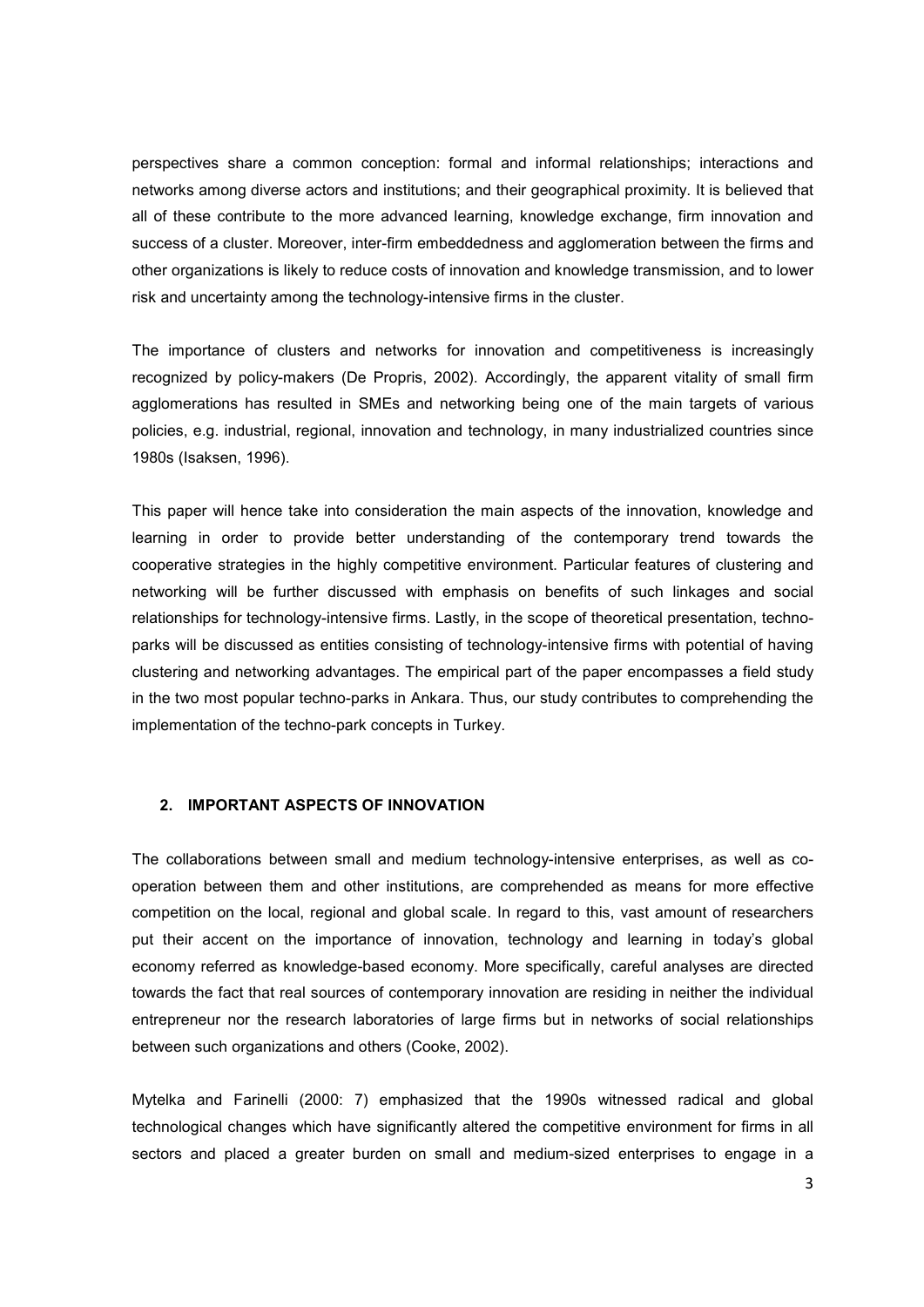continuous process of innovation. The number of literature points out that small, technologyintensive firms which favour networking and clustering, proliferated in high-tech sectors. They have found the ways to develop innovative solutions through the collaboration and linkages with the other public and private enterprises, and/or knowledge institutions. Hence, we want to emphasize that small technology-intensive organizations can be active in the process of innovation if they are engaged in the cluster or network, and that they can extract benefits of clusters and networks if they tend to engage in the inter-organizational relationships.

While various authors focus on a variety of aspects of the clustering, in this study, three overlapping issues important for understanding the concept and benefits of clustering and networking will be shortly discussed. These matters refer to importance of innovation, knowledge and collective learning.

## **2.1. Innovation as an Interactive Process**

The basic assumption in the theoretical literature is that innovation is social, complex and interactive process where emphasis is on the importance of interactions among various actors. Innovation results from increasingly complex interactions at the local, national and global levels among individuals, firms and other knowledge institutions (OECD, 2001:3). Increasing complexity of the innovation process requires more face to face communication and informal linkages among the firms. Successful innovation demands access to specialised regional research and professional labour markets, university and research institute, technology competences, and existing networks of innovative high-tech firms (Longhi and Keeble 2000: 51). The evolutionary economists, such as Schumpeter in 1939, Nelson and Winter in 1982, and later the systematic theories of technical change, at national level by Lundvall in 1992 and Nelson in 1993, regional level by Saxenian in 1994, sectoral level by Carlsson and Stankiewick in 1991, and firm level by Kline and Rosenberg in 1986, emphasized that firms do not innovate in isolation but in continuous interaction with other sources of knowledge (OECD, 2001:91).

Innovation has evolved from a single-act philosophy of innovation (Fischer, 2006) to a systemic approach where innovation is seen as an interactive activity in which learning is a fundamental process and knowledge the fundamental strategic resource (Lopez M. R., 2000). After transition from Fordism to post-Fordism, innovation process has changed and innovation activity is characterized with two features: 1) there is increased significance of incremental innovations compared to the linear model of innovation, and 2) innovation became a process of interactive learning between firms and their external environment where this environment is conceptualised in terms of ''national or regional systems of innovation'' (Smith, 1994). Vast amount of economic and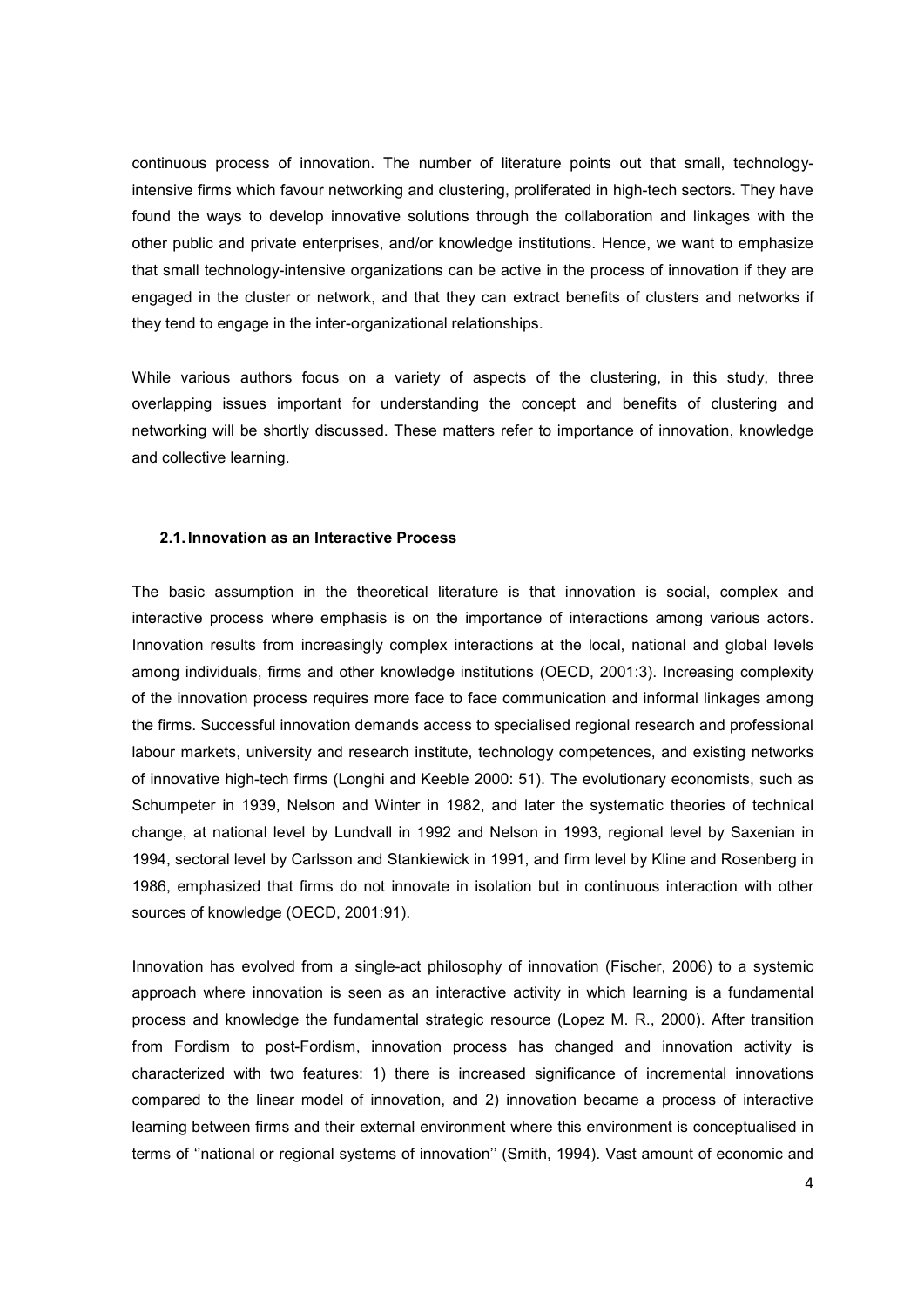managerial studies in the last decade have emphasized importance of innovation for the competitiveness of not just a single firm but clusters and regions as well. The interactive nature of innovation process leads to a model of spatial system of innovation which underlines importance of co-operation between firms and institutions, and thus, the role played by networks involving different actors (Fischer, 2006).

Findings of Powel (1990), Powel et al. (1996), Oerlemans et al. (2001), Mytelka and Farinelli (2000), Wilkinson and Moore (2000), De Propris (2002), Kitson and Michie (1998) and many others tend to provide the evidence that firms do not innovate in isolation. Innovation, technology, knowledge, their creation, utilization and diffusion, together with inter-firm and firm-organization linkages are all interconnected, intertwined and mutually interdependent. Moreover, they must be studied as such entities.

Hence, firms do not innovate in isolation. Innovation is closely linked and intertwined with tacit knowledge, technology and learning. Interaction became a central element in the process of innovation since innovation requires learning and since co-operation among the firms and organizations is crucial for exchange of tacit knowledge. Thus, innovation is fostered and enhanced inside the network and due to inter-firm collaboration. Moreover, innovation is bounded to the geographic proximity where proximity of various actors eases the inter-organizational co-operation and exchange of tacit knowledge, and, thus, supports the development of innovation. Firms, interconnected in the geographic proximity, can extract the benefits of innovation that became one of the most important sources of competitive advantage.

#### **2.2. Innovation, Knowledge and Collective Learning**

At the down of the twenty-first century, process of networking, innovation, knowledge development and collective learning within European and US regional clusters of technology-intensive firms appears to lie at the heart of these regions' undoubted economic success (Longhi and Keeble 2000: 52). Here, learning from the others and knowledge, particularly tacit knowledge, play huge importance in development of the firm's competences.

The basic assumption in the theoretical literature is that firms located in close proximity to other firms and knowledge institutions are given opportunity to access and exchange tacit knowledge with the other entities throughout collaboration and inter-firm linkages, as well as to develop codes of collective learning and collective knowledge generation. Tacit and informal knowledge, widespread in the local area, play a fundamental role in the innovative process and in the industrial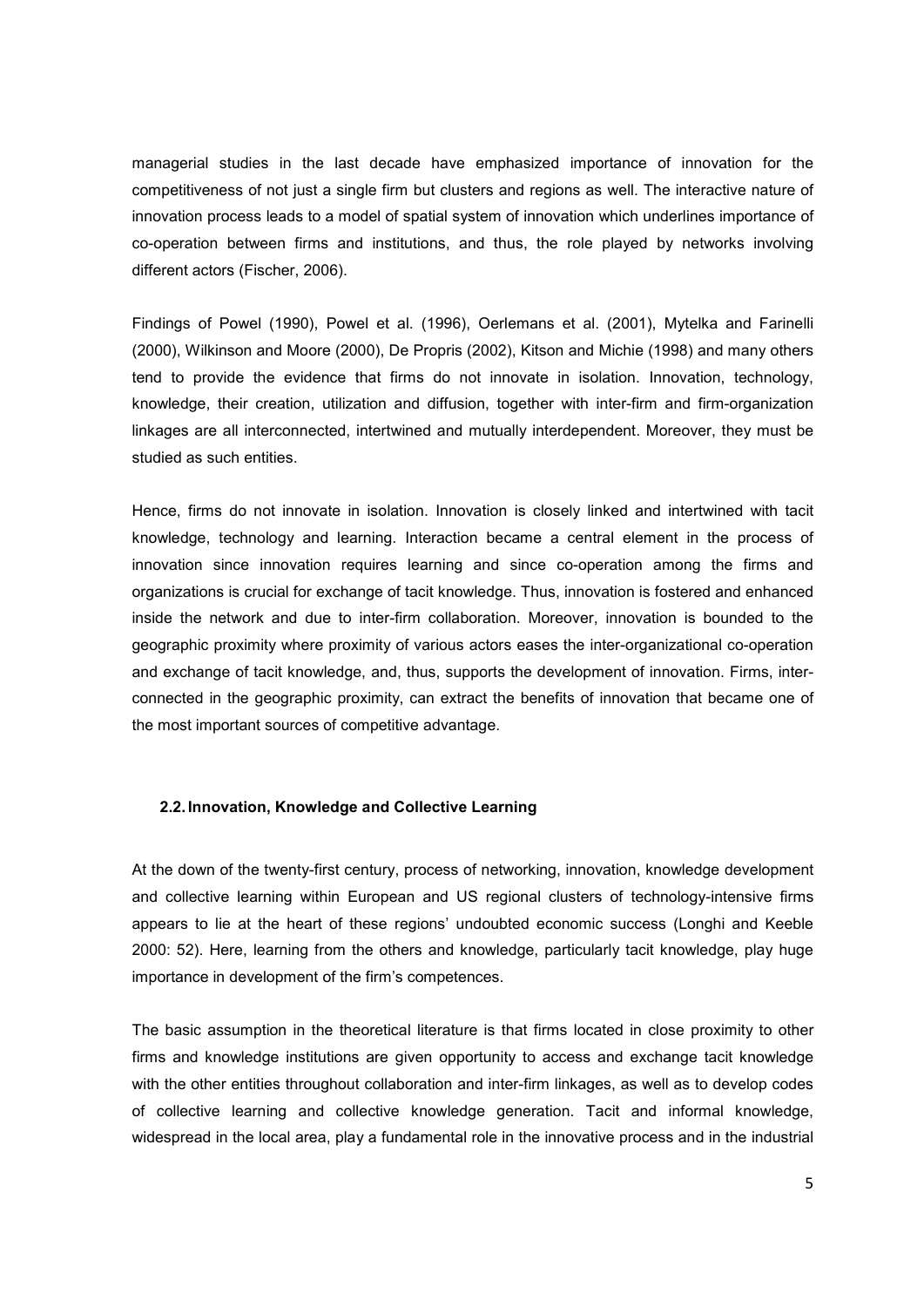development of clusters: human relationships, trust, common language and beliefs allow faster transfer of information and easy knowledge sharing (Carbonara, 2002). Tacit knowledge is bounded to people and is transferred through informal learning in local communities (Isaksen, 1996) and, thus, important elements of tacit knowledge are collective rather than individual (Johnson and Lundvall, 1995).

Moreover, transfer of tacit knowledge and know-how often necessitate development of long-term relationships. Hence, small technology-intensive firms need to develop ability of collective learning and networking with other related companies, knowledge institutions, governments and other financial organizations in order to access missing resources and become innovative. Making use of external knowledge and using partners to access lacking assets have consistently been stressed in the innovation literature as key to innovative success.

Information exchange and adoption of new technologies from others allow small businesses to develop specific competences and improve on others methods (Baptista, 2001: 32). If the small technology-intensive firms are interconnected in the web of networks and at the same time in close proximity to each other and knowledge institution they can produce more efficient and more effective innovation output. Thus, for small and medium enterprises (SMEs), clustering is believed to offer unique opportunities to engage in the wide array of domestic linkages among various actors (e.g. users, buyers, universities, R&D institutes, etc.) of an economy that stimulates learning and innovation (Mytelka and Farinelli, 2000).

Technology, innovation, knowledge and learning are concepts that are interweaved and tightly connected to concepts of networking, clusters and inter-firm relationships. Clustering and networking approaches help in comprehending the importance of collaboration between diverse economic units and collective learning for the sake of technology progress and innovation.

# **3. NETWORKS, CLUSTERS, SOCIAL RELATIONSHIPS AND BENEFITS OF THE LINKAGES**

General conception of the innovation process supports the relevance of networking and clustering of resources (OECD, 2001:91). Many authors emphasized that networking is central to the innovation process. Here, cluster approach emerged as useful framework within which to analyse the networks linking diverse agents (OECD, 2001:91).

The growth of regional clusters of mainly small and medium enterprises in Western Union and North America since the 1970s has gained great interest among both academics and policy makers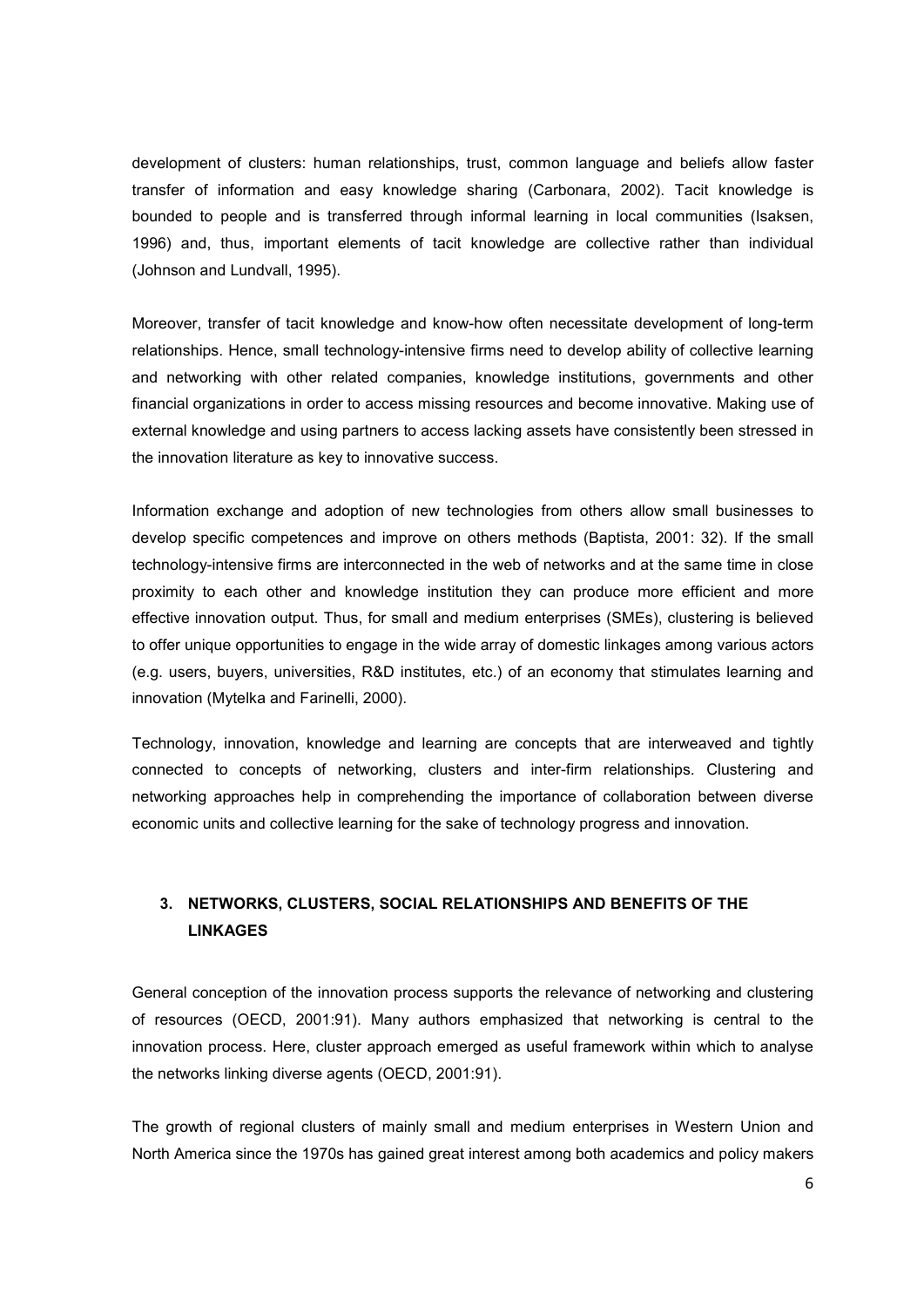(Isaksen, 1996). Some of the remarkable examples include Silicon Valley, Orange County, and Boston's Route 128 in USA; Cambridge, Oxford, Grenoble, and Sophia-Antipolis in Europe, and many others. In the '70s and '80s such clusters established a strong position in the world market for both more traditional products (e.g. Third Italy) and high technology products (e.g. Silicon Valley), and in some industrial sectors they proved as more competitive than large firms (Isaksen, 1996). Since then, much of the literature is centred around inter-firm collaboration and cooperation, strong links with local knowledge centres such as universities, and the development of a regionallyembedded capacity for collective learning (Keeble 2000: 1).

It is believed that in '90s globalization and technological change led to the growing importance of the cluster and network concepts. Analyses of clusters have emerged as key issues in the research agenda of scholars from quite diverse economic fields (Breschi and Malebra, 2005:1). Following successful cases in the United States and Europe, many regions have been trying to imitate these examples, setting up science parks, technopoles, venture capital and financial innovation support schemes (Breschi and Malebra, 2005:1). However, there is neither a standard cluster approach, nor fixed policy recipe for implementing the cluster approach in practice (Bergman et al., 2001).

It must be emphasized that clusters come in many forms, each of which has a unique development trajectory, principles of organization and specific problems (Mytelka and Farinelli, 2000: 11). One broad distinction can be made between clusters that are 'spontaneous agglomerations of firms and other related actors' and those that are 'induced by public policies' (Mytelka and Farinelli, 2000: 11). The latter is also referred to as 'constructed clusters' (Mytelka and Farinelli, 2000: 11) and encompasses techno-parks, industrial parks, incubators, and so forth.

#### **3.1. Impact of Geographical Proximity on Innovation Capability, Clusters and Networks**

Case studies conducted in the Third Italy and Silicon Valley, among the other successful cases, illustrate that territorial uniqueness is highly profound and crucial for innovation inside these 'clusters'. Findings of Gulati (1995), Mowery et. al. (1996) and the others, suggest that obstacles to inter-firm knowledge transfer are produced by distance, cultural differences, and other factors. All authors that favour positive effects of geographic proximity, e.g. Staber (1996a, 1996b), Piore and Sabel (1984), Camagni (1991), Keeble and Wilkinson (2000), Keeble (2001), Von Hippel (1994), Porter (1990, 1998, 2000), Cuerco-Garcia et al. (2008), Lundvall (1992), Mowery et al. (1996), Baptista (1996), Baptista and Swann (1998), highlight that it is one of the factors that explain enhanced and accelerated transfer of tacit knowledge, innovation creation and diffusion in the clusters (industrial districts or science and technology parks). Positive effects of the geographic proximity may be summarized as follows: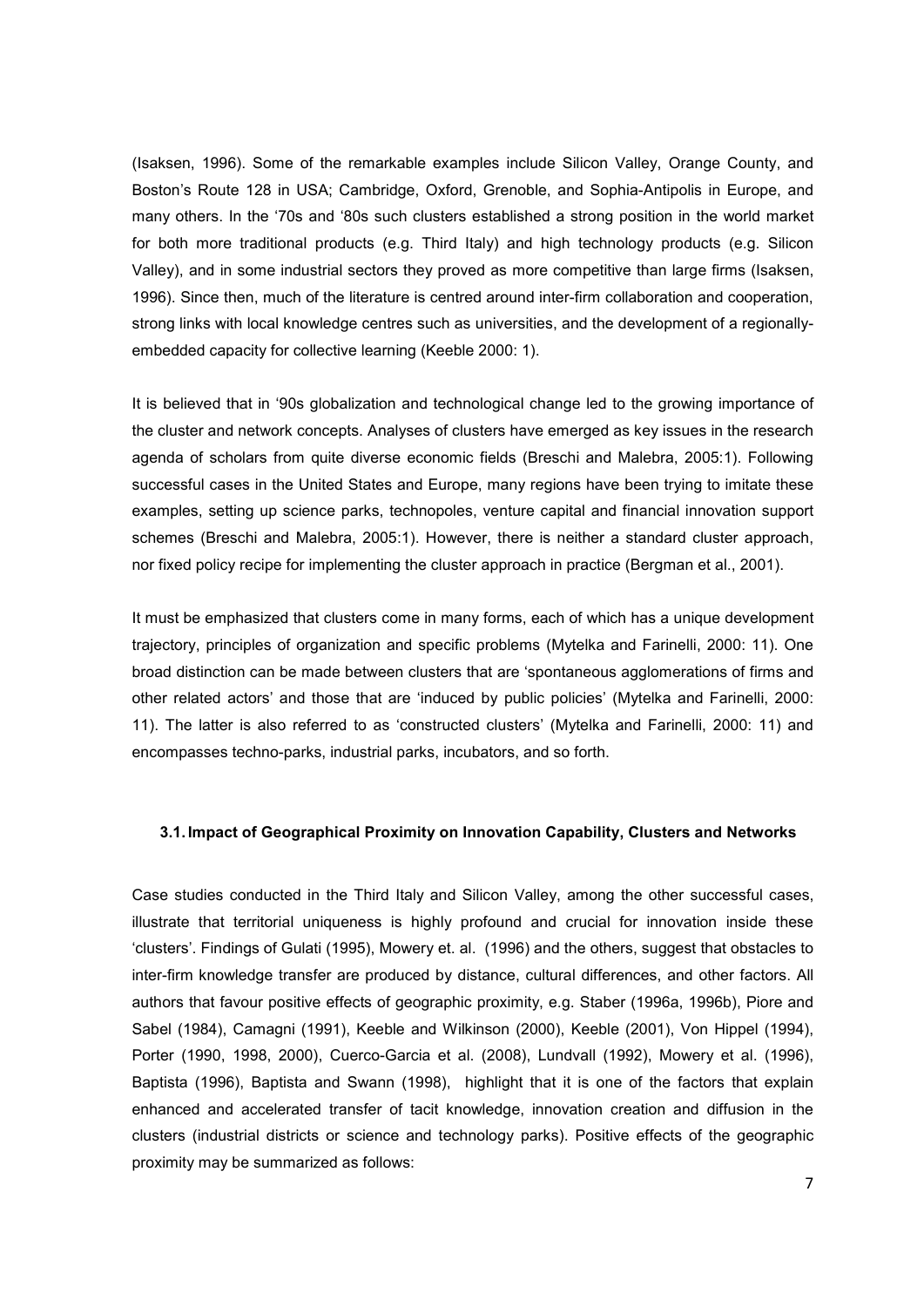- geographic proximity of the agents participating in innovation process is a powerful reducer of learning and communication costs (Von Hippel, 1994), it improves communication and facilitates the flow of information (Porter, 1998 and Cuerco-Garcia et al. 2008) and it increases the speed of information flow and rate at which innovation diffuse (Porter, 1990);
- exchange of tacit knowledge between firms and/or other institutions, and hence interactive learning, are facilitated;
- geographic proximity raises the visibility of competitor behaviour and awareness of matching improvements (Porter, 1990);
- proximity raises the number of spin-offs as they have tendency to locate near the original company and attracts talented people (Porter, 1990);
- geographic proximity of companies and institutions, and the repeated exchanges among them, fosters better coordination and trust (Porter, 1998). Thus, creation of social capital i.e. trust, common language and common culture is supported;
- geographic, cultural, and institutional proximity leads to special access, closer relationships, powerful incentives, and other advantages in productivity and innovation that are difficult to utilize from distance (Porter, 1998);
- proximity fosters direct contacts with a variety of sources, e.g. competitors, suppliers, customers, universities and research laboratories (Baptista and Swann, 1998); face-to-face interaction is eased which further may foster development of inter-firm and firmorganization linkages;
- Access to specialized workforce is eased and mobility of the labour is facilitated;
- Diffusion of knowledge spillovers and academic research spillovers are eased.

Further, positive factors of geographical proximity may highly contribute to creation of relationships and/or strengthening of inter-firm and firm-university cooperation and networking. In turn, networking among the actors located in close proximity can contribute to the innovative capacity and competitiveness of both, individual firms and clusters.

However, Kirat and Lung (1999) emphasized that proximity that is merely geographic can provide the basis for agglomeration of firms, yet not necessarily the presence of an innovation system. They stressed that potential for such a system depends on technological proximity as well as on geographic proximity where collective action rationale, shared rules and collective learning are from crucial importance. Cooke (2002:128) asserts that embeddedness and geographic proximity go together to create cluster. This implies necessity of cooperation and networking among the actors situated in the geographic proximity if the utilization of cluster advantages is to be achieved.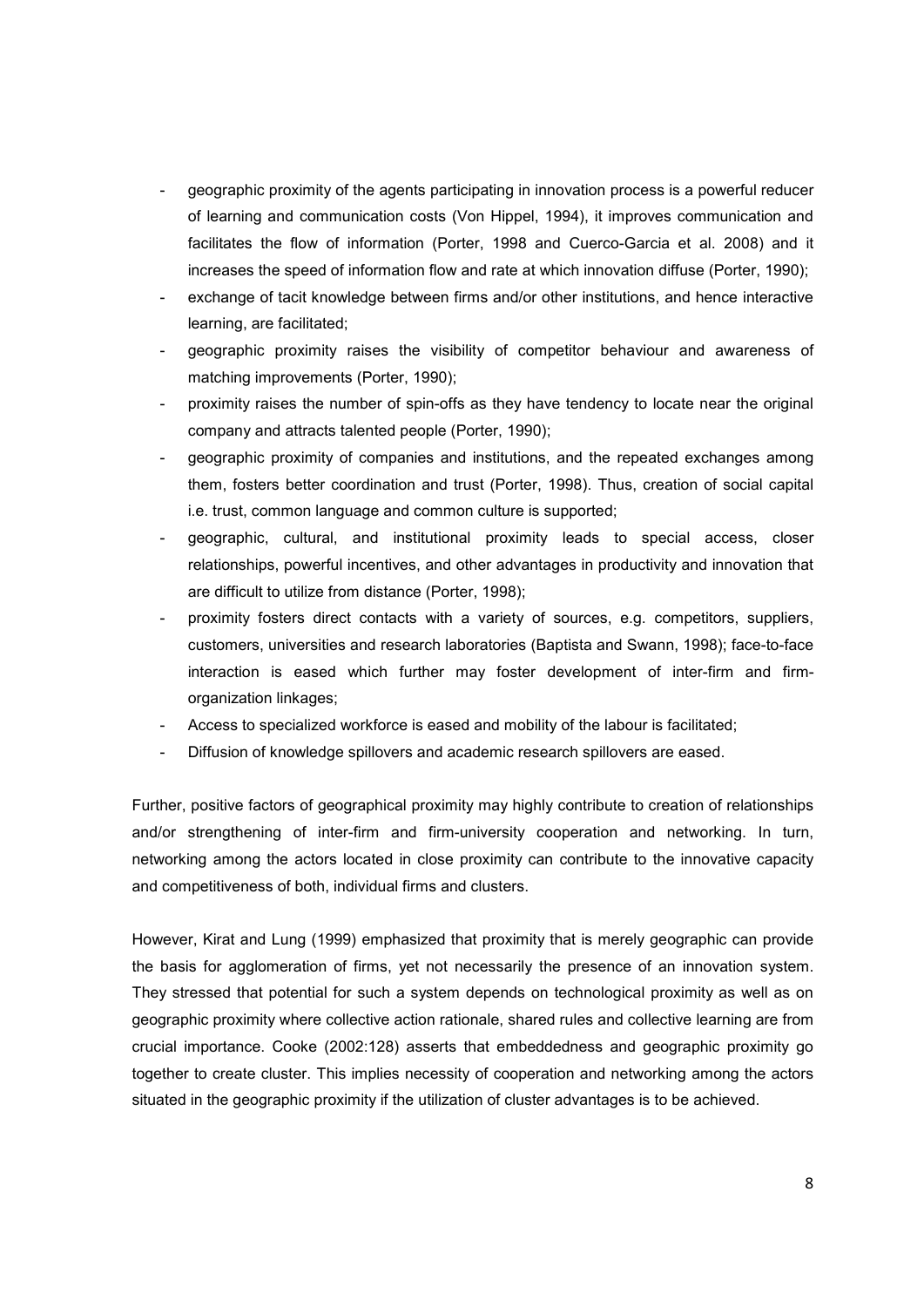#### **3.2. Networks Amongst the Firms**

Recent work on the growth of small, high-tech firms in the US and Northern Italy suggests the model of externally-driven growth in which network of relationships enable small firms to gain and establish foothold almost overnight (Powel, 1990).

The extent of networks between companies located in the cluster is related to the set of interdependent relations that are willingly established between the companies, or between individuals, or among business units. Network building is a social process through which the actors gradually and voluntarily establish close relations of long-term duration (Sorensen, 1996: 8). According to Sorensen (1996), actors throughout daily interactions attain personal experience of the other actors which in turn (if the interaction is successful) lead to cooperation, trust, commitment, mutual adaptation and even routinization of the relationships.

Sorensen (1996:11) summarized network mechanism as follows:

- *Interaction creates personal experience and information flow, and may lead to cooperation;*
- *Cooperation incurs intensive social relationships which, in turn, may result in the creation of trust and mutual orientation;*
- *Trust opens up for commitment, mutual adaptation which further generates interdependence;*
- *Trust also opens up for asset specific investments and thus asymmetrical relationships.*

Powel (1990) contributes to the network theory by emphasizing three factors as critical components of networks. These are: *know-how*, *demand for speed* and *trust*. Sorensen (1996) stressed the importance of concepts of ''cooperation'' and ''trust'' as key concepts in the Network Theory. He also relates cooperation to the concepts of *''competition'', ''power'', ''coordination'', ''opportunism'', and ''commitment''.* 

Trust between networks' actors can minimize the need for planning as well as transaction costs which to a large extent are incurred to prevent opportunistic behaviour and breakdown of cooperative relations (Staber, 1996b). Sorensen (1996) also emphasized that cooperation and trust are mutually interdependent in the sense that they enforce each other. Most of the scholars argue that trust is a necessary and critical condition for the long-term relationships, exchange of resources (e.g. tacit knowledge, information, technical know-how, personnel and so forth), making risky investments, reducing uncertainty and sharing novel ideas. Trust is important when business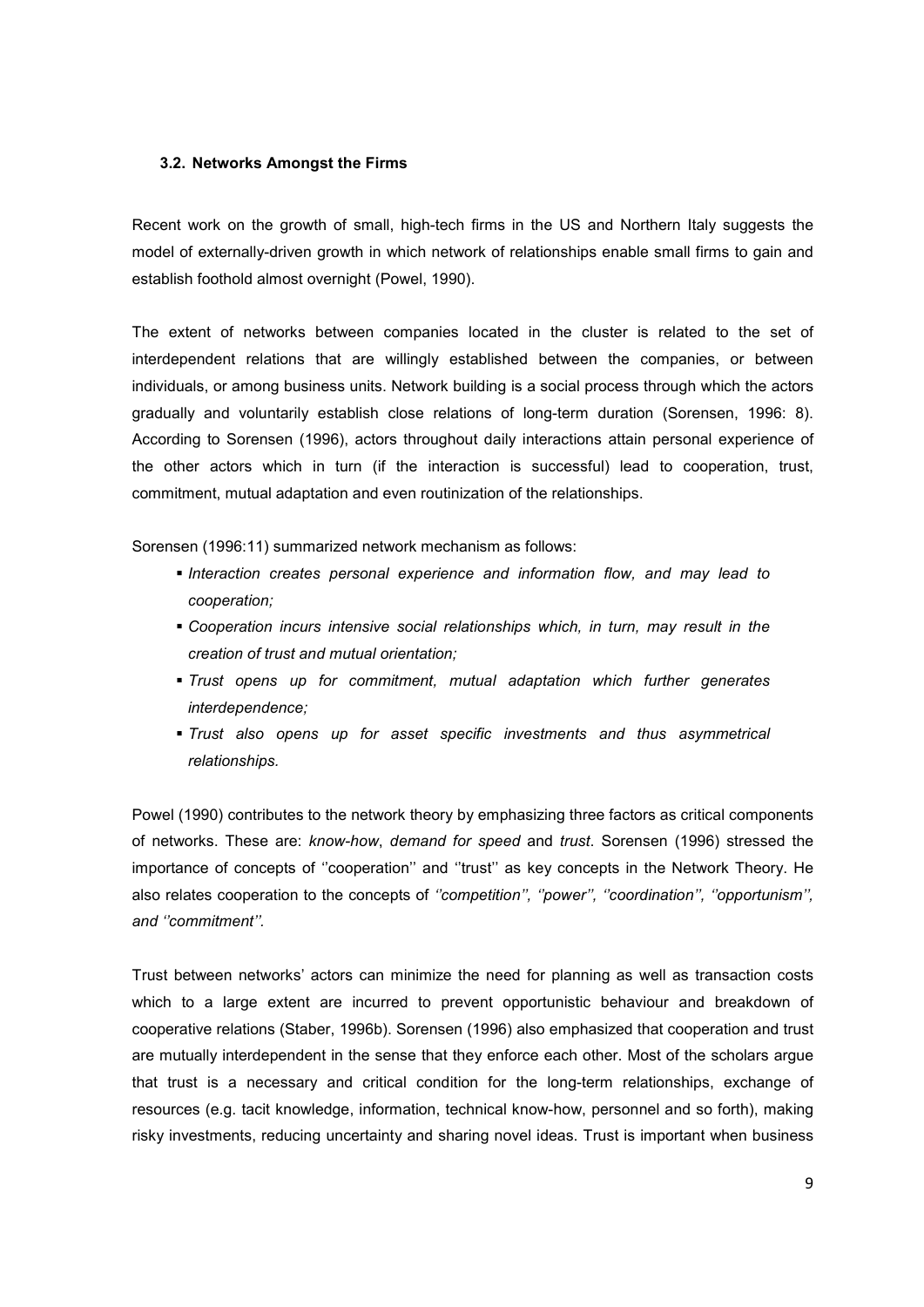activities involve uncertainty, resources are scarce, and information is limited (Staber, 1996b). Trust is a key resource for holding actors in network together (Staber, 1996b).

Network is a flexible but changeable mode of organization and network building is a complex exercise in balancing:

- *Independence/interdependence against dependence*
- *Cooperation against conflict*
- *Trust against opportunism*
- *Mutual orientation against power*
- *Access to resources against control over resources, and*
- *Flexibility against interlocking rigidity (Sorensen, 1996:11).*

#### **3.3. University-firm linkages**

Cooperation between the firms and knowledge institutions, namely universities, is perceived in the literature as highly important and beneficial. This is due to the fact that knowledge centres serve as a means of disseminating research, providing services, and educating and training future workforce (Cuerco-Garcia et al. 2008). Smith and de Bernardy (2002) assert that universities are: a) source of highly skilled labour (i.e. they supply graduates, they train the existing local workforce through continuing education departments, and they attract highly qualified workforce from outside); b) source of new firms (i.e. they provide ground for university spin-offs and encourage academic entrepreneurship); and c) sources of technology (i.e. they can stimulate innovative activity of the firms). Camagni (1991), in the innovative milieu theory, argues that proximity to university means proximity to sources of highly skilled labour which are highly mobile within a cluster. According to Camagni (1991), Keeble (2000) and Smith, and de Bernardy (2000) this proximity, together with university-firm relationships, accounts for much of collective learning inside the cluster. According to Keeble (2000), the role of the knowledge institutions, namely universities, in promoting collective learning in the cluster encompasses:

- creating preconditions for regional collective learning in terms of informal networks of former students and researchers, and SME research cultures of collaborative innovation
- generating local technology-based spin-offs as a source of new innovative firms and regional technology competences
- training scientists, engineers, researchers and other graduates where recruitment of this highly-qualified labour by cluster firms is seen as one of the most crucial ways in which local universities can shape and foster the growth of a cluster
- collaborating with cluster firms in R&D.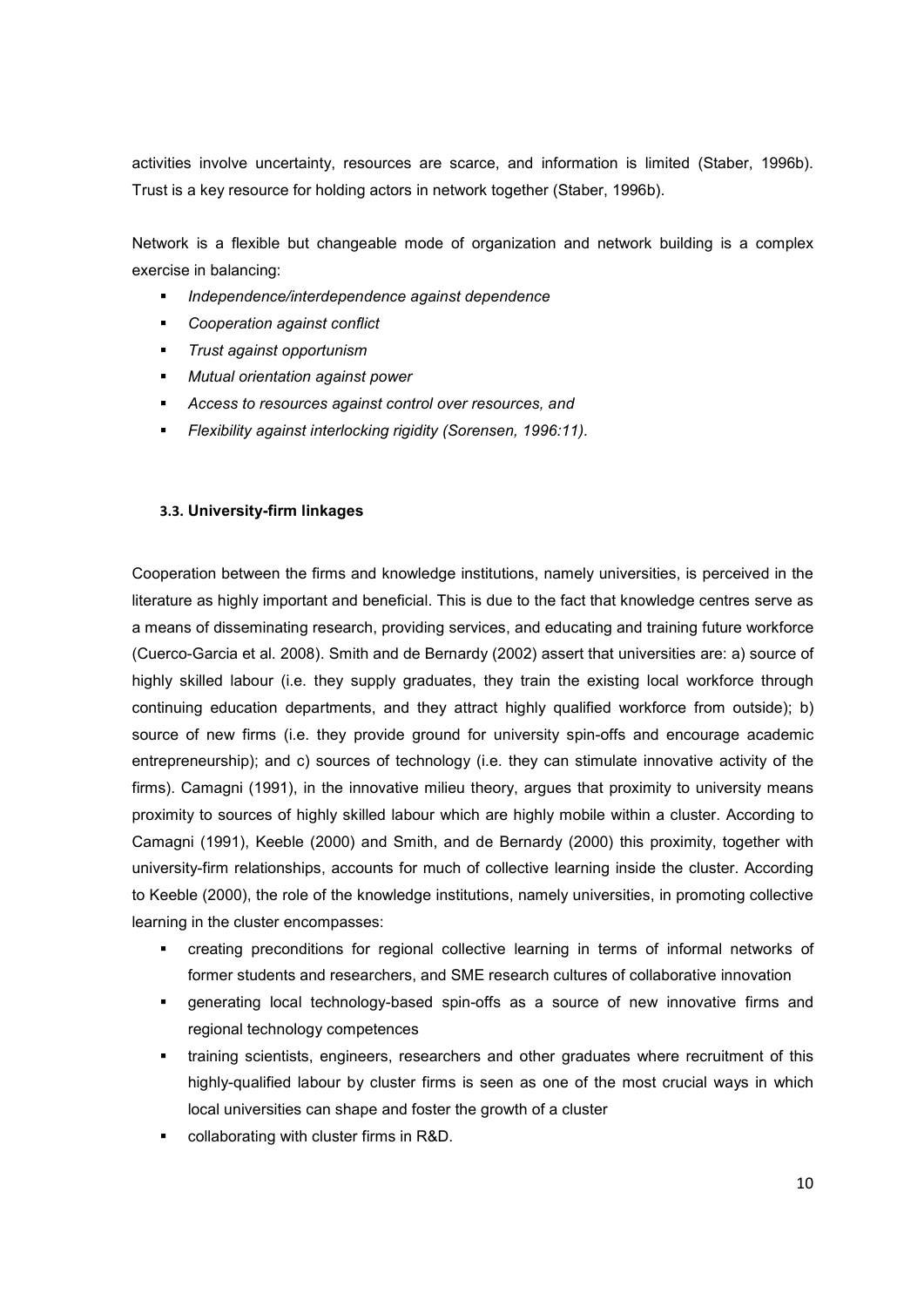Further, Keeble (2000) emphasizes that process of knowledge diffusion and development which leads to dynamic process of regional collective learning is fostered by the movement of key individuals and skilled workers carrying technological and managerial know-how and 'embodied expertise' between firms and other organizations (e.g. universities, research institutes, etc). New spin-offs are seen as important type of this movement not just for the knowledge transfer and development but for the generation and sustainability of inter-firm and firm-university linkages. According to Keeble (2000), founders of these spin-offs often maintain close relationships with their 'parent' organization, creating, thus, opportunities for networking, collaboration and the development of further 'untraded interdependences'. The successful examples studied by Keeble and Wilkinson (2000) show the high percentage of spin-offs. One of them is Cambridge cluster where 88% of high-tech SMEs are spin-offs or new start-ups founded by entrepreneurs formerly working for a local firm (56%) or university (19%).

Table 2, below lists the types of knowledge interactions that are believed to be especially relevant for the university-firms interactions. For the purpose of this study, 'employment of graduates by firms', 'new firm formation by university members', 'training of firms members', 'collaborative research, joint research programmes', 'contract research and consulting', 'use of university facilities by firms', and 'licensing of university patents by firms' are considered as the main factors that determine relationship between university and firms, whereas the other factors will be used for the policy and future work recommendations.

| Types of knowledge interaction                                                                                   | <b>Formalization</b><br>of interaction          | <b>Transfer of</b><br>tacit<br>knowledge | Personal<br>(face-to-face)<br>contact |
|------------------------------------------------------------------------------------------------------------------|-------------------------------------------------|------------------------------------------|---------------------------------------|
|                                                                                                                  |                                                 |                                          |                                       |
| Employment of graduates by firms                                                                                 | $+/-$                                           | $+$                                      |                                       |
| Conferences or other events with firm and                                                                        |                                                 | $+/-$                                    | $\ddot{}$                             |
| university participation<br>New firm formation by university members                                             | $+$                                             | $\ddot{}$                                | $+/-$                                 |
| Joint publications                                                                                               |                                                 | $\ddot{}$                                |                                       |
| Informal meetings, talks, communications                                                                         |                                                 | $+$                                      | $+$                                   |
| Joint supervision of PhDs and Master thesis                                                                      | $+/-$                                           | $+/-$                                    | $+/-$                                 |
| Training of firm members                                                                                         | $+/-$                                           | $+$ $\int -$                             |                                       |
| Mobility of researchers between university<br>and firms                                                          | $+$                                             | $+$                                      | $+$                                   |
| Sabbatical periods for university members                                                                        | $\ddot{}$                                       | $\ddot{}$                                |                                       |
| Collaborative research, joint research<br>programmes                                                             | ÷                                               | $\ddot{}$                                |                                       |
| Lectures at university held by firm members                                                                      | $\ddot{}$                                       | $+1$ -                                   |                                       |
| Contract research and consulting                                                                                 |                                                 | $+/-$                                    |                                       |
| Use of university facilities by firms                                                                            |                                                 |                                          |                                       |
| Licensing of university patents by firms                                                                         |                                                 |                                          |                                       |
| Purchase of prototypes developed at                                                                              |                                                 |                                          |                                       |
| university<br>Reading of publications, patents, etc.                                                             |                                                 |                                          |                                       |
|                                                                                                                  |                                                 |                                          |                                       |
| + (interaction that typically involves formal                                                                    | - (interaction that typically does not          |                                          |                                       |
| agreements, transfer of tacit knowledge, personal<br>contacts)                                                   | involve formal<br>agreements, transfer of tacit |                                          |                                       |
| +/- (interaction with varying degree of formal<br>agreements, transfer of tacit knowledge, personal<br>contacts) | knowledge, personal<br>contacts)                |                                          |                                       |

|  |  | Table 2. Types of knowledge interaction between university and firms |  |  |  |  |
|--|--|----------------------------------------------------------------------|--|--|--|--|
|--|--|----------------------------------------------------------------------|--|--|--|--|

*Source: M.M.Fischer et al. (2006:138)*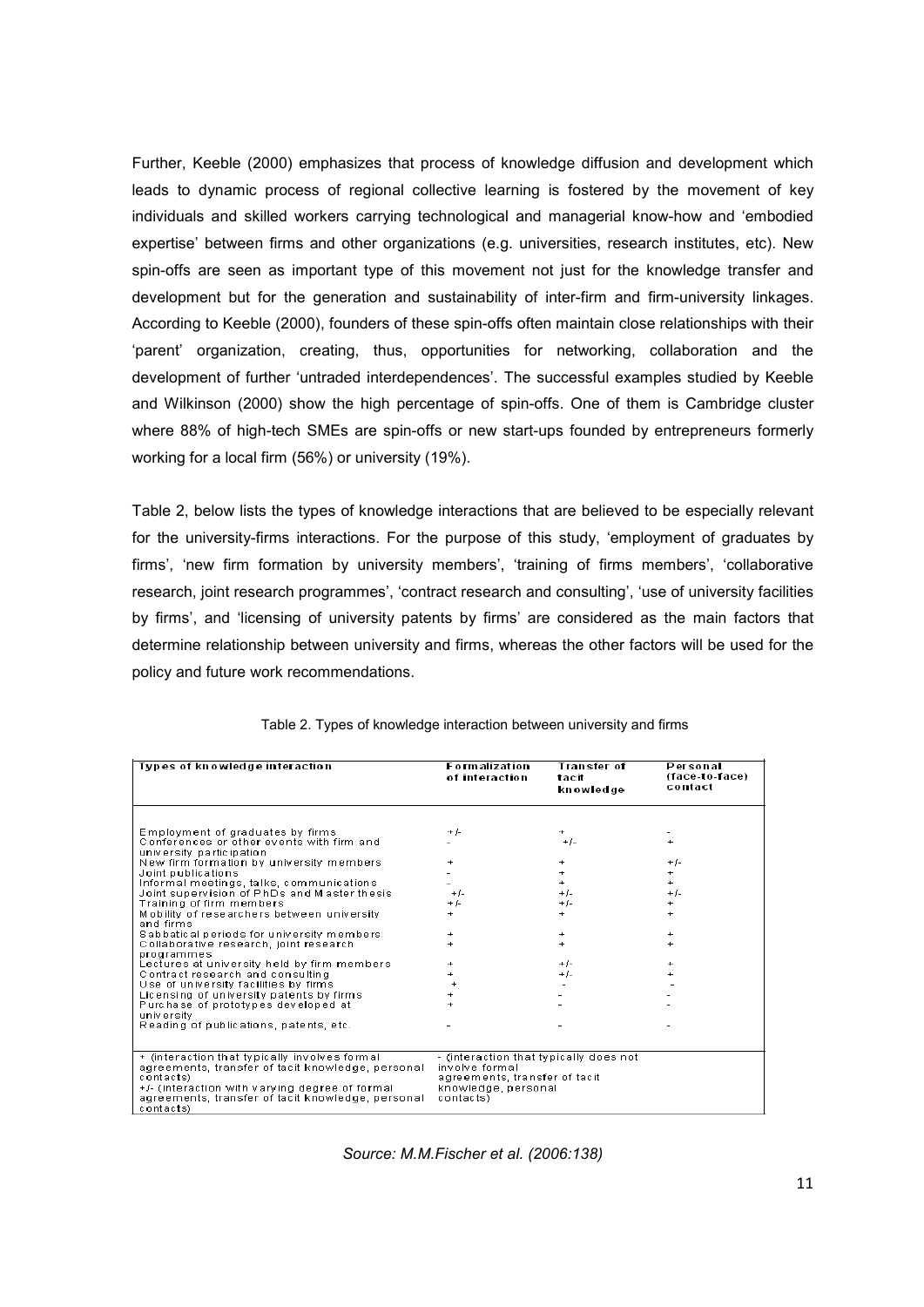# **3.4. Motives for Networking**

Hence, we can list the following rationales for cooperation that has been mostly emphasized in the literature (Kogut 1988, Powel 1990 and 1996, Camagni 1991, Hagedoorn 1993, Eisenhardt and Schoonhoven 1996, Mowery 1996, Gulati 1998, Fischer 2006):

- To obtain greater pay-off when firm is in a vulnerable strategic position (i.e. highly competitive industry, new markets, many competitors or pioneering technology);
- To benefit from economies of scale in joint R&D and production;
- To improve strategic position;
- To gain market power, to enter quickly to new markets or to obtain entry to foreign markets;
- To create new products or to expand the existing product range;
- To share costs and risks (e.g. costs and risks of the research in high tech-industries are high);
- To reduce, minimize and share uncertainty (which is inherent to R&D and innovation);
- To capture competences, innovative and technological capabilities of partners;
- To obtain critical resources quickly (such as, tangible recourses financial assets, or intangible ones – know-how, reputation, skills) and synergies of resource sharing;
- To gain visibility and information about buyers, suppliers, employees, customers, manufacturing, etc.;
- To improve or advance technological innovation (e.g. by joint product development, transfer of technology, etc.);
- To reduce the total period of the product life-cycle and shorten the period between invention and market introduction;
- To gain fast access to new technologies of partners (e.g. transfer of technology) and to advance technology development;
- To tap into sources of know-how and new knowledge located outside the boundaries of the firm;
- To share and advance basic scientific and/or technological knowledge (e.g. joint research activities, sharing the technology, etc.);
- To access technological synergies, near-future results of general scientific knowledge and relevant complementarities of technologies.

The need for cooperation and networking among the firms and other institutions stems from the tacit nature of knowledge, increasing importance of learning, technology and innovation, costly and risky R&D, changes in environment, globalization, and intensified competition in knowledge-based economy, to name some of them. This is especially significant for small, technology-intensive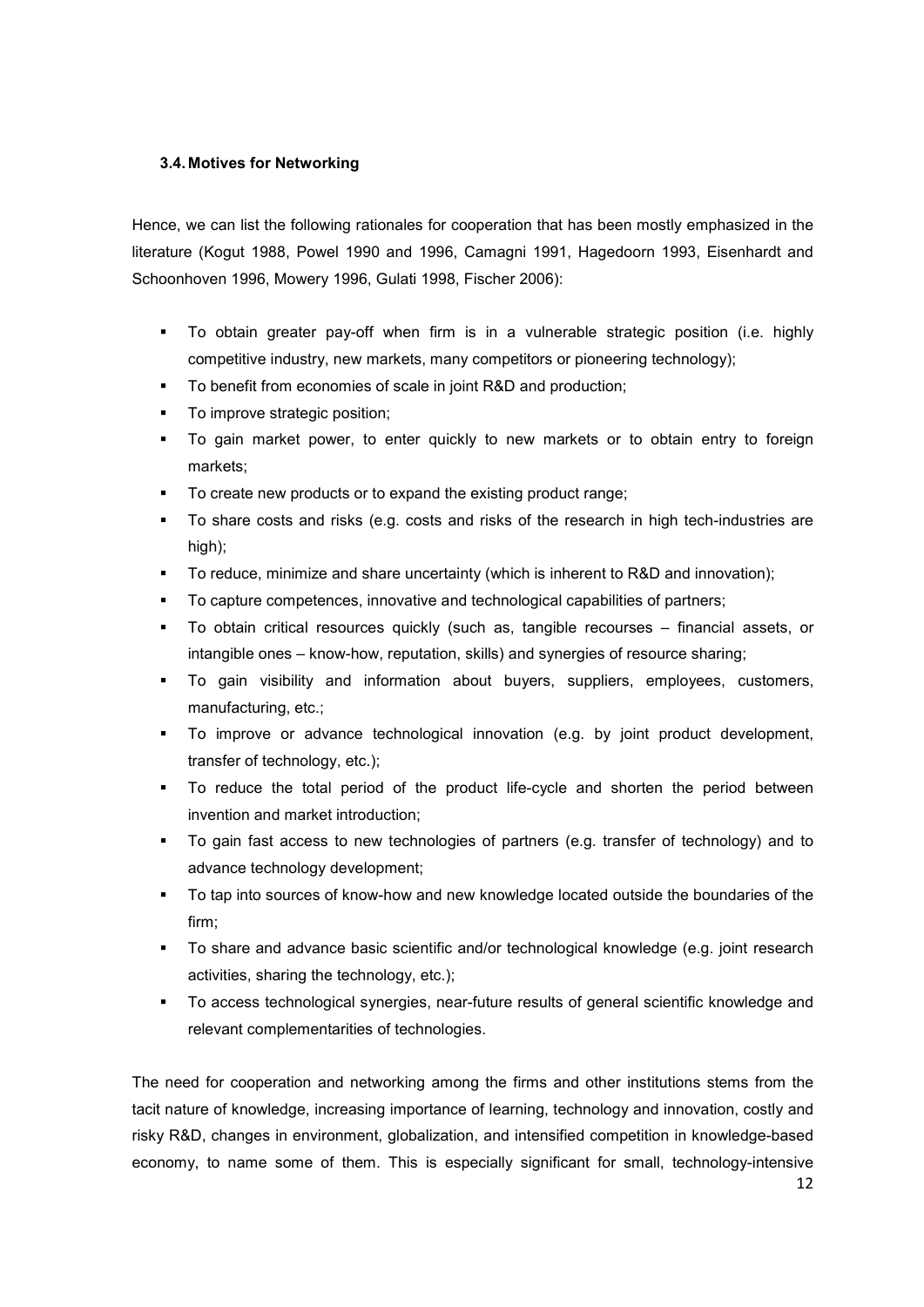organizations that want to become competitive in today's uncertain environment. Therefore, current literature stresses the importance of networking and clustering if these organizations are to proliferate and obtain advantages of networks and clusters.

#### **3.5. Advantages of Clusters/Networks**

There is an agreement in the contemporary literature that clusters became a leading model for economic development in the knowledge-based economy of today. Hence, business economists promote clusters and networks as specific modes especially where rapid productivity and innovation gains are key features of global competitiveness (Cooke, 2002). Policies that aim at promoting clustering and networking are actually directed towards the utilization of advantages that these strategies can generate at the firm, region and/or national level of analysis.

Advantages of clustering defined by Marshall are the basic point of departure for almost all scholars. Furthermore, two immensely popular and interrelated literatures, namely 'innovative milieux' by Camagni (1991) and Keeble (2000), and industrial clustering by Porter (1990) have been highly influential. The central hypothesis of this literature is that sub-regional clustering of related activities has the potential, if suitably encouraged, to generate stronger social networks between businesses, which would promote successful innovation and competitive advantage (Gordon and McCann, 2005).

Sorensen (1996) argues that network provides the following advantages:

- *Trust reduces transaction costs and uncertainty*
- *Experience and knowledge about the partners' needs increase the innovative potential*
- *Intensive information flows increase the opportunity to engage in the new business opportunities*
- *Voluntary cooperation assures flexibility*
- *Commitments assure access to resources controlled by the others.*

We can also add the advantages of collective learning capacity for creating, exchanging and diffusing new, tacit knowledge reinforced by frequent contacts and developed trust among the various actors engaged in network. This particular advantage is mostly emphasized by 'innovative milieux' literature and it argues that networking between the firms, and among the firms and other institutions, generate better opportunities for learning which is a prerequisite for improvements in productivity and economic performance.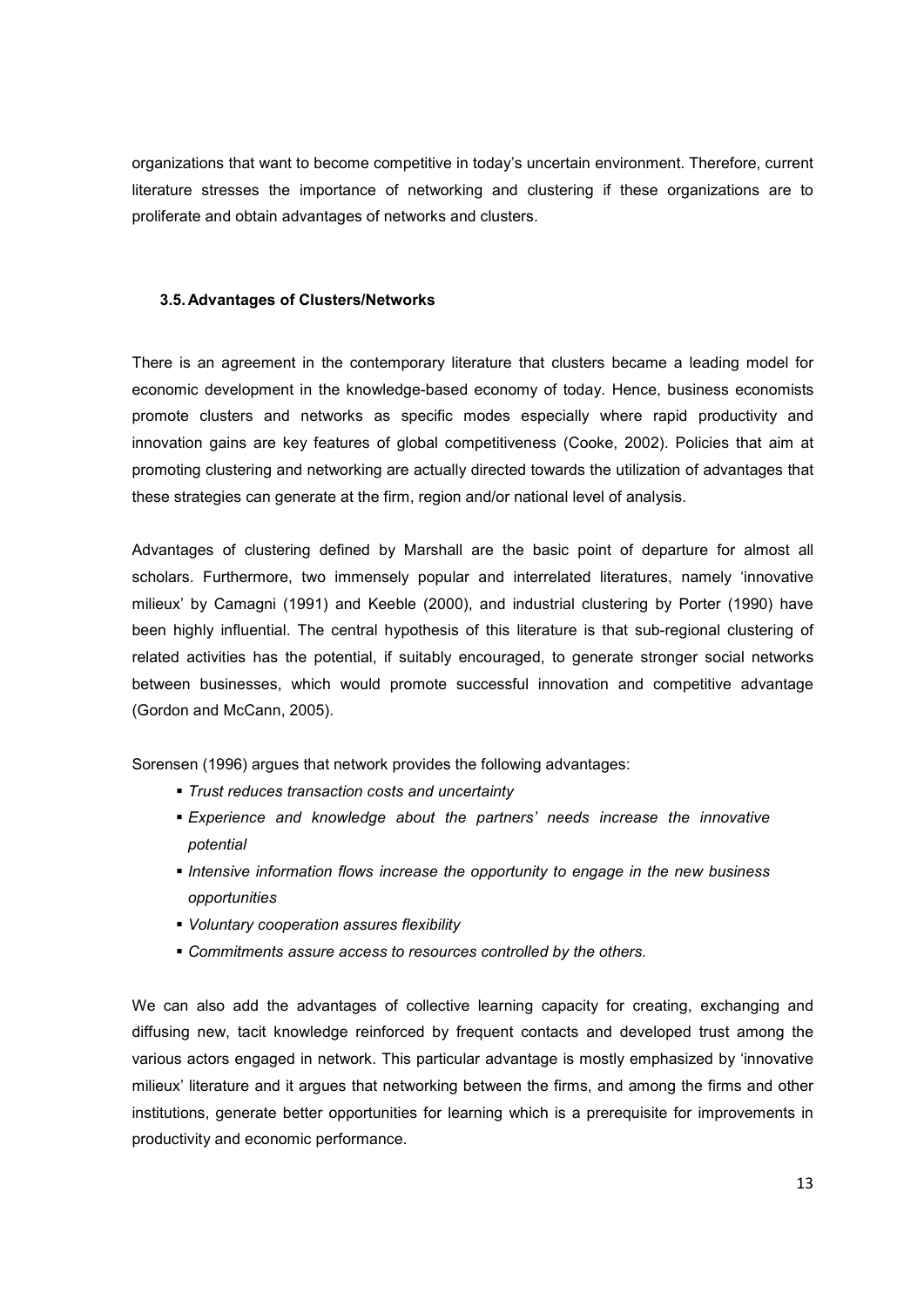Another important advantage of networking and clustering, often mentioned in the literature, refers to the time. The time necessary to establish expertise or to gain market share will be shorten in the network of partners (Fischer, 2006). Moreover, firms that are part of the network are more likely to be able to exploit developments in a technology in a timely manner and to facilitate problem-solving tasks through sharing of experience gained by dealing with similar technologies (Baptista and Swann, 1998). Hence, quicker access to required resources, capabilities and know-how, new markets or new technologies can speed up innovation and ensure competitive advantage of small technology-intensive firms being engaged in the network.

One of the most widely cited theories referring to cluster advantages for firms and countries is that of Porter (1990, 1998). Porter (1998) stressed out that a cluster of independent and informal linkages among the companies and institutions represents a robust organizational form that offers advantages in efficiency, effectiveness and flexibility. Porter (1998) describes a number of advantages derived from clustering that has been emphasized and discussed by many authors, such as Oerlemans et al. (2001), Cooke (2002), and others. These benefits mainly encompass an *increase in the productivity of firms* based in the cluster due to better access to employees and suppliers, access to specialized information, complementarities, access to institutions and public good, and better motivation and measurement; *innovation gains and company's ongoing ability to innovate* due to proximity and interactions among the firms, and between firms and other entities; and *new business formation* that is fostered in cluster environment where information about innovative potential, knowledge and market opportunities is locally available. (Porter, 1998).

We argue that important advantages that firms, specifically small technology-intensive firms, can obtain from inter-firm and firm-organisation networks inside the cluster is through capturing the external knowledge, resources, competences and information. Further, tacit knowledge obtained and diffused through collaboration can lead to the generation of new products and processes. Collective learning and trust are fostered by frequent cooperation and close proximity. Inter-firm and firm-institution networks can open up new opportunities for success that SMEs would not be able to capture if operating in isolation.

We also argue that clustering can generate advantages for SMEs such as, higher level of innovativeness, growth, flexibility, ability to deal with complexity, uncertainty and risks, higher levels of productivity, increased profitability, and increased competitiveness.

However, it is important to remind the significance of external linkages for the success of cluster and constituent firms. Some scholars, such as Camagni (1991) and Keeble (2000), stressed the importance of external linkages with other clusters and/or regions. According to them, regional collective learning, in order to be sufficient, requires some inflow of expertise, know-how and new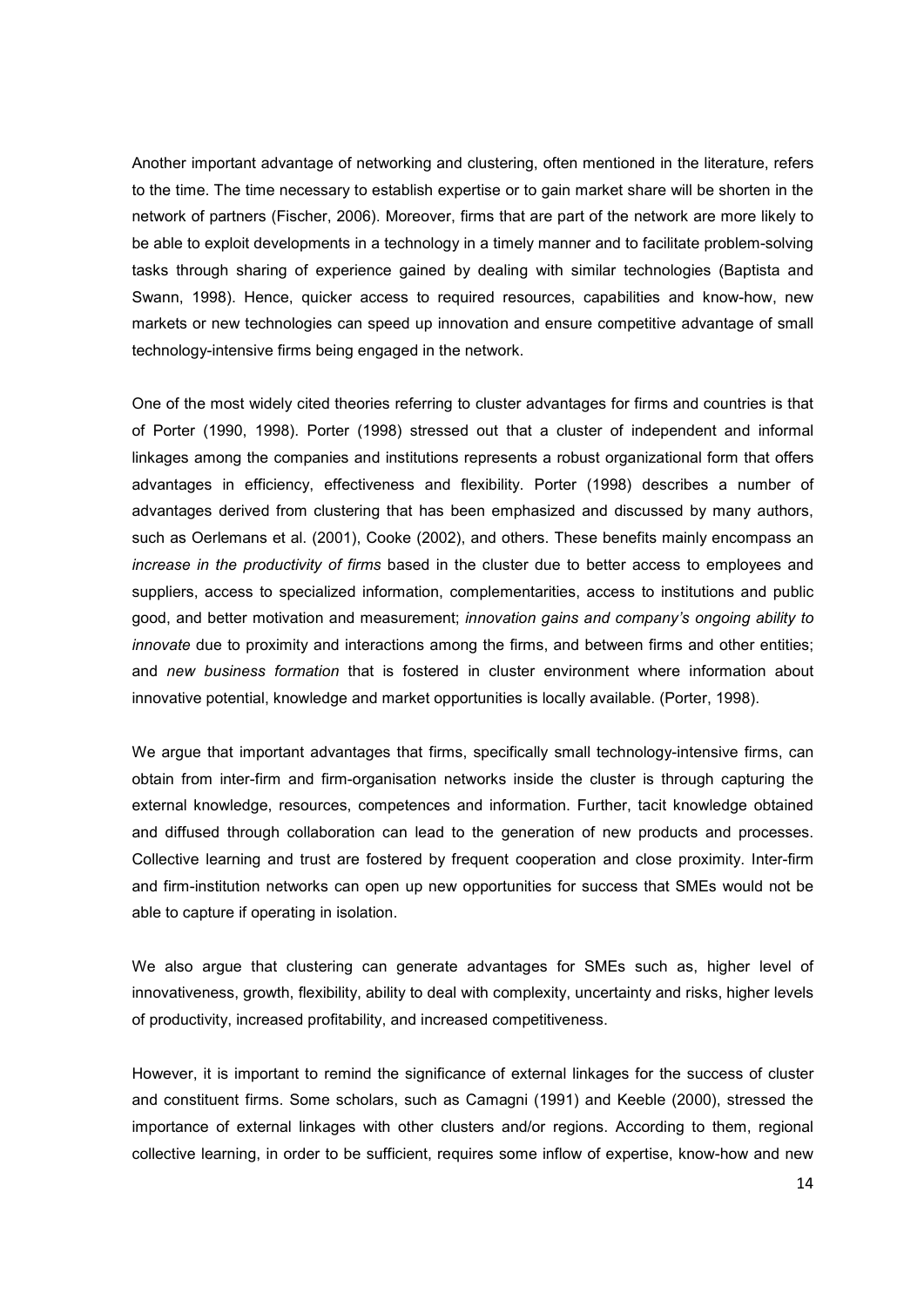embodied knowledge from other technologically innovative regions and countries. This is due to the fact that high-tech clusters in order to be successful need to be linked into wider national and international labour markets.

In such circumstances of contemporary world, where interactions and proximity are highly essential, networking and clustering are seen as the most suitable strategies for SMEs that aim to grow and proliferate in high-tech sectors.

We argue that firms that develop and maintain linkages with other firms and institutions, and firms that are settled in the close geographical proximity have a potential to enjoy the benefits of clusters. Small technology-intensive firms need to access external sources of information, knowledge, knowhow and technologies, in order to build their own innovative capability and to reach their markets, and they must also engage in networks, particularly those that nurture the tacit knowledge and other non-tradable competencies that are critical for pursuing innovation-based competitive strategies (OECD, 2004:5). Notwithstanding the importance of knowledge and innovation in contemporary environment, the benefits that firms can obtain from cluster go beyond the transfer of knowledge and innovation which was presented above.

# **4. TECHNO-PARKs**

 *When an inventor in Silicon Valley opens his garage door to show off his latest idea, he has 50% of the world market in front of him. When an inventor in Finland opens his garage door, he faces three feet of snow.* J.O. Nieminen, CEO of Nokia Mobira, 1984

Techno-parks as a form of 'constructed' clusters (Mytelka and Farinelli, 2000) play an important role in promoting and strengthening the cooperation between two different environments: academic and business. The role of techno-parks in fostering local development has been object of a number of studies and analysis (European Commission, 2007:54). Since the early 1950s many countries took policy initiatives to encourage the development of techno-parks in order to facilitate growth and innovativeness of SMEs and NTBFs. The aim of these policies is mainly directed towards bridging together high technology, industry, and research and development into specific locations (Bass, 1998).

Hence, the establishment of an increasing number of techno-parks in Western countries as well as in newly industrialised economies (such as Southeast Asia, South Korea, Singapore, Taiwan and China) since the 1980s have been motivated by the economic contributions of some high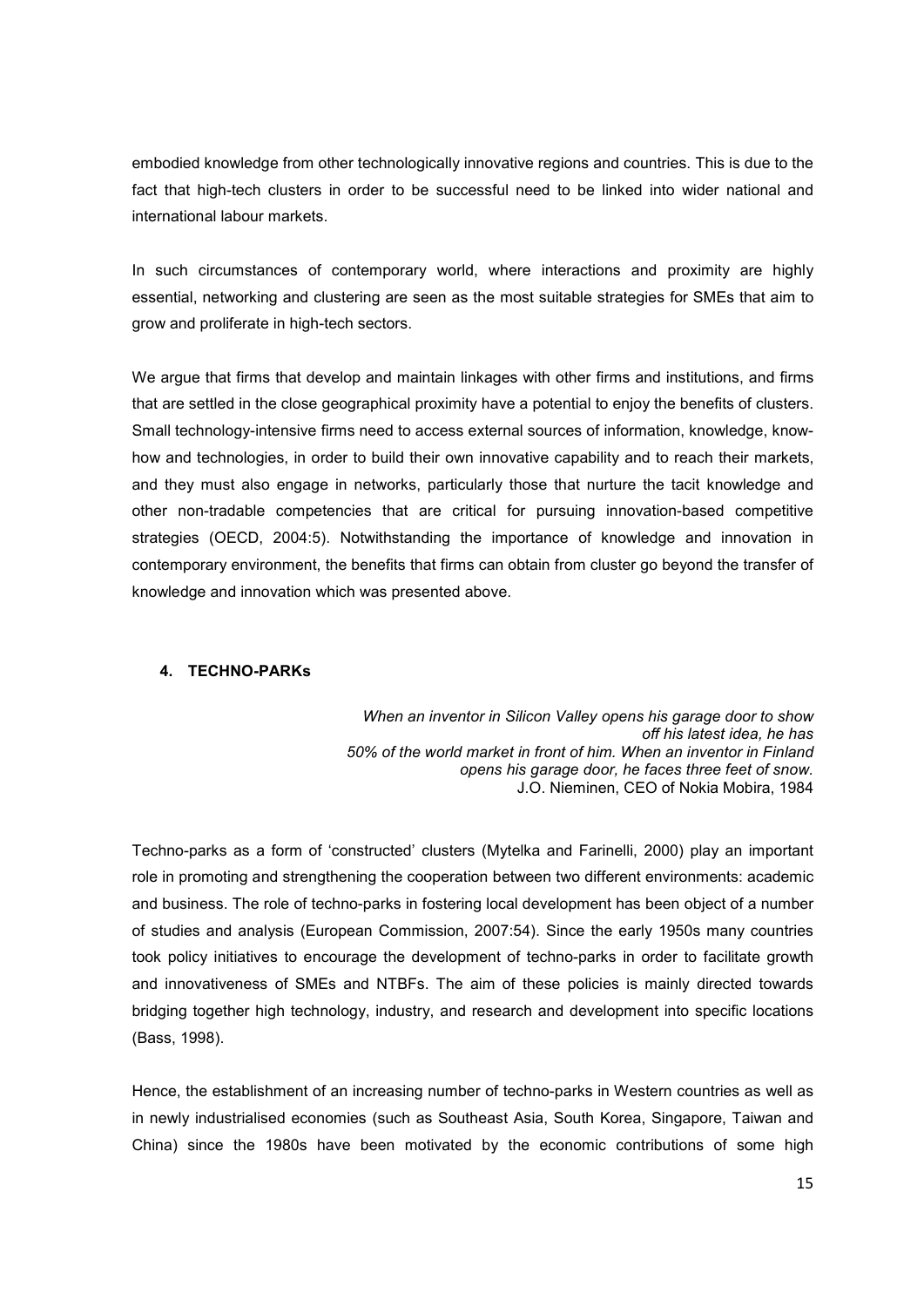technology industrial clusters, both spontaneous and planned ones (European Commission, 2007:62). The phenomenal growth in the number of technology-based firms around, for example, Stanford University in Palo Alto and Massachusetts Institute of Technology (MIT) in Boston (Saxenian, 1994) in the US provided a role model for the development of techno-parks all over the world. The result was emergence of high-tech centres such as Silicon Valley and Route 128 in the United States, Cambridge in UK, Sophia-Antipolis in France, Tsukuba in Japan, just to name a few.

Despite the efforts sparked by the so called "Silicon Valley fever", not many planned techno-parks have been successful (Malecki, 1991). Thus, in the following sections we will identify some of the most common characteristics of the techno-park concept, its linkages and advantages, which will be used as a starting point for policy recommendation.

#### **4.1. Characteristics of Techno-Parks: Definition, Typology and Objectives**

Techno-parks are thus planned developments (Castells and Hall, 1994) and are seen as providers of a dynamic and attractive environment for innovation (Westhead and Batstone, 1998). They are promoted by governments (central, local or regional), often in association with universities and private companies, in order to help the generation of the basic materials of the information economy (Castells and Hall, 1994). Despite their long-history in the United States as well as in other countries, there is no generally accepted definition of a techno-park. This is largely due to the diversity of development forms of techno-parks in different countries which makes it difficult to provide one, widely applicable characterization of these infrastructures (European Commission, 2007:52).

Operationally techno-parks are a group of research organisations and businesses devoted to development of scientifically proven concepts from the laboratory stage to the factory production stage (Benko, 2000). Physically, they are a group small- to medium-sized office and laboratorytype buildings in an attractive landscaped setting (Benko, 2000). The first technology park in the world, Stanford Research Park, was created in 1951. This attracted and spun off numerous hightech firms in the surrounding region and subsequently led to the formation of the famous Silicon Valley (Wang et al., 1998).

The differences in techno-parks mainly arise because of different actors that initiate the technoparks: government, regions, universities, high-tech companies, investors/developers (European Commission, 2007:57-58). Moreover, techno-parks differ according to geographical scale they operate on: entire regions and cities, e.g. Japan's `technopolis' projects and large scale urban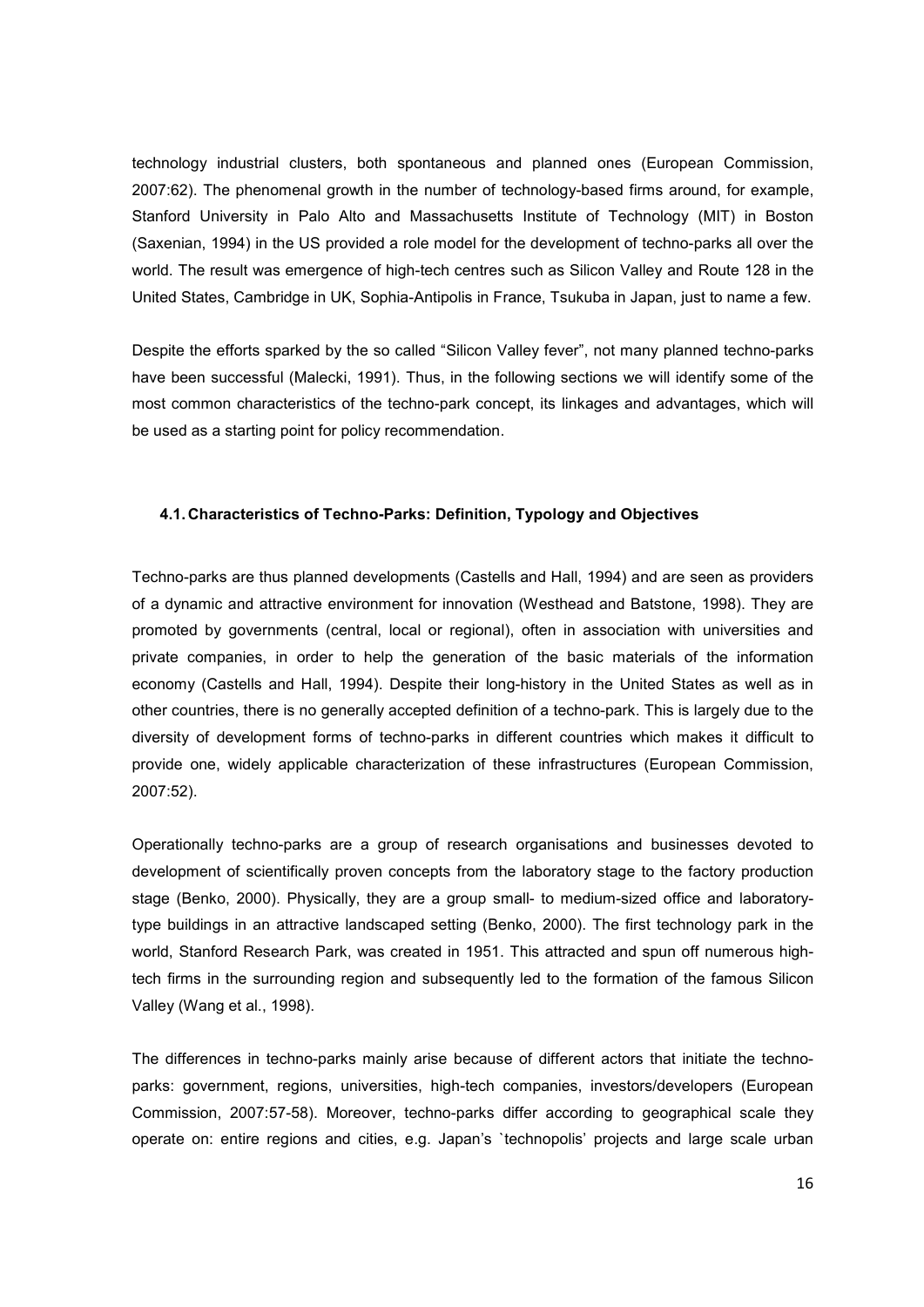developments known as science cities; or smaller property developments such as technology parks also known as research or science parks (Bass, 1998).

From the various attempts of researchers to identify the possible objectives of techno-parks, according to Westhead and Batstone (1999:132) the most common ones seems to be:

- *promotion of university<sup>1</sup> -industry linkages by fostering cooperation between university and constituent firms, and the transfer of technology from university to techno-park firms;*
- *promotion of the formation of new technology-based firms;*
- *encouragement of spin-off firms by academics;*
- *encouragement of the growth of existing technology- based firms;*
- *attraction of the firms involved in leading-edge technologies;*
- *creation of synergy between constituent firms<sup>2</sup> ;*
- *improvement of the performance of the local economy;*
- *improvement of the image of the location, particularly for areas of industrial decline;*
- *creation of new jobs directly as well as indirectly; and*
- *enhancement of the competitiveness of new as well as existing firms in the region.*

## **4.2. Advantages Offered byTechno-parks**

In general, techno-parks are constituted of three main actors: public research centres and/or university, large firms, and SMEs (Castells and Hall, 1994)<sup>3</sup>. We can add to this, management of the techno-park often in the form of Management Company, as an important actor of techno-parks. The combination of these actors, territorially concentrated, may provide numerous clustering benefits for the constituent firms, as well as for region in general.

According to the literature (Castells and Hall, 1994, Benko, 2000, European Commission 2007, Ferguson and Olofsson, 2004, Monck et al., 1988, Castells, 1996) we identified four different levels of benefits that can be generated by techno-parks:

 $1$  University or Higher Education Institute (HEI).

 $<sup>2</sup>$  Where synergy is seen in terms of networks connecting individuals from many different organizations within</sup> a system that encourages the free flow of information and generation of innovation (Castells and Hall, 1994:224).

 $3$  It should be highlighted that majority of the firms located in techno-parks is usually of small and medium size. Moreover, firms in techno-parks are technology-intensive because they operate in high-tech sectors.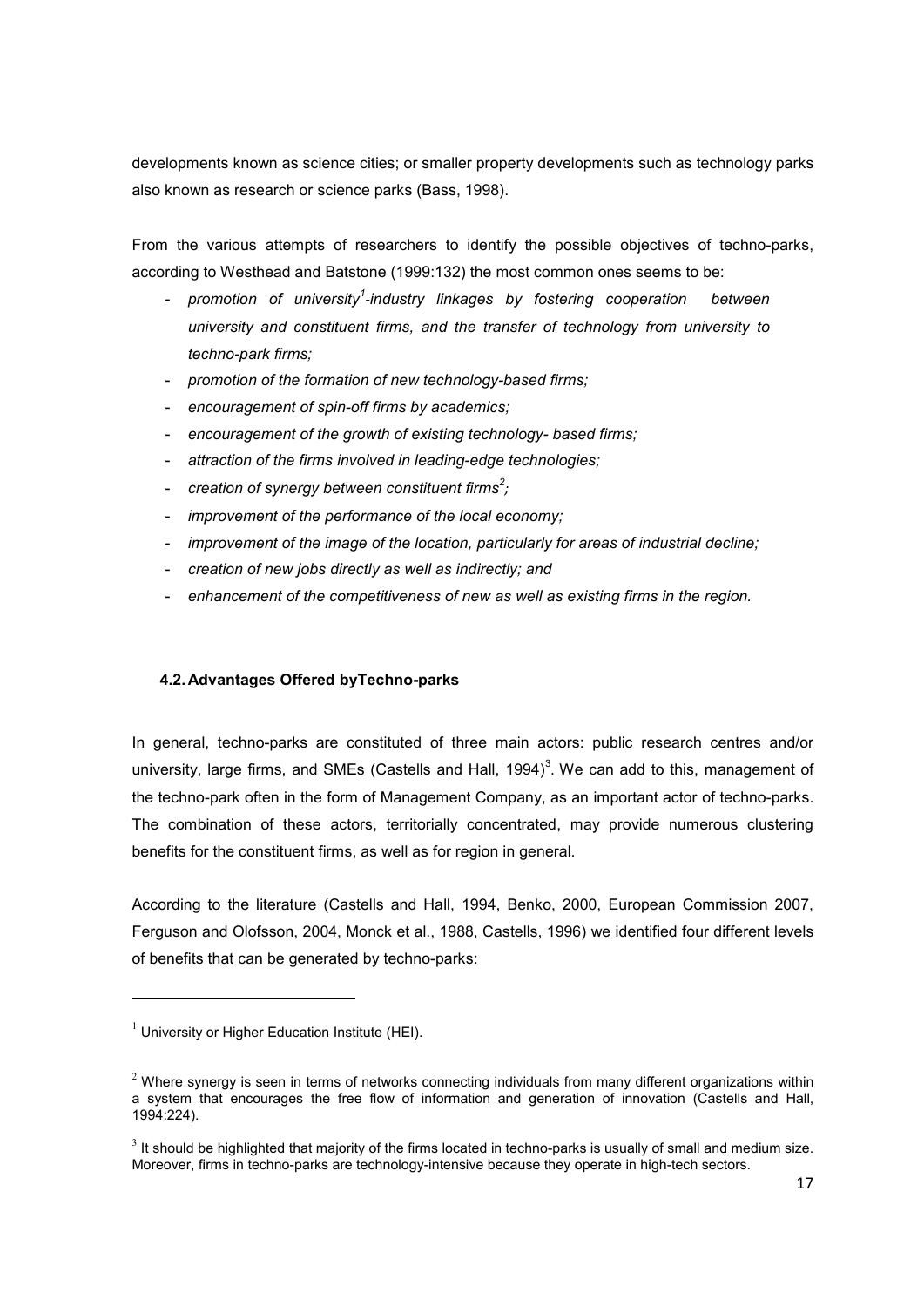- Techno-parks may provide the visibility and hence attraction to wider local strategies aiming at the creation of encouraging conditions for high-tech industries to prosper. Example of these strategies can be favourable tax and credit incentives. Techno-parks can contribute to the 'right mix' of research excellence, entrepreneurial activity and public support strategies that is prerequisite for region to be identified as a 'region of knowledge', 'science region', or 'creative region'. At the same time, techno-parks can generate an environment where new ideas, valuable information, pool of skilled labour and technological innovation can emerge and be available for and easy accessible by the constituent firms. Hence, techno-park offers benefits and support for both, local high-tech base and constituent firms.

- Techno-parks provide the advanced infrastructure on which research-intensive and technologyintensive enterprises rely. Here, high priority is given to the presence of research and training institutions, access to university's facilities and resources, a good transportation system, an adequate telecommunications, environmental quality, and prestige and image of the site. For example, techno-parks have been identified as 'centres of knowledge and innovation' and they are becoming increasingly an image of high-tech regions offering hence technological and commercial reputation to the constituent firms. This is why many firms look for the image of quality and innovation that is associated with techno-parks. Besides the location factors, being in close proximity to a university and possible partners creates proper conditions for informal exchanges between enterprises, and between enterprises and university, creating thus a specific social milieu. Proximity of various actors in techno-park eases access to information, finding a collaborator, and access to market knowledge (Benko, 2000). In addition to this, proximity further facilitates new company creation and mobility of workers. Thus proximity allows establishment of a specific infrastructure dedicated to the creation and transfer of technology (Benko, 2000).

- Techno-parks provide complementary services and support to constituent firms. Techno-parks provide wider support services that allow constituent firms (spin-offs, SMEs, technology-intensive firms) to better focus on their core business and on research for the development of innovations. These services range from administrative matters and management support, to technology brokering. Stronger development and growth of techno-park firms can be supported by help of techno-parks in managing transfer of technology and business skills of constituent firms (Ferguson and Olofsson, 2004). At the same time, techno-park contributes to greater interactions between different actors. Thus, the role of techno-parks is also in facilitating access to other firms located in the same techno-park (or near by) and to their clients, in contributing to the strengthening of diverse institutions within the local innovation system, and in stressing the innovation process and the knowledge exchange (European Commission, 2007:53).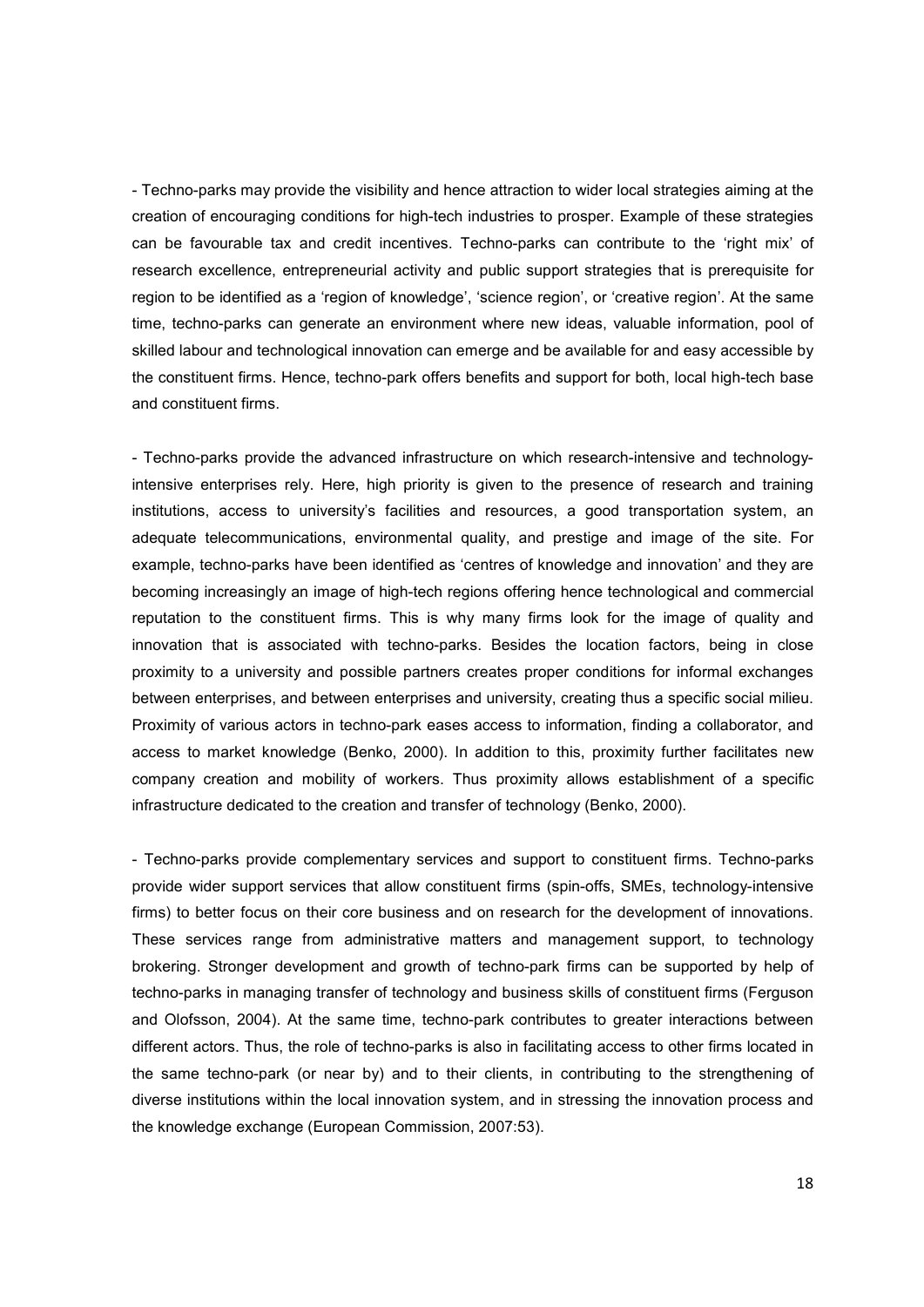- Techno-parks are usually associated with strong networking effects, creation of synergy and high levels of social capital, as mentioned above. Social networks allow informal exchange of technological information and new ideas which prove to be essential ingredient for the formation of a self-sustaining techno-park (Castells and Hall, 1994). Thus techno-parks have impact on both informal as well as formal networks<sup>4</sup> of creative interaction among various actors. The social capital developed in techno-parks can facilitate the exchange of tacit knowledge, collective learning, the development of 'community atmosphere', or the greater access to specialized human resources. Moreover, networks and relationships between firms and local universities (or research institutes), that are of great importance to local knowledge networks, emerge and are supported in the technopark. The most important roles of universities are seen in the: generating of new knowledge (both basic and applied); training of the highly skilled labour; and supporting the process of spin-off of their research into the network of industrial firms and business ventures (Castells and Hall, 2004:230-231).

Benefits and characteristics of the techno-parks have triggered in recent years great attention among the researchers and policy makers. Even though few successful cases in the strongest sense of that concept can be found in the literature, Castells and Hall (1994:111) after studying many examples in various locations asserted that:

"...the existence of a technology park in its various forms triggered a process of industrial growth and technological upgrading of the local economy, literally putting these areas on the map of the new industrial geography."

#### **4.3. Techno-park Success Factors**

Various authors (Castells and Hall 1994, Benko, 2000, UKSPA Annual Report 1996) have proposed different techno-parks' success factors. The most extensive presentation of success factors can be seen in the Figure 2. However, for the purpose of our study we have concentrated on the following ones:

- networks and interactions between the constituent firms:
- relationships with university; and

.<br>-

highly skilled labour force and mobility of workers.

 $<sup>4</sup>$  These networks are heterogeneous and can include diverse actors (e.g. knowledge producers, users,</sup> disseminators), diverse disciplinary backgrounds or even industrial sectors (European Commission, 2007:53).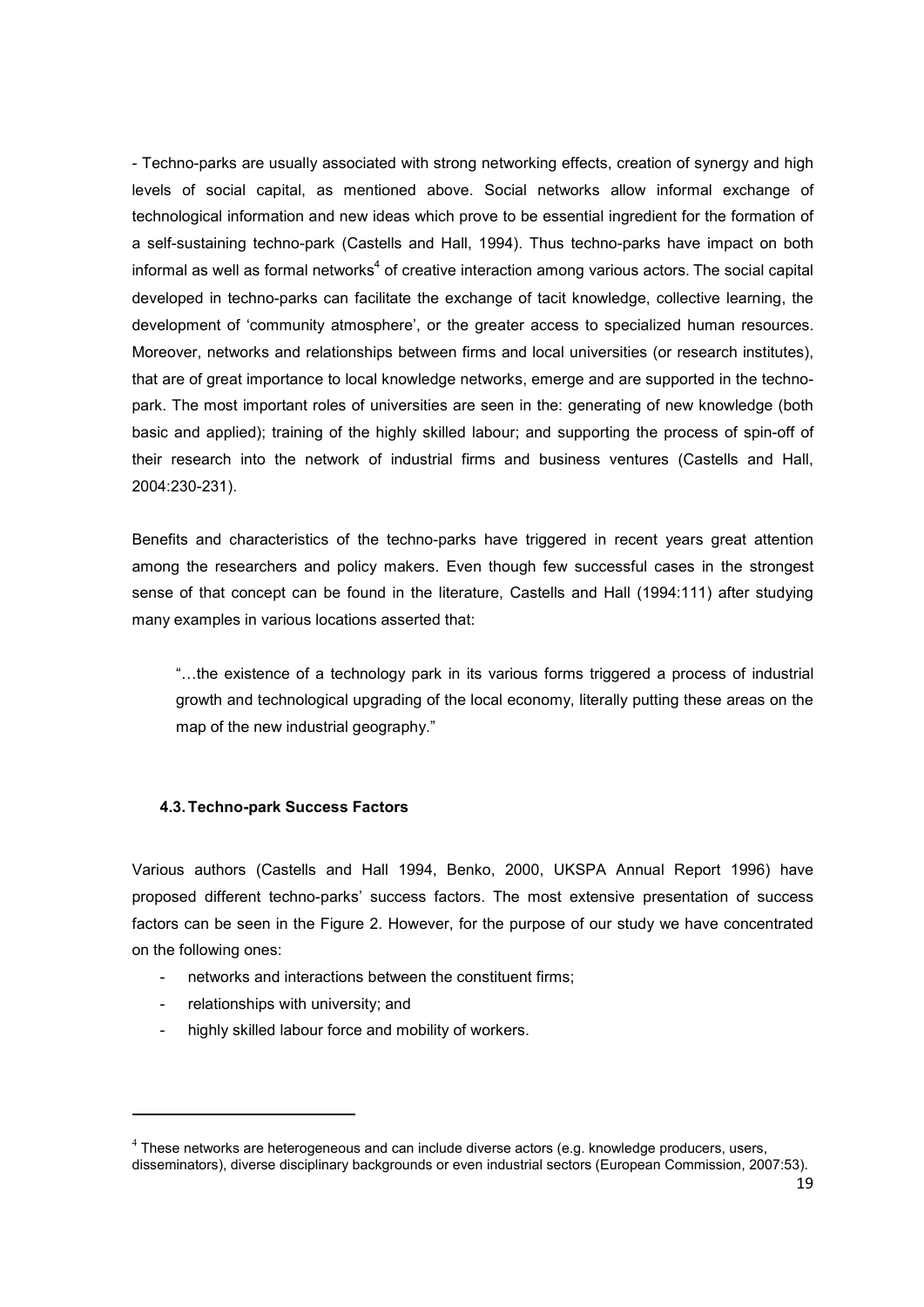

Figure 2. Techno-park success factors *Source: Modified from the UKSPA 1996 and European Commission 2007* 

#### **4.3.1. Networks and Interactions Between the Constituent Firms**

According to Vyakarnam et al. (2005) the nature of techno-parks can be described as a network environment built on collaboration, exchange of information and sharing of resources (both physical and human) among constituent firms. Here, techno-parks offer opportunity for constituent firms to locate in close proximity to other similar and non-similar enterprises. On this way, techno-parks provide an important resource network for NTBFs. (Löfsten and Lindelöf, 2002). Close proximity of firms can support and ease formation of formal as well as informal interactions, and creation of shared identities and mutual trust. Even though technology-intensive firms are usually highly international and possibly linked to the similar regional clusters elsewhere, local relationships inside the techno-park are strategically vital (Saxenian, 1994). This is due to the timeliness significance and enabled frequent face-to-face communication that facilitate rapid product development, development of territorial synergy and collective learning. Hence, in this manner, we argue that techno-parks endow constituent firms with the possibility to generate dynamic networks among themselves.

Even though formal networks have proved as a productive interactions in some instances of innovative clusters (e.g. in the Japanese model), informal networks place a crucial role in the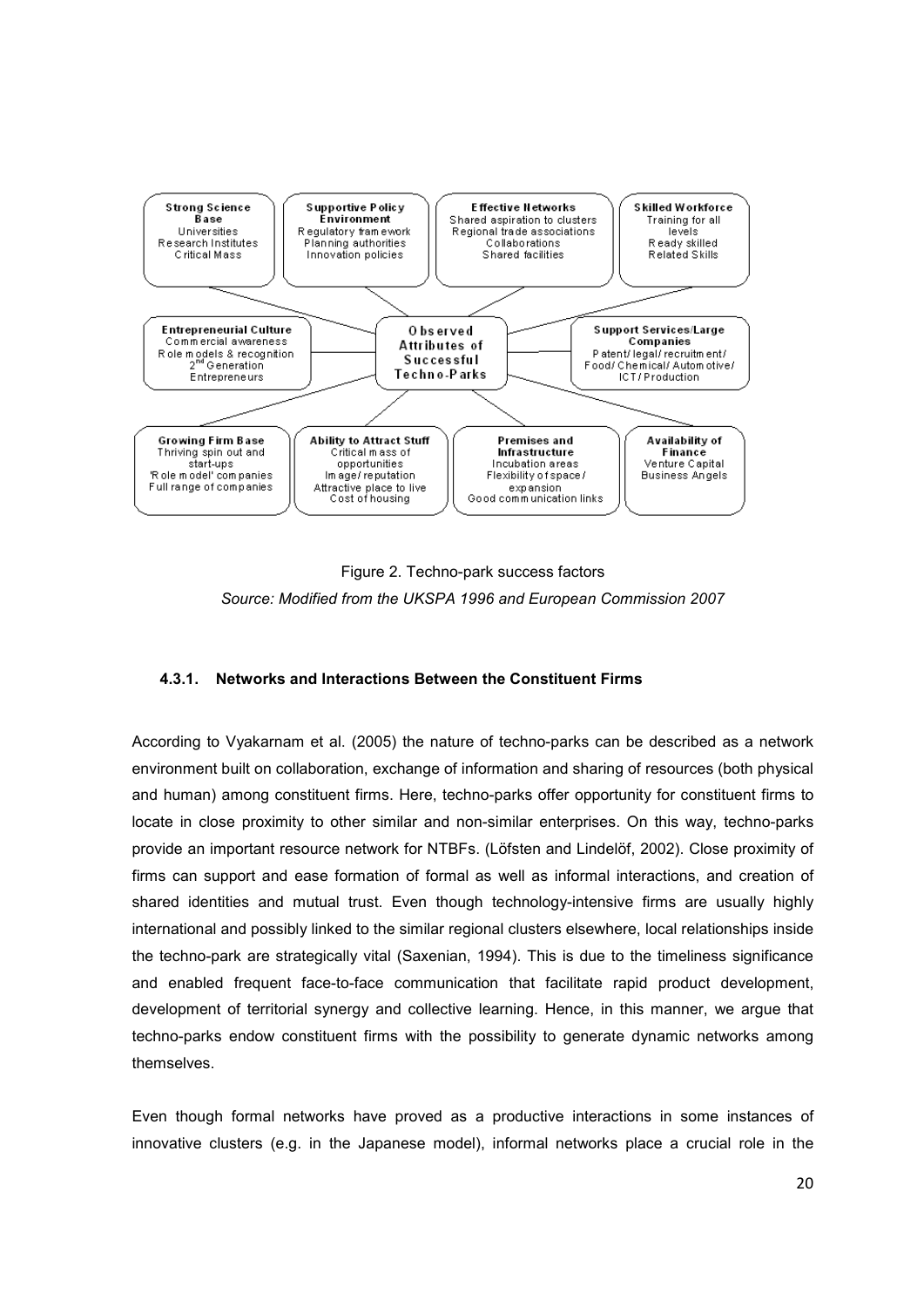generation of new, valuable information and tacit knowledge (Castells and Hall, 1994). Moreover, informal networks among the constituent firms can lead to easier knowledge and information exchange, more innovation, and effective management, which in turn can enhance firms' long-term competitiveness (European Comission, 2007). Informal linkages, as in the example of Silicon Valley, can increase in complexity and importance over time and they can simultaneously convey communication of technological innovation, form organization of the job market, and shape the culture that emphasize the values of technological excellence and free-market entrepreneurialism (Castells and Hall, 1994:18).

Equally important are personal relationships and networks. The example of Silicon Valley shows that its vitality and flexibility over time as well as its level of technological excellence were only achievable because the Valley itself created social networks among engineers, managers, and entrepreneurs, generating creative synergy that transformed the drive for business competition into the desire to cooperate for technological innovation (Castells and Hall, 1994:28). In Silicon Valley restaurants, bars and even parties were place where engineers met to exchange ideas and gossip (Saxenian, 1994). These informal conversations were pervasive and served as an important source of up-to-date information about competitors, customers, markets, and technologies (Saxenian, 1994:33). Moreover, people with similar interests and experiences came together in various users' groups and hobbyists' clubs (Benner, 2003:1815). Economic actors in the Silicon Valley have become more conscious about the importance of these social interactions and, thus, they put deliberate efforts to create the formal infrastructure to support these 'networking' opportunities (Benner, 2003:1815). As a result, in Silicon Valley there are hundreds of professional associations and similar users groups that make up the dense network of occupational relations (Benner, 2003:1819). Especially striking is the cooperation among the competitors that Saxenian (1994:33) illustrates in the following way:

"...competitors consulted one another on technical matters with a frequency unheard of in other areas of the country...in Silicon Valley, competitors will not only sit down with you, but they will share the problems and experience they have had...."

Although firms' integration and interactions have been important for the growth of spontaneous high technology industrial clusters, and can aid a techno-park to achieve more economic benefits, they have not yet been fully applied in developing techno-parks (European Comission, 2007). Castells and Hall (1994) argue that creation of linkages and synergetic interaction between technopark's constituent firms is most difficult to achieve.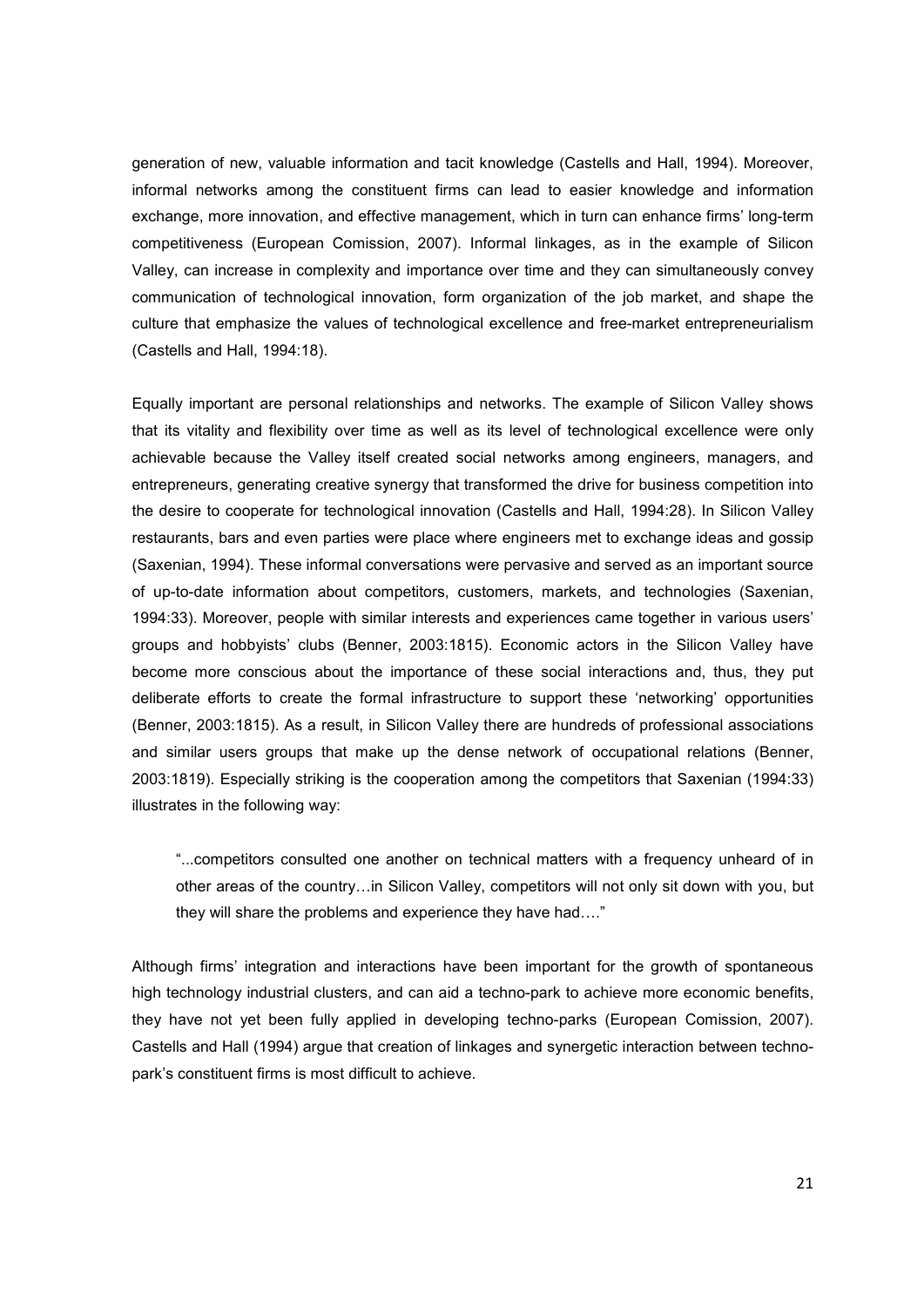#### **4.3.2. Relationships with Universities**

On one side, universities have played a critical role in the development of the techno-parks. Some of the most examined cases in the literature embrace the role of Stanford University at the origin of Silicon Valley, Cambridge University or MIT starting the spin-off process in their area of influence, or the catalytic function of the Ecole Nationale des Mines in the birth of Sophia-Antipolis (Castells and Hall, 1994).

On the other side, techno-parks provide mechanisms that continually encourage university-firm relationships, whether they are in the form of formal links or informal networks. It is argued (Benko, 2000, Vedovello, 1997) that geographical proximity between actors, as provided by techno-parks, has contributed to the improvement of their interaction.

Universities are providers of both the raw material (new information and knowledge) and the labour force (engineers and scientists) that techno-park firms need (Castells and Hall, 1994). According to Westhead and Batstone (1998), by linking with a university, techno-park firms, in many instances, were able to minimize the `direct' personal cost and risk associated with R&D. For example, by utilizing the resources and skills of an adjacent university, techno-park firms were able to assimilate and exploit available technical information which could be commercially exploited in association with the university and/or other firms (Westhead and Batstone, 1998). Linkages with universities thus enable firms to enhance their technology, market information gathering and dissemination of such knowledge and information. This in turn can positively contribute to firms' innovative ability and capacity, and hence improve their competitive performance (Vedovello, 1997:501). Thus, both universities and companies motivated by different purposes have been stimulated to promote and strengthen their links inside the techno-park.

The forms of linkages between individual firms and universities inside a cluster have been discussed previously. Consequently, the same implies for the techno-parks. Throughout the relationships among universities and companies, techno-parks have a larger indirect impact on the training of skilled labour, the support of scientific networks, the provision of social knowledge, the collective learning and the establishment of informal networks (between firms' employees and employees and academicians) through which tacit knowledge is usually exchanged (European Commission, 2007). Additionally, geographical proximity plays, if not critical, then a facilitating role in building and sustaining these relationships.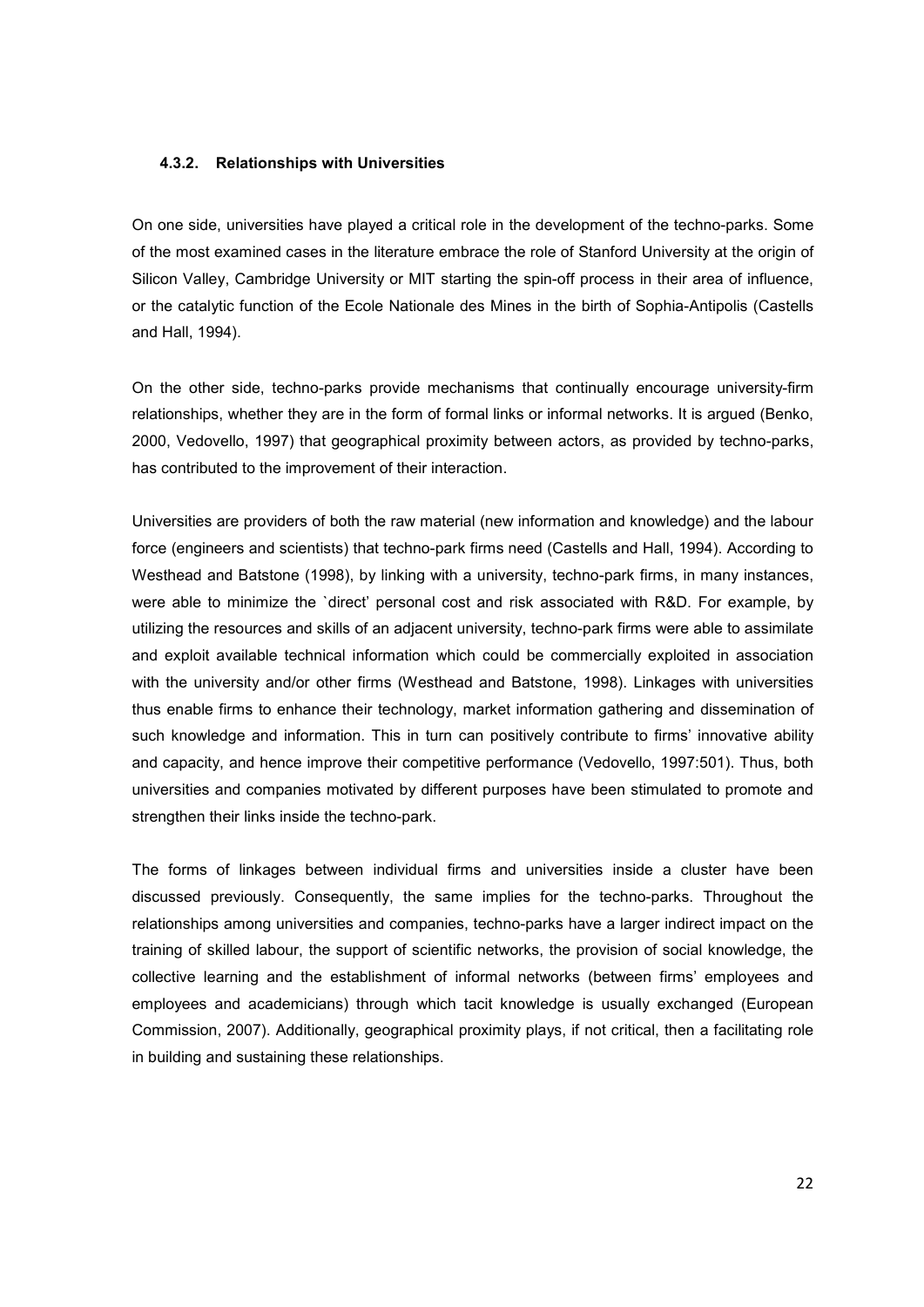#### **4.3.3. Highly Skilled Labour Force and Mobility of Workers**

Highly skilled labour force is perceived as an important precondition for the growth of technologyintensive firms inside the techno-park (Bresnahan and Gambardella, 2004, Saxenian, 1994, Castells and Hall, 1994). According to Castells and Hall (1994:231) the ability to build a local labour market of good-quality engineers and scientist is critical for all start-up technological centres. It can be add to this that local labour market and movement of highly-skilled labour (i.e. highly-skilled employees, researchers, scientists, engineers and managers) among local firms, universities, research institutes and other organizations within the techno-park is important mechanism for collective learning (Keeble and Wilkinson 2000). Moreover, employing the graduates from the nearby university can enhance both transfer of knowledge from university and formation of networks. According to Keeble (2000:210) such intra-regional recruitment diffuses technological and organizational knowledge, strengthen personal networks, and enables new combination of knowledge to be assembled and deployed to develop new innovative products.

In studying inter-firm and firm-university relationships it is, thus, crucial to highlight the importance of mobility of qualified workforce. Mobile workers represent the carriers of knowledge which is an essential type of 'untraded interdependences' between the firms, resulting in the transfer of 'embodied expertise', enhanced informal links and a deepening and broadening of the regional pool of knowledge (Keeble, 2000). Here, universities with their continuous output of young qualified workforce (e.g. scientists, engineers, researchers) may play vital role if cluster firms recruit this labour. On this way, firms help in the dissemination and commercialization of new scientific knowledge derived from university (Keeble, 2000).

Mobility of workers among the firms in the techno-park is seen as a facilitating factor for knowledge spillovers and information sharing, development of the local pool of knowledge, and collective learning. Mobility of workers among the firms can enhance personal relationships that further can be important source of knowledge and technology transfer and sharing. This is due to the fact that each individual carries information, knowledge, skills and experience acquired at their previous work (Saxenian, 1994) and could potentially utilize it in whichever way she/he likes (Athreye, 2004). Mobility of workers also encourages interactions and linkages between the firms in techno-park. In the Cambridge case for example, it was estimated that 46% of firms reported links with other firms because of personnel that had moved between firms (Keeble 2000, Athreye, 2004). Further, 77% of these firms said that these links were important or crucial to the firm's development (Keeble 2000, Athreye, 2004:149). In the same manner, mobility of workers in Silicon Valley was so frequent that it become not just socially acceptable, but the norm (Saxenian, 1994:34). Moreover, in Silicon Valley example, mobility of people led not just to the strengthening of the networks among the firms but to the accelerated diffusion of the technological capabilities, skills, information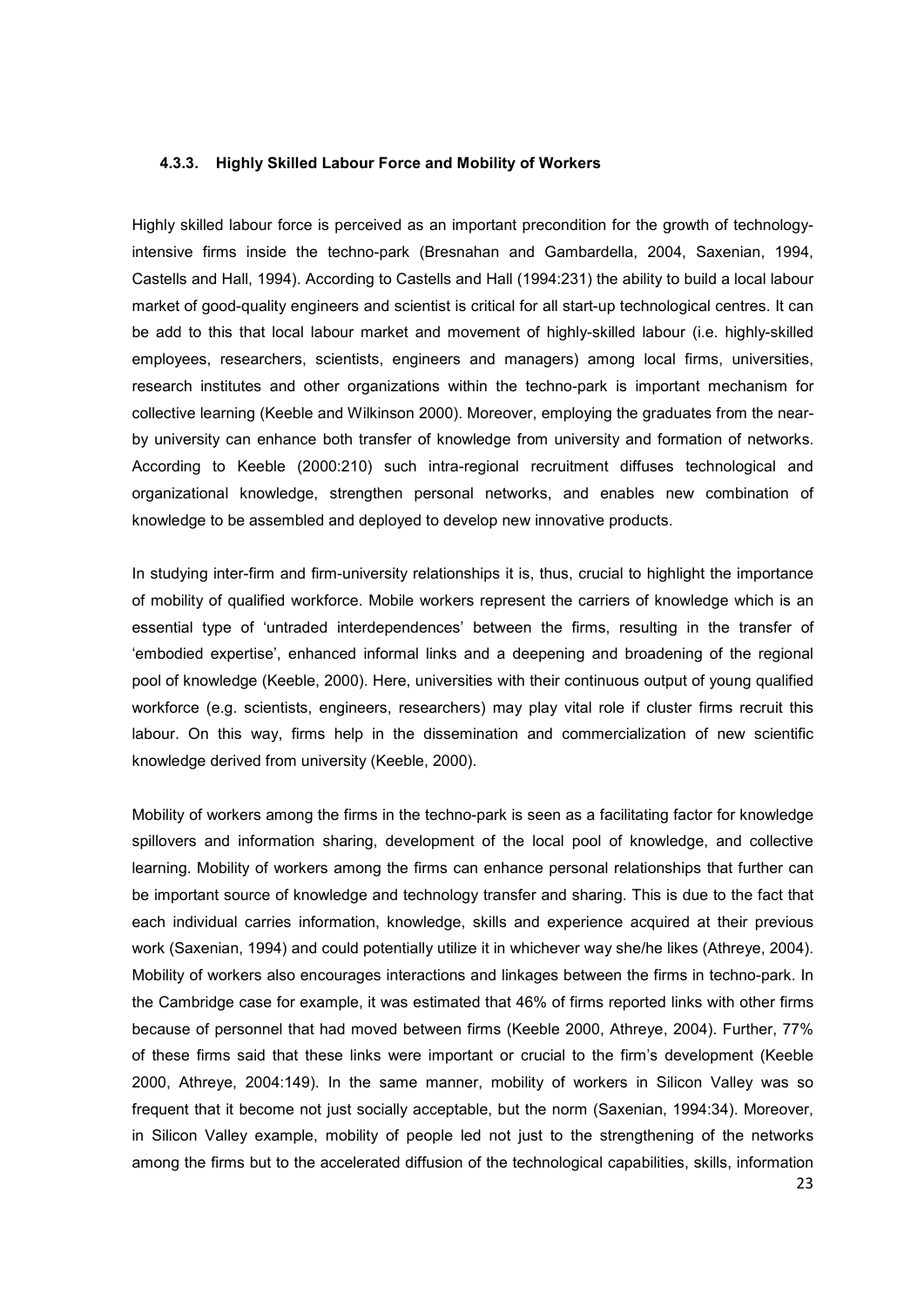and know-how within the region (Saxenian, 1994). Shared technical culture and loyalty to network became indirect products of the workers mobility in Silicon Valley.

In addition, new spin-offs are one type of mobility of workers, as discussed previously. Here, entrepreneurs with research, engineering, or managerial know-how take ideas, expertise or potential products which they have developed in a 'parent' company (or university) and establish a new business inside the techno-park in order to further develop and exploit them (Keeble, 2000: 207). By leaving their existing firms to establish new ones in order to exploit a new technology, innovation or market opportunity, these individuals diffuse high-level expertise and competences inside techno-park, thereby developing the local pool of knowledge (Keeble, 2000: 207). The Cambridge case also showed that a large proportion of firms spun out by former employees continued to maintain formal and informal linkages with the parent firm (Athreye, 2004:149).

Thus, mobility of the workers within techno-park results in the transfer of 'embodied expertise', enhanced informal links and inter-firm networks inside techno-park, and a deepening and broadening of the regional pool of knowledge. All of these further contribute to the success of the techno-park and tenant firms shifting innovativeness and competitiveness of the individual firms and region as a whole to higher levels.

#### **Summary**

Techno-parks are perceived in the literature as innovation and competitiveness enhancing regional policy tools in contemporary knowledge-based economy. Thus various efforts and policy recommendations were directed to develop and create techno-parks all over the world. Success stories, such as that of Stanford Research Park in the heart of Silicon Valley, have been prime motivator for other regions to emulate the same success. However, not all techno-parks had shown the real effects in the practice. Thus a growing number of researchers in recent years has been exploring this phenomena, providing particular theoretical proposals for policy makers and governments who desire to promote regional economic development by setting-up techno-parks. Yet, there is general impression of the confusion in the literature as well as lack of the empirical evidence that would verify all theoretical assumptions behind the concept.

Techno-parks are highly diverse and take considerable time to be fully developed and operational. Having this in mind, in the preceding section, we have discussed some of the most commonly emphasized elements of the techno-park concept in the literature. From the theoretical point of view, techno-parks are seen as a form of planned innovative clusters or innovative milieus. They embrace various, geographically concentrated, actors. They provide structural elements which promote a variety of linkages and networks (e.g. between university and industry, inter-firm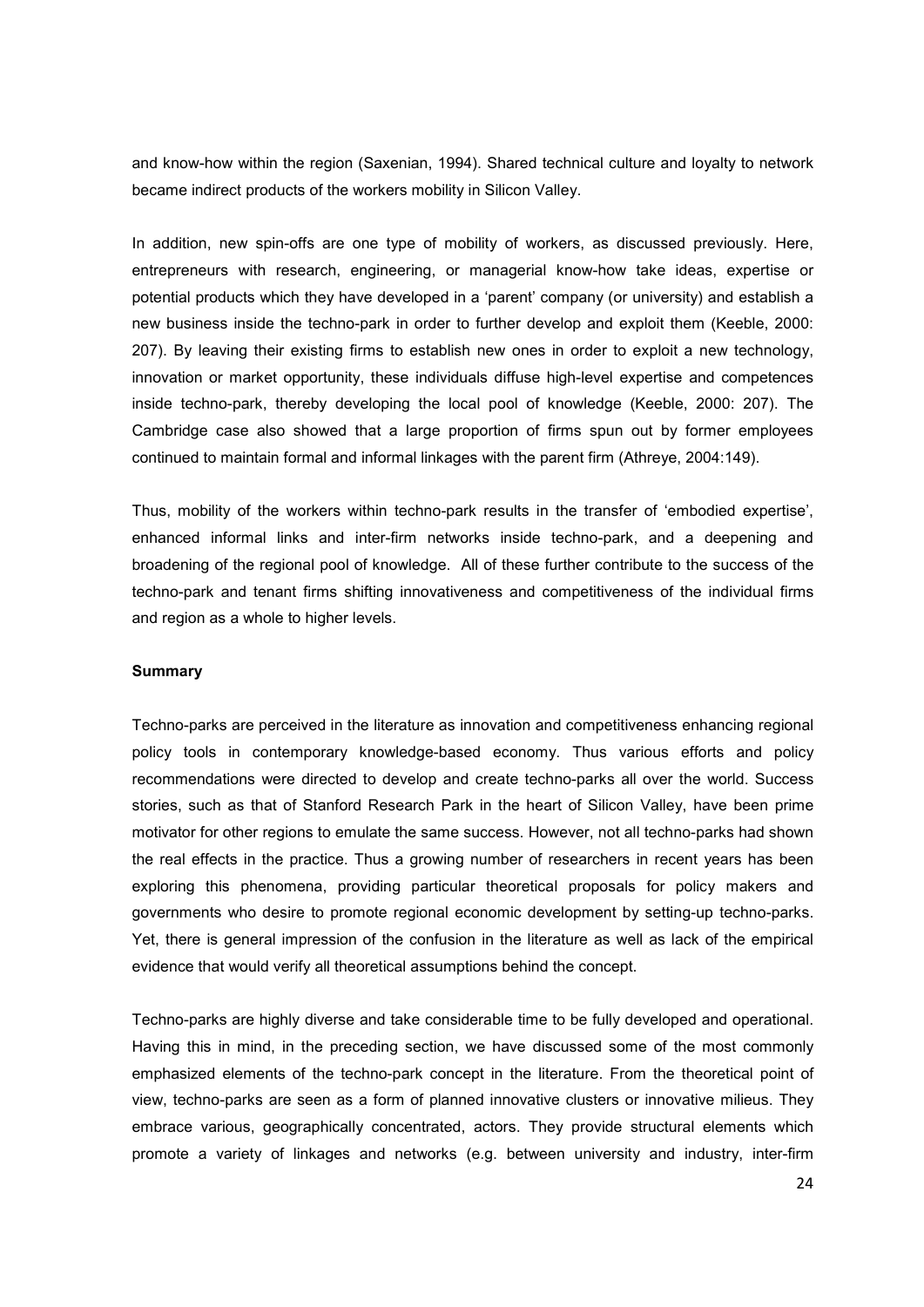networks, personal relationships), and which encourage synergy between technology-based firms settled in techno-park. Networks further lead to development of an open, flexible and more innovative environment that can enhance the level of economic activity of tenant firms and of the techno-park as a whole. Techno-parks stimulate R&D; encourage knowledge and technology transfer and diffusion among techno-park actors (e.g. inter-firm exchange of information, universityfirm transfer of know-how); generate advanced technological capabilities and regional pool of knowledge; and create environment for higher levels of innovativeness through development of more innovative products and processes.

Here, innovation is viewed as arising from the linkages of the milieu as a whole, rather than from individual firms. Thus techno-parks can be perceived as "innovative milieu" that performs the role of a system which increases the potential for organizational efficiency within firms. The dynamic environment and cooperative culture of techno-parks may further attract more actors locating their businesses near the park. This may lead to the emergence of an industrial cluster. In such a way, techno-parks create a development potential for the region. (European Commission, 2007). Their impact is therefore evident on different levels, i.e. individual firm, techno-park as a whole, and entire region.

Number of scholars has been conducting different studies aiming at verifying or disproving the positive impact of techno-parks on the performance of new technology-based companies. The conclusion, however, have differed among different authors, with some finding little evidence of direct contribution to innovation from the firms located within the park (e.g. Felsenstein, 1994; Siegel at al., 2003a) and others concluding the opposite (e.g. Ferguson and Olofsson, 2004; Lindelöf and Löfsten, 2002).

Despite various findings available in the literature we support attitude that techno-parks, as one form of clustering, provide small technology-intensive firms with the potential of becoming more innovative and competitive in the local and international markets. We argue that geographical proximity of actors facilitate formation of inter-firm and firm-university networks and interactions. Even though innovation linkages do not necessarily need to be spatially constituted, as Castells (1996:390) pointed out:

"At least in this century, spatial proximity is seen as a necessary material condition for the existence of such innovative milieu, because of the nature of the interaction in the innovation process".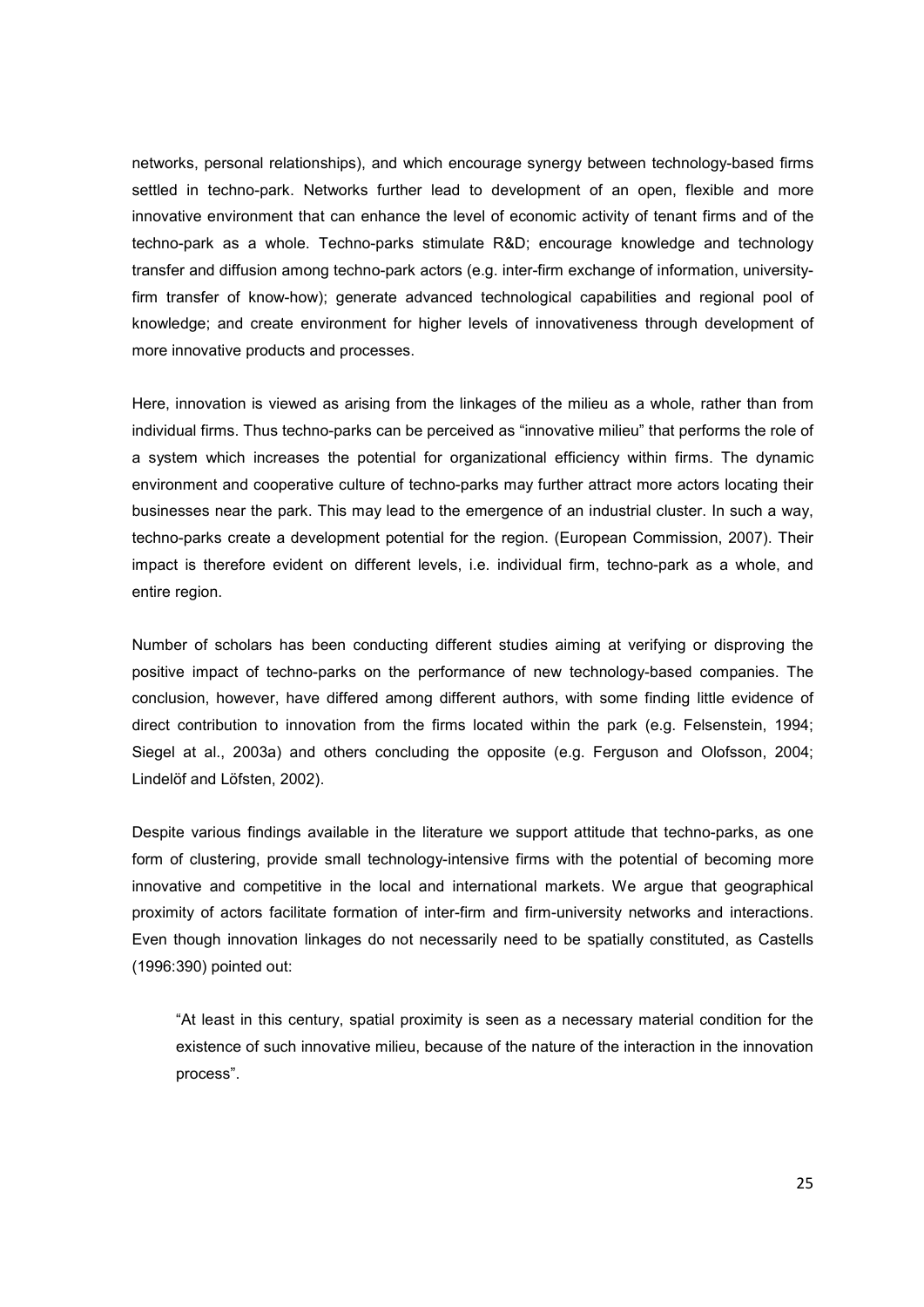#### **5. PURPOSE, THE DATA AND RESEARCH METHODOLOGY**

The purpose of the field study is to explore whether there are intensive linkages and networks in the two most important techno-parks in Ankara: METU Techno-park and Bilkent Cyber-park. More specifically, we examine if tenant firms employee a high level of highly-qualified personnel that is highly mobile within a techno-park, whether there are intensive inter-firm networks among the tenant firms, and whether there is high level of firm-university alignment in METU and Bilkent techno-parks. The primary objective of the study is to put forward adequate policy recommendations directed towards the promotion and intensification of inter-firm and firmuniversity networks in the techno-parks in order to obtain maximum benefits of the clustering concept.

METU Techno-park and Bilkent Cyber-park, as the two largest and most successful techno-parks in Turkey, are suitable cases for our analysis. Both techno-parks are placed in the close proximity to an university, Middle East Technical University and Bilkent University, respectively. Moreover, they are settled in the close proximity to each other. They accommodate firms operating in hightech sectors (such as, software development, electronics industry, and other high-tech sectors) where the majority of firms is of small and medium size. The objective and mission of these two techno-parks correspond to the general premises of the techno-park concept in the literature. Considering techno-parks as important infrastructures in contemporary knowledge-based economy, promotion of these infrastructures has high importance in enhancing firm's as well as local competitiveness and innovativeness.

Inside the boundaries of our research, data was collected at two different levels: firm level and techno-park level. Apart from the general background and contextual information, questions, both in questionnaires and interviews, were designed in order to identify the existence and frequency of inter-firm networks; university-firm linkages; structure of employees and inter-firm mobility of workers; as well as types of co-operation, motives for cooperation or reasons for non-cooperation.

The questionnaires designed for conducting the survey among the firms, embrace following categories: general information about the surveyed firm; information about the employees; and information about the cooperation between the firms.

Analytical software SPSS is used for statistical analysis of collected data. Statistical and descriptive analysis of the information collected throughout the questionnaires and interviews provide the basic and general indicators about the mobility of labour, inter-firm and firm-university relationships.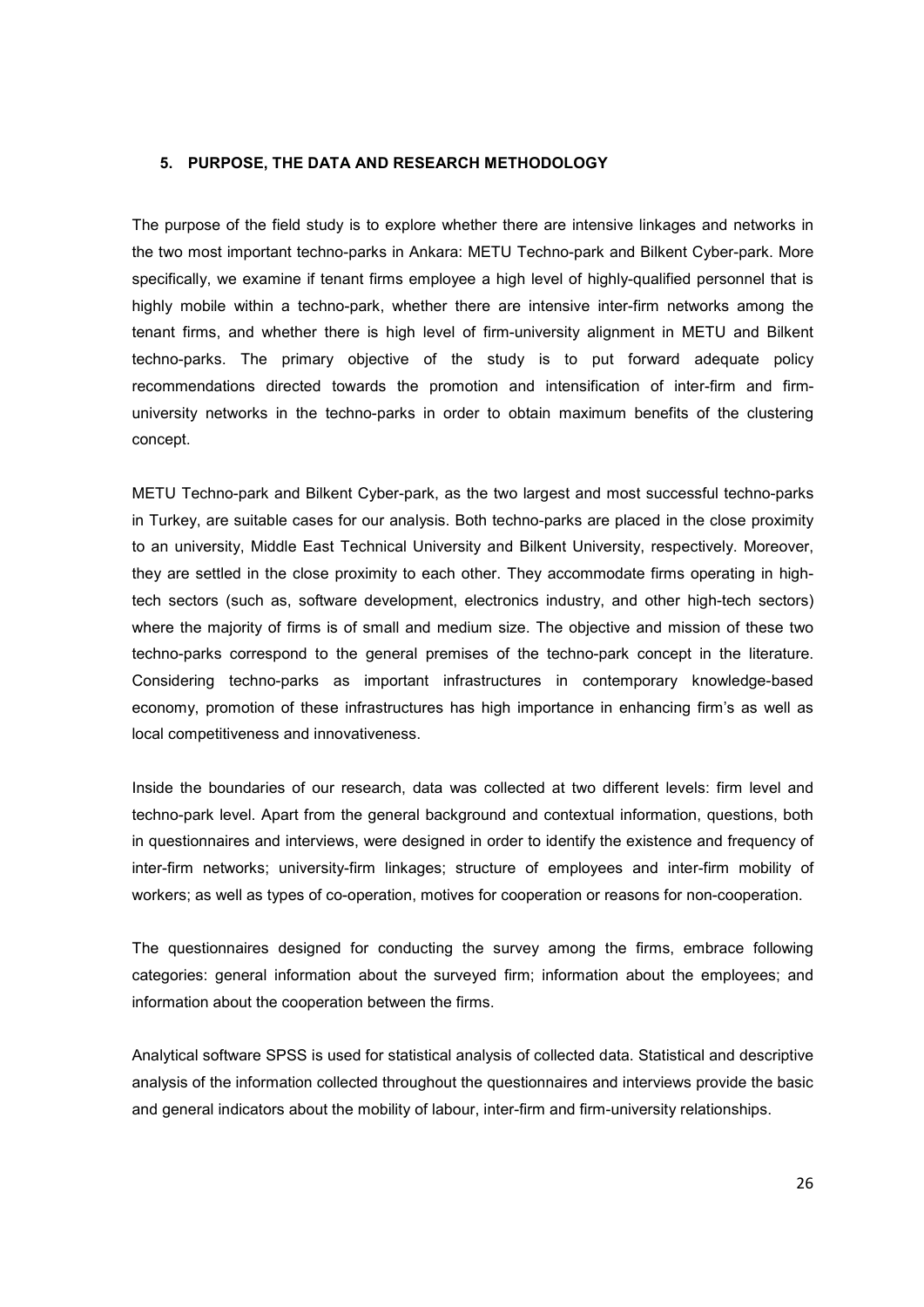Results of the field study will be used for testing the validity of hypotheses defined for this study. Moreover, this analysis will further shape the direction of the policy recommendations aimed at the intensification of collaboration among the actors settled in the studied techno-parks.

Certain constraints are expected to be encountered, such as lack of data, or questions on the accuracy and recentness of the data. More specifically, constraints such as time, language and inability to access certain documentation available in Turkish language, firms' limited openness and less positive attitudes towards this kind of study, and exclusion of certain sectors (such as defence sector) are other factors that will influence our research and policy-making proposals.

#### **6. FINDINGS**

After reviewing the basic characteristics of METU Techno-park and Bilkent Cyber-park it can be concluded that two techno-parks are to a great extent alike. Their objectives and structure correspond to the basic concept of techno-parks given in the conceptual framework of this study. Both techno-parks are deliberately planned areas with the main objectives to support: universityindustry relationships; formation of the technology-intensive enterprises; birth of spin-offs; creation of networks among the tenant firms; generation of new jobs for highly qualified labour pool; and growth of R&D activities. Along with these objectives, both techno-parks directed their efforts towards the promotion of technological innovation, and generation of scientific synergy and economic productivity (i.e. enhancing techno-parks). Both techno-parks are placed in the university's campus and are mainly comprised of small and medium technology-intensive enterprises. Close geographical proximity to two best universities in Turkey is perceived as a great advantage for the creation and sustainability of university-industry collaboration. Management Companies of these techno-parks provide a variety of services that aid the development of technology-intensive tenant enterprises. Having this in mind, we argue that METU Techno-park and Bilkent Cyber-park offer to their tenant firms advantages attributed to techno-parks that are discussed previously. In accordance with the established logical framework, we also argue that dense networks among the tenant firms as well as intense university-firm collaboration among these geographically close actors can generate clustering benefits for the tenant firms. Moreover, we argue that close geographical proximity of METU Techno-park to Bilkent Cyber-park, as well as their close proximity to the Hacettepe Techno-park, can facilitate the formation of 'Cyber-city' or 'Silicon Valley' of Ankara. For this to happen, efforts from both techno-parks, their mutual collaboration, and right policy tools must be carefully generated and implemented.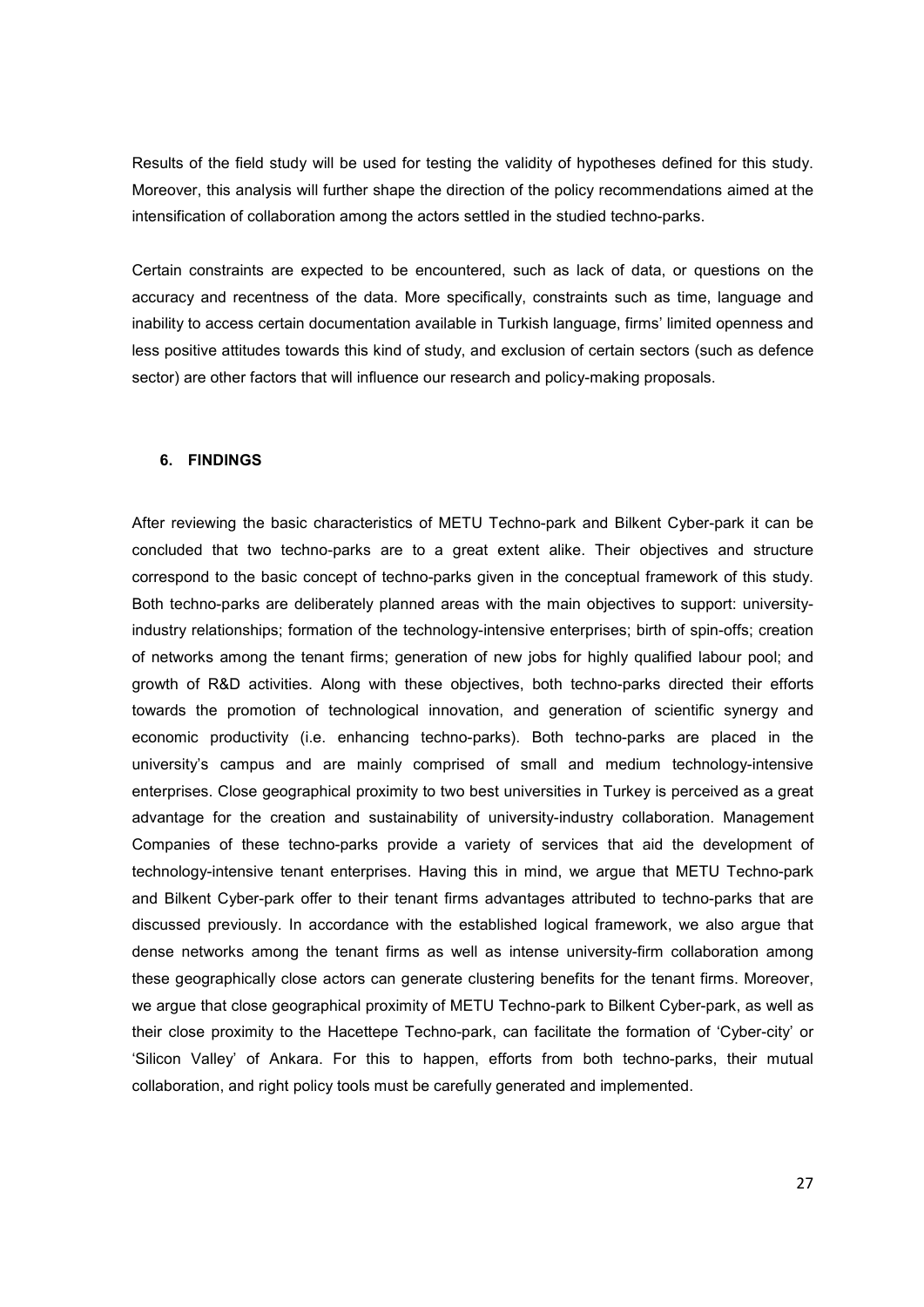#### **6.1. General Information and Characteristics of the Surveyed Firms**

At the time of the survey, it was projected that METU Techno-park accommodates 171 enterprises (excluding 20% of the firms that belong to defence sector), and Bilkent Cyber-park is being host to the 160 enterprises. A total number of 70 firms has been surveyed, out of which 36 firms belong to METU Techno-park and 34 firms to the Bilkent Cyber-park. Thus, the sample of the surveyed firms counts for 21% of the total number of firms in both techno-parks.

From the 36 surveyed firms in the METU Techno-park, 69% of the firms operate in the IT and/or Electronics whereas 31% of the firms operate in other areas. Of the total number of surveyed firms in the Bilkent Cyber-park, 76% operate in the IT and/or Electronics while 24% belongs to the other areas. These sub-sectoral characteristics of the tenant firms obtained from our survey correspond to the documented data, discussed earlier in this section, regarding the main areas in which tenant firms operate in the METU and Bilkent techno-parks. Hence, our survey has showed that the tenant firms of the METU and Bilkent techno-parks are in the category of the technology-intensive enterprises according to the field of their activity.

In METU Techno-park 80% of surveyed firm were founded after the year 2001. In Bilkent Cyberpark 70% of surveyed firm is founded after the year 2001. This fact matches the rapid development of the both techno-parks after the year 2001.

From the whole number of surveyed firms, 94% can be considered as of micro and small size regarding the number of employees in the techno-parks firms. Only 6% of the surveyed tenant firms in both techno-parks reported to have more than 50 employees. This finding is in the harmony with the documented characteristics of the tenant firms in METU and Bilkent techno-parks.

Moreover, from the analysis of the general information about the surveyed firms, we concluded that firms in METU and Bilkent techno-parks are much alike. This fact enabled us to apply some of the analysis on two techno-parks as a whole along with the individual analysis for each of the surveyed techno-parks.

#### **6.2. Testing the Hypotheses**

After analyzing the basic information about the tenant firms' in both techno-parks, we can continue with testing the hypotheses of this study.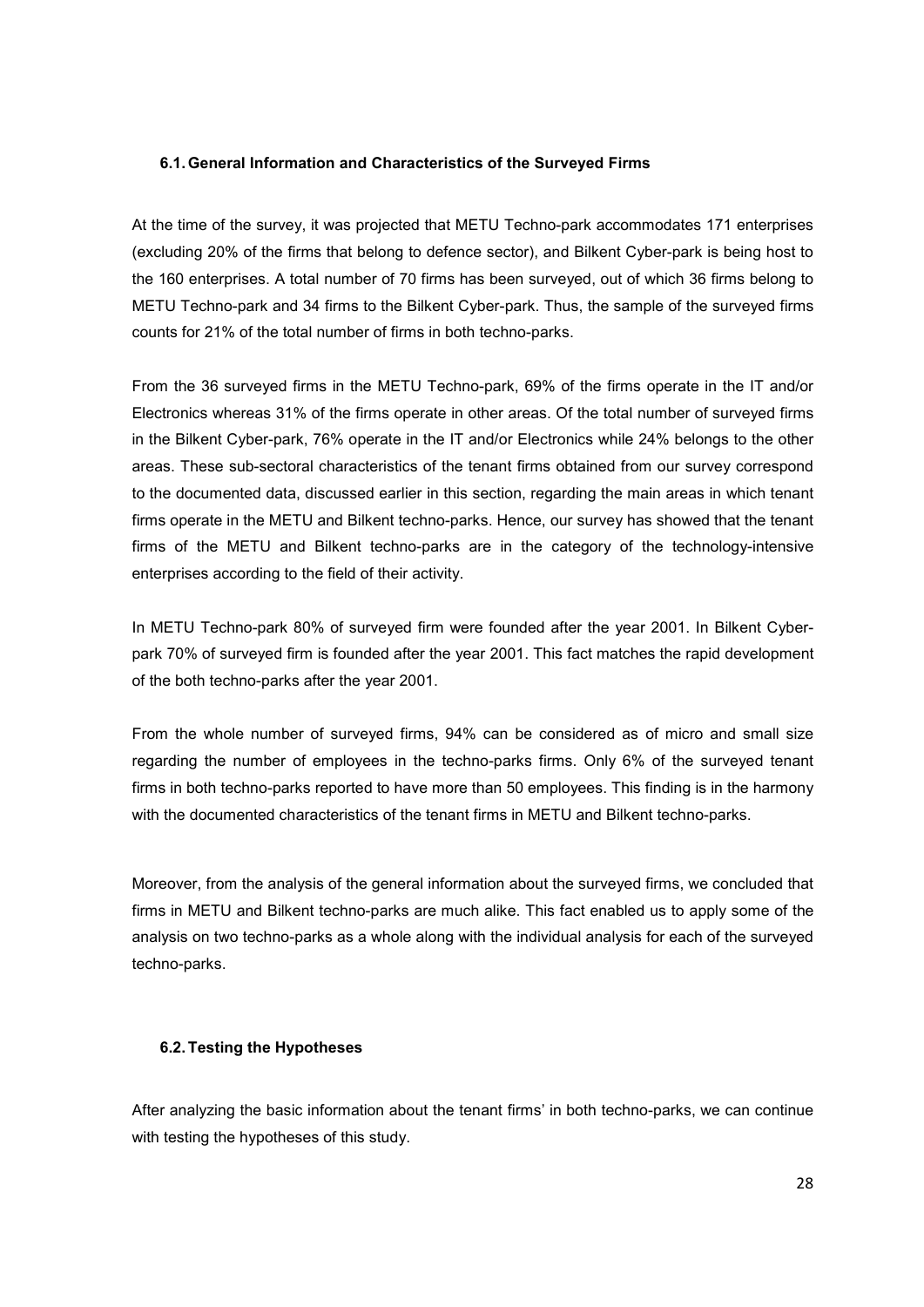#### *Hypothesis 1*

*If small technology-intensive firms are settled in the techno-park as a particular form of cluster then*  due to the proximity to university these firms will employee a high level of highly-qualified personnel *that is highly mobile within a techno-park.* 

Our results (question 6 – 8) indicate that small technology-intensive firms from both techno-parks have more problems in finding highly qualified employees in comparison with the middle size (between 11 and 50 employees) and large size (above 50 employees) tenant companies. These results also depict the necessity for small technology-intensive firms inside the techno-parks to develop strong inter-firm and firm-university relationships in order to overcome a variety of difficulties such as, the problem of finding the highly qualified workforce (see Appendix B).

Our results (question 9, 11 – 14), indicate that there is very low level of mobility of workers between techno-parks' tenant companies. Even when the firm reported that they had an experience of employee who had left a particular company and found a job in another company within the same or another techno-park, the number of such employees was very few. On the other hand, very few percentage of the surveyed tenant companies practice employment of the personnel from the tenant firms settled in the same or another techno-park. Hence, the mobility of the workers among the tenant companies within the same techno-park (METU and Bilkent individually) and mobility of workers among various techno-parks is neither common nor frequent event. The same can be said for the spin-offs from the existing companies (see Appendix B).

Not so high level of 'highly qualified workers', and low level of 'mobility of workers' and 'spin-offs from existing companies' among the tenant firms in the same techno-park (METU or Bilkent), or among tenant firms settled in the two geographically close techno-parks, implies the following conclusions according to the theory:

- There is no ground for developing informal links and enhancing personal relationships inside the METU and Bilkent techno-parks;
- Knowledge spillovers, information sharing, exchange of tacit knowledge, development of local pool of knowledge and collective learning are not facilitated in the studied techno-parks; and
- Informal interactions and formal linkages among the tenant firms inside the techno-park, METU or Bilkent, as well as interactions and linkages among the tenant firms from different technoparks, METU and Bilkent, are neither encouraged nor supported.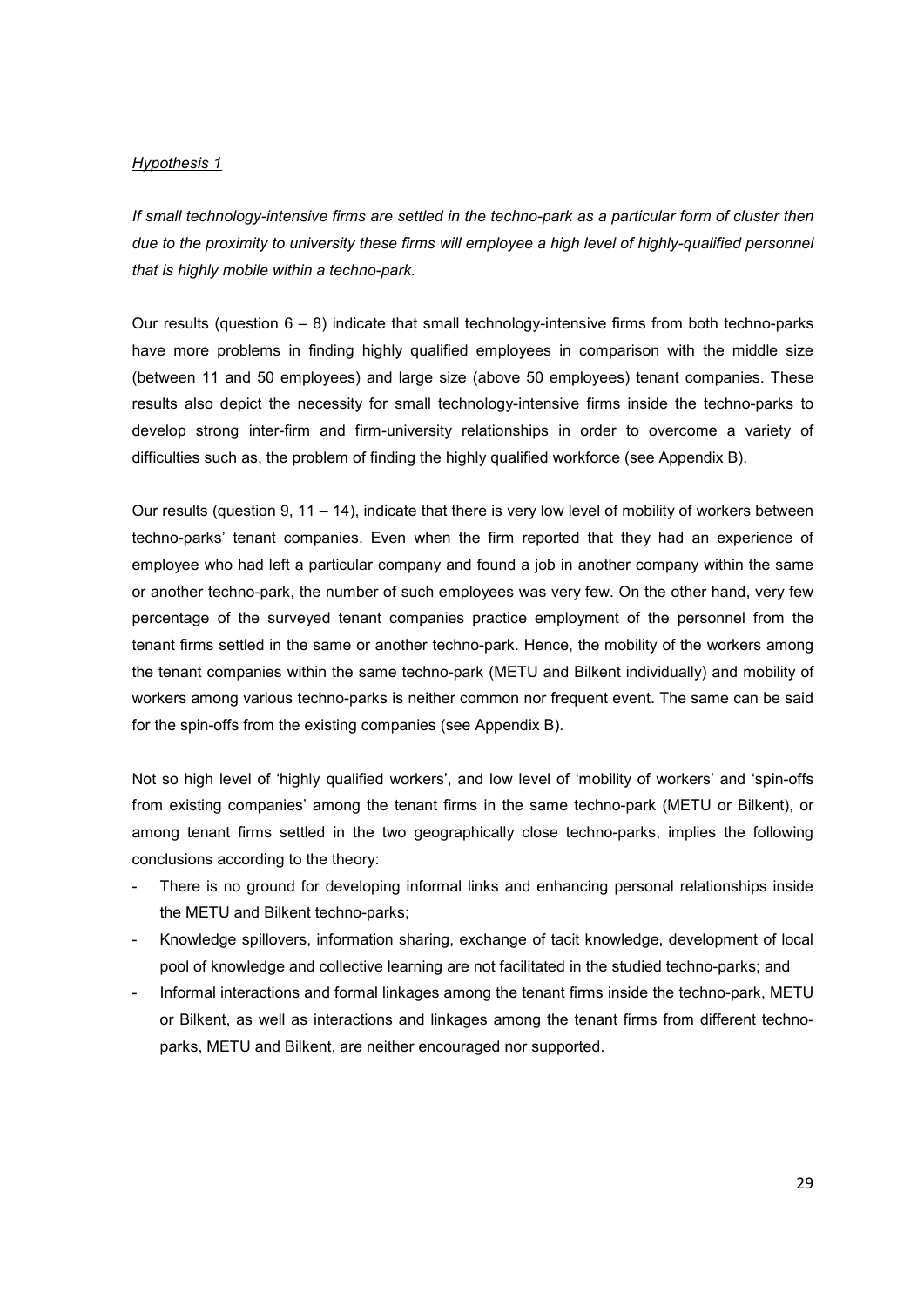# *Hypothesis 2*

*If the technology-intensive firms are settled in the techno-park then there will be high level of firmuniversity alignment.* 

From our analyses and results (see Appendix C) it can be concluded that the vast majority of both small technology-intensive firms and big companies settled in studied techno-parks comprehend proximity to university as a beneficial factor that aids them in accessing the professional employees. Employing graduates from the near-by university by tenant firms is one type of interaction between the university and companies. According to our logical framework this kind of interaction has a positive influence in the sense of formal agreements and transfer of scientific, as well as tacit knowledge.

Moreover, management companies of the studied techno-parks can be seen as mediators that enhances interactions between the university and tenant firms. From the interviews with the representatives of the Management Companies we can conclude that in METU and Bilkent technoparks there are:

- 'formation of new firms by university members' which influence the development of formal interactions, transfer of tacit knowledge, and varying degree of personal contacts;
- 'training of firm members', through various seminars and training courses organized by the management companies, have influence on interactions that typically involve personal contacts and varying degree of transfer of tacit knowledge and formal agreements;
- 'collaborative research, joint research programmes', through projects that management companies conduct with academicians and tenant companies, which lead to the development of the interactions that typically involve formal agreements, transfer of tacit knowledge and creation of personal contacts ;
- 'contract research and consulting', through matching the academicians with the tenant companies that necessitate professional advices, creates interactions that are based on formal agreements, personal contacts and varying degree of transfer of tacit knowledge;
- 'use of university facilities by firms', such as library, contributes the development of the interactions through formal agreements; and
- 'licensing of university patents by firms' that also creates interactions through formal agreements.

Hence, we can say that there is a certain degree of university-firm interactions in the studied techno-parks. METU and Bilkent techno-parks, through their management companies, provide mechanisms that continually encourage universities-firms relationships, whether they are of formal or informal character. According to our logical framework, direct personal interactions by university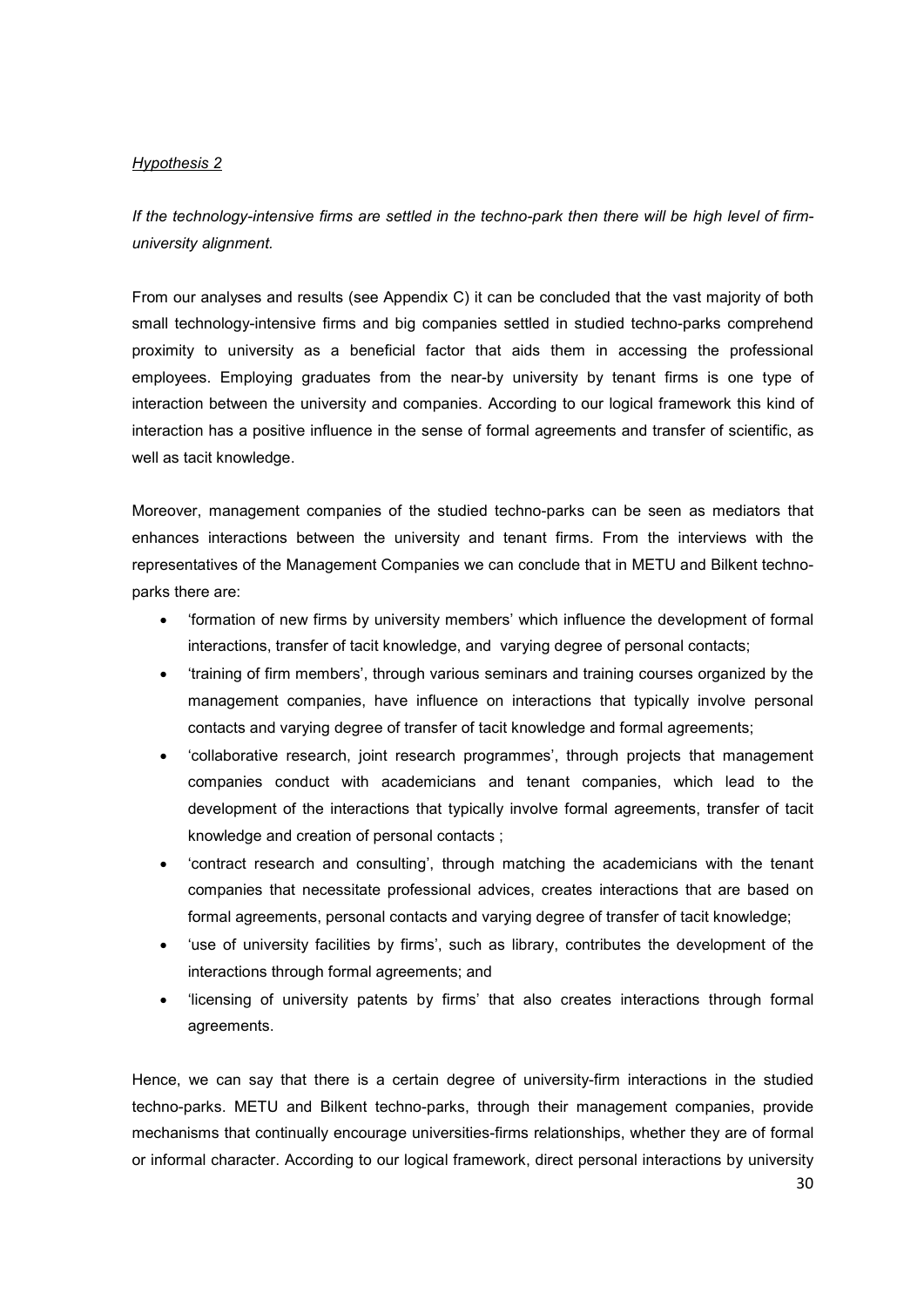members and firms' employees (such as, face-to-face communication facilitated by geographic proximity) generate social capital, such as trust, common language and common culture, which further contributes to eased exchange of knowledge and information.

Even though university-firm interactions in studied techno-parks can be enhanced, it seems that METU and Bilkent techno-parks have established a solid base for the further improvements of these interactions. The right policy mechanisms would contribute to the improvement and reinforcement of university-firm relationships in the studied techno-parks.

#### *Hypothesis 3 and Hypothesis 4*

*Hypothesis 3: If the technology-intensive firms are settled in the techno-park then these firms will have higher level of developed inter-firm linkages.*

*Hypothesis 4: If the technology-intensive firms are settled in the techno-park, and if they have tight inter-firm and firm-university affiliations, they can extract maximum benefits of the techno-park concept and of clustering and networking in general.* 

From our results (see Appendix D), we can make the following observations regarding METU and Bilkent techno-parks as a whole:

- Project-based cooperation is not very frequent in the studied techno-parks (53% of the tenant firms in both techno-parks had project-based cooperation with the other firms from the same techno-park). Moreover, number of joint projects is not significant. However, majority of the firms that work on common projects belongs to firms that have up to 10 employees. Great majority of the firms that do not have common projects with other firms from the techno-parks also did not develop long-term cooperation and networks with both firms from the same or from other techno-parks.
- Similarly, majority of the firms do not develop long-term cooperation with other companies from the same techno-park. Great majority of the firms that reported they ''do not collaborate'' belongs to the small tenant firms (78% of the small tenant firms from the METU and Bilkent techno-parks as a whole).
- Long-term networks are even less developed among the firms from different techno-parks. Here, great majority of the firms that do not develop this kind of collaboration also belongs to the small tenant firms.
- Inter-firm networks with the firms from other techno-parks are even less developed than interfirm networks among the firms from the same techno-park. Majority of the firms that develop networks with the other firms from the same techno-park tend to develop networks with the firms from other techno-parks. On the other hand, great majority of the firms that do not have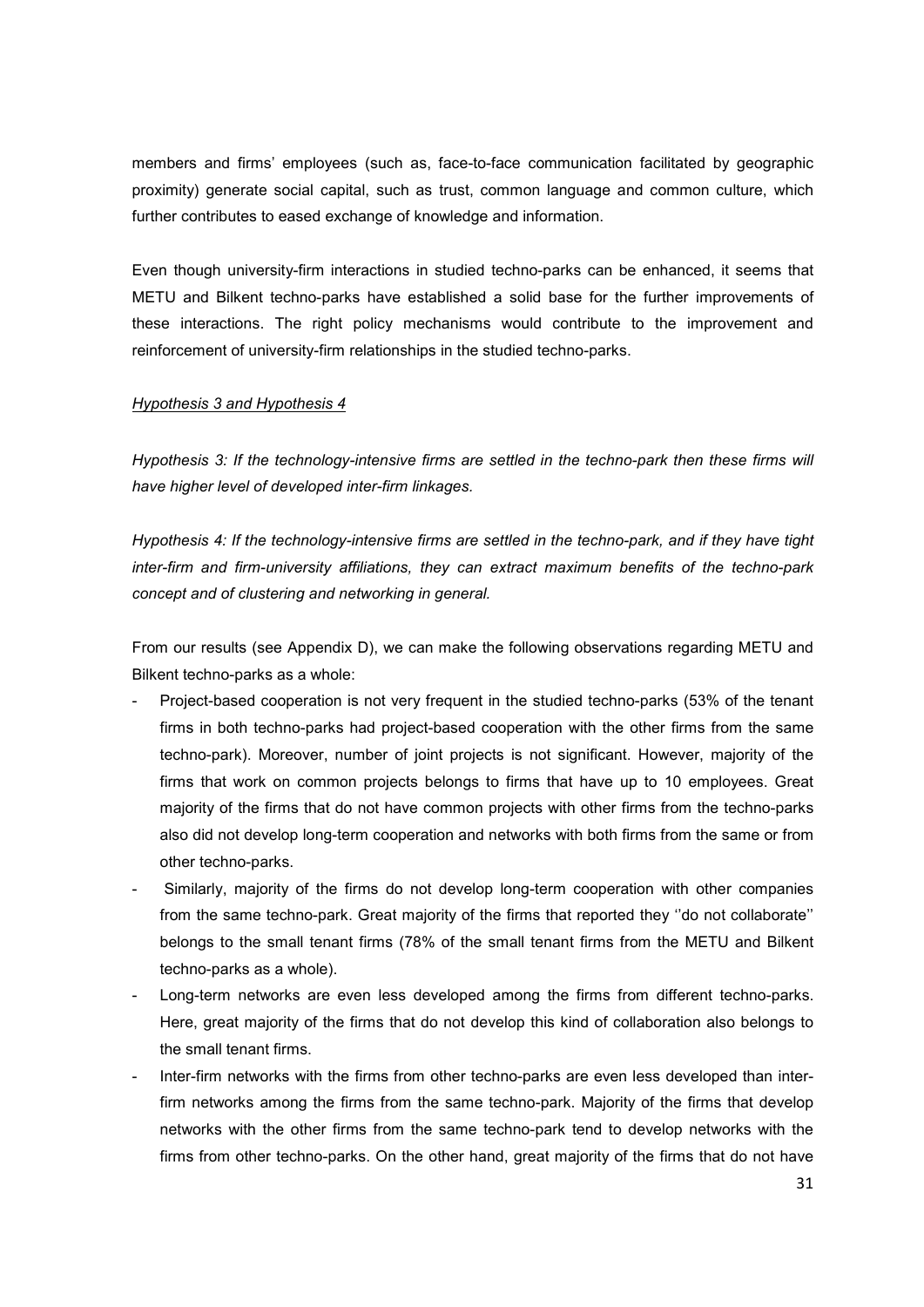any long-term cooperation with the firms in the same techno-park is not apt to developing longterm cooperation with the firms settled in other techno-parks.

Furthermore, from the whole number of the firms in METU and Bilkent techno-parks, 34 of them (48%) have developed inter-firm networks either with the firms from the same technopark or with the firms settled in other techno-parks or both.

From the results of the questions 20 to 24, we can make the following conclusions regarding the firms that reported any form of cooperation with other firms:

- Majority of the firms in both techno-parks collaborate for the R&D. The lowest importance, in both techno-parks, is given to the collaboration on fairs, exhibitions, and publishing. Considering both techno-parks as a whole, sharing know-how, information and consultancy are more frequent types of cooperation than collaborations in production/service, NPD, ToT, marketing and education/training of the employees.
- 'Trust' is the most important parameter for developing inter-firm networks in both techno-parks. Collaboration for achieving 'product/process development' is also a highly important reason for inter-firm networks in both techno-parks. On the other hand, the least number of firms choose to cooperate because of the unfavourable market conditions. Considering both techno-parks as a whole it is surprising that 'access to network of the partners' is not one of the main reasons for inter-firm cooperation.
- Firms in METU Techno-park develop inter-firm linkages equally with the firms from same and different sectors, while in Bilkent Cyber-park firms mainly develop inter-firms networks with firms from the same sector. This implies that in METU Techno-park complementarity between firms in R&D projects is high.
- Majority of the firms (68%) in both techno-parks cooperate often, very often or permanently. Similarly, majority of the firms (56%) comprehend networking as very important or vitally important. Almost half of the firms (41%) see networking as of middle importance. Great majority of the firms that cooperate often or very often comprehend networking as a very important whereas all the firms that see networking as of "little importance" cooperate "rarely".

According to results of the questions 25 and 26 (regarding the firms that do not have developed inter-firm networks with other firms) we conclude that:

- From the whole number of the firms that do not cooperate, 55% in METU Techno-park and 56% in Bilkent Cyber-park intend to establish inter-firm networks. On the other hand, high percentage of the firms in both techno parks is not in favour of networking.
- In METU Techno-park, 35% of the firms will not cooperate because of the firm's policy, because cooperation is risky, or because there is no firm in the same field. This percentage is much higher in Bilkent Cyber-park where 62% of the firms will not cooperate for the same reasons.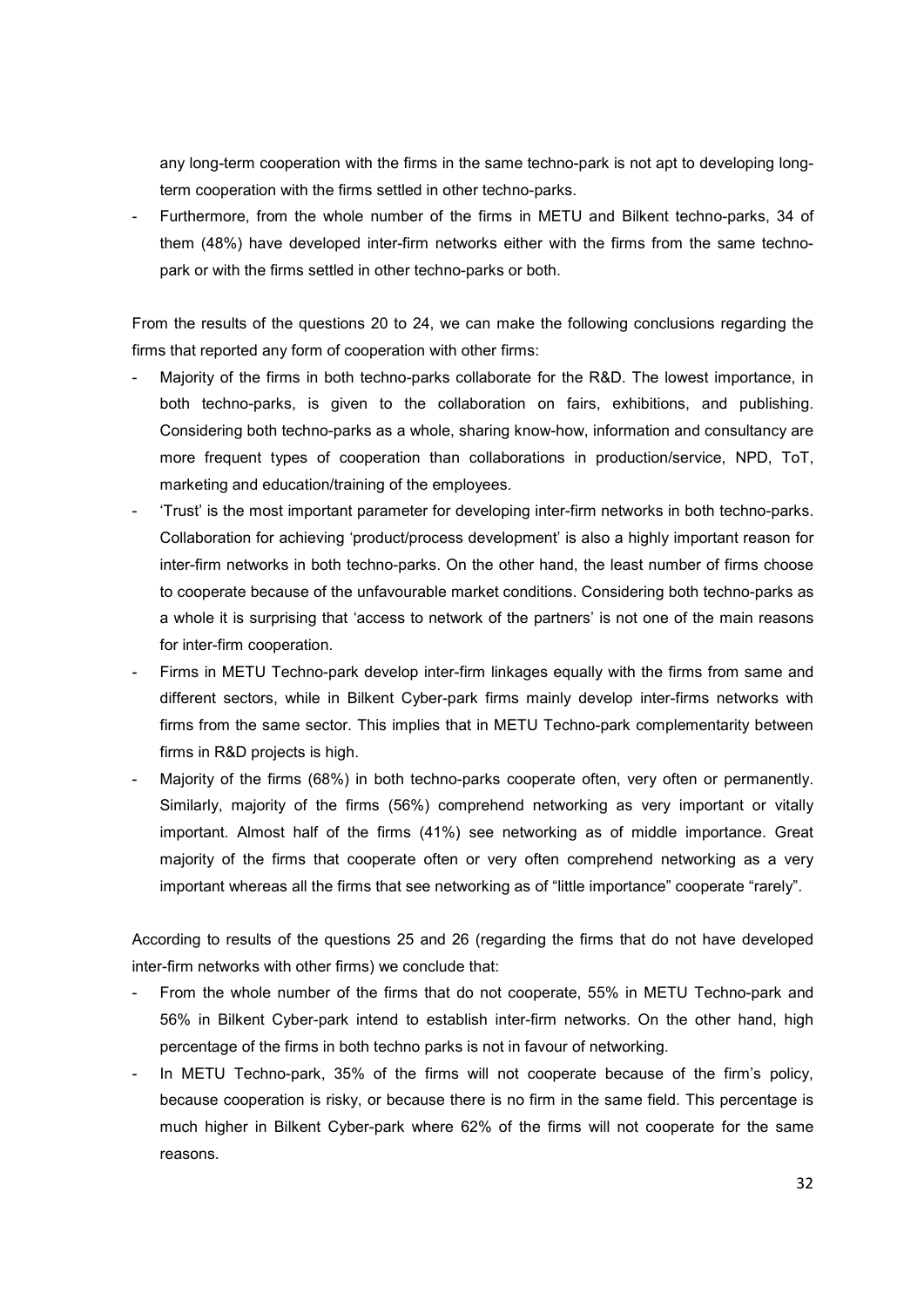According to our results, we conclude that in the case of METU and Bilkent techno-parks firms, even though in close geographic proximity to each other, do not cooperate intensively. This is opposite to our postulated hypotheses. Considering the profile of the firms and fact that they are located in the most developed techno-parks in Turkey, it was expected that there will be a higher level of inter-firm networking. Moreover, we argue that developed inter-firm networks can be characterized as weak. This is due to the fact that in developed inter-firm networks exchange of information and know-how among the firms has low priority, whereas collaboration in the production/service, ToT, NPD, marketing and education of employees are even less established types of inter-firm networks. Additionally, according to our logical framework, trust is an important facilitating factor for establishing formal and informal networks. In METU and Bilkent techno-parks almost half of the firms that have inter-firm networks reported trust as a reason for networking. This implies that even though trust is most commonly reported reason for networking, half of the firms that cooperate were not able to develop trust relationships. Similarly, access to partner's networks and sharing human, physical and financial resources is not comprehended as an important reason for networking among the firms. In addition to this, we can add previous findings about mobility of the highly qualified workers. Low levels of 'mobility of workers' and 'spin-offs from existing companies' also indicate weak networking among the tenant firms.

Hence, we perceive that there is a necessity of enhancing developed inter-firms networks in the studied techno-parks if the tenant firms are to extract maximum benefits of the clustering and networking and if studied techno-parks are to be more successful. Consequently, there is high necessity of policy recommendations directed towards the fostering and encouraging networking among the firms that do not cooperate in the studied techno-parks. In line with our theoretical framework, we believe that tenant firms can become more innovative and competitive if they will pursue network form of organization. At the same time, by forming robust inter-firm networks inside the techno-parks, firms can contribute to the advancement of techno-parks into high-tech clusters. Furthermore, METU and Bilkent techno-parks as a high-tech cluster can enhance the success and performance, not only of the tenant firms and hosting techno-parks, but of the region as whole.

#### **6.3. Additional Findings and Remarks**

From the interviews conducted with the representatives of the techno-parks' management companies, it can be concluded that management companies conduct initiatives directed towards intensification of inter-firm cooperation. METU Techno-park's management company perceives clustering as a strong brand image. It also sees fostering cooperation among the tenant firms and encouraging entrepreneurship as their daily job. METU techno-park, through Management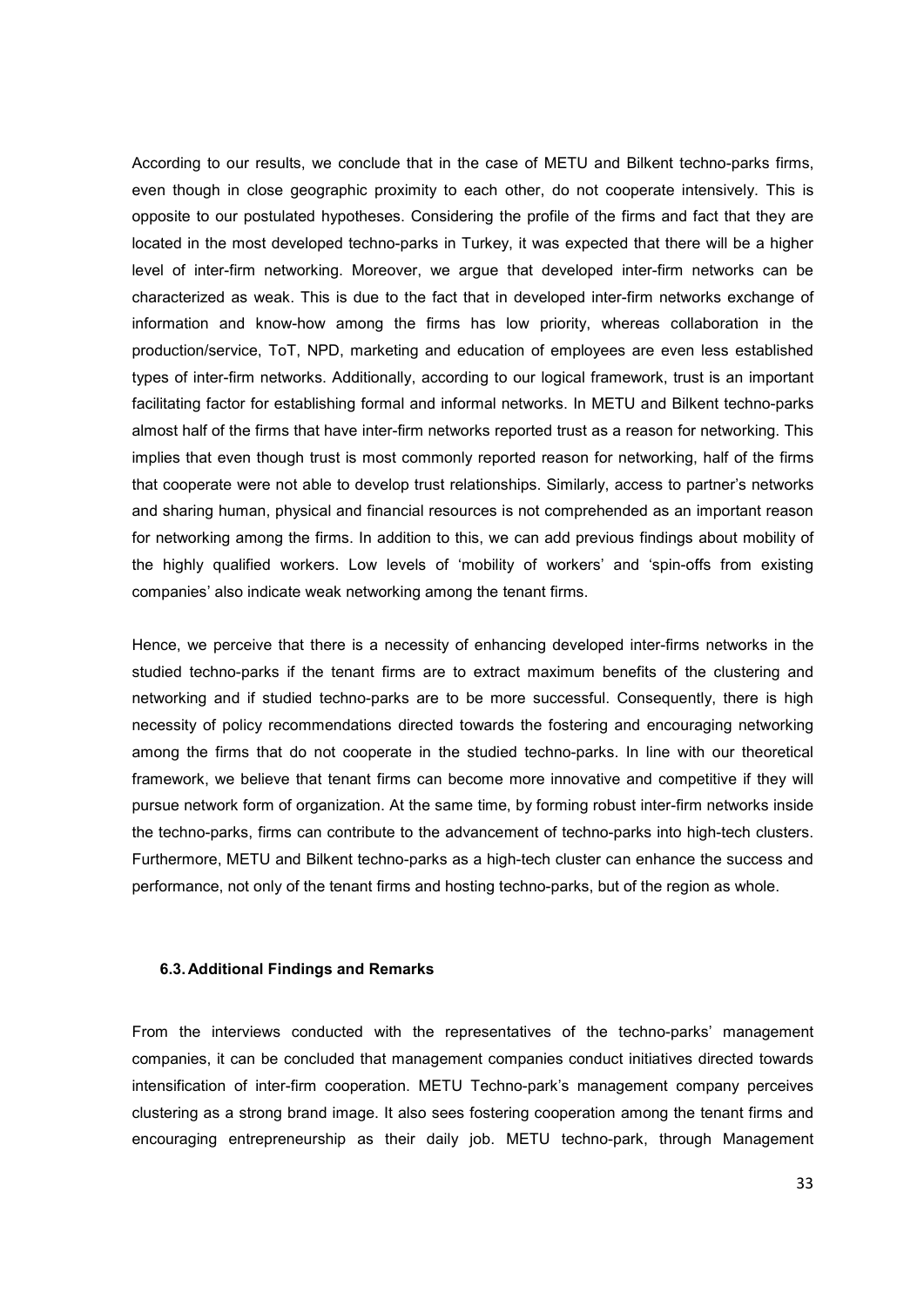Company, organizes various seminars, training courses and meetings where people can meet and discuss particular issues, as well as social gatherings (e.g. parties). Bilkent Cyber-park's management company goes even further in their vision to create robust high-tech cluster not only among the tenant companies, but among the near-by techno-parks as well. They plan to apply to particular EU funds that would enable them to launch initiatives in this direction. Likewise the METU techno-park's management company, they provide free trainings, seminars and free consultancies, and they organize various projects and study groups where employees of the tenant companies can meet and exchange their knowledge and information. Hence, we assume that METU and Bilkent techno-parks offer potential to the tenant firms to establish robust and intensive inter-firm cooperation, yet there is necessity for policy interventions that would alter this potential into reality.

Even though tenant firms in METU and Bilkent techno-parks perceive proximity to university as highly beneficial in order to access professional employees, they still have problems in finding highly-qualified personnel. Especially this is the case with small technology-intensive tenant firms. We assume that small tenant firms do not want to invest in the highly-qualified labour or do not want to offer attractive wages, due to the fear of losing employee and, thus, losing their investments. Hence, we assume that this could be enhanced in the cooperative environment of the small technology-intensive tenant companies. Otherwise, circulation of the scientific knowledge and development of the local pool of knowledge inside the studied techno-parks will be low.

METU and Bilkent techno-parks' tenant companies thus have potential of forming a cluster with dense inter-firm networks, yet, our previous results indicate that there are no dense inter-firm networks in the studied techno-parks. According to formal and informal information gathered through the field survey, we assume that majority of the firms is not aware of the benefits that they can obtain through inter-firm networks. Additionally, we assume that firms who set up their policies against networking comprehend sharing information and know-how as a high-risk activity. On the other hand, small technology-intensive firms in the studied techno-parks that tend to cooperate are not able to access the other tenant companies easily. Very small percentage of the cooperation among the tenant firms in the activities such as, marketing, fairs, exhibitions, and education or trainings of the employees implies low possibility of the tenant firms to establish informal networks and friendships with the other companies. We can also assume the low level of informal networks due to the rare mobility of the employees among the tenant firms. Consequently, while conducting the survey, in informal conversations with the interviewees we could often hear the following opinion:

''...other companies in the techno-park are so closed for the firms in their environment....for example, we even do not know what kind of job our next-door neighbour is doing...''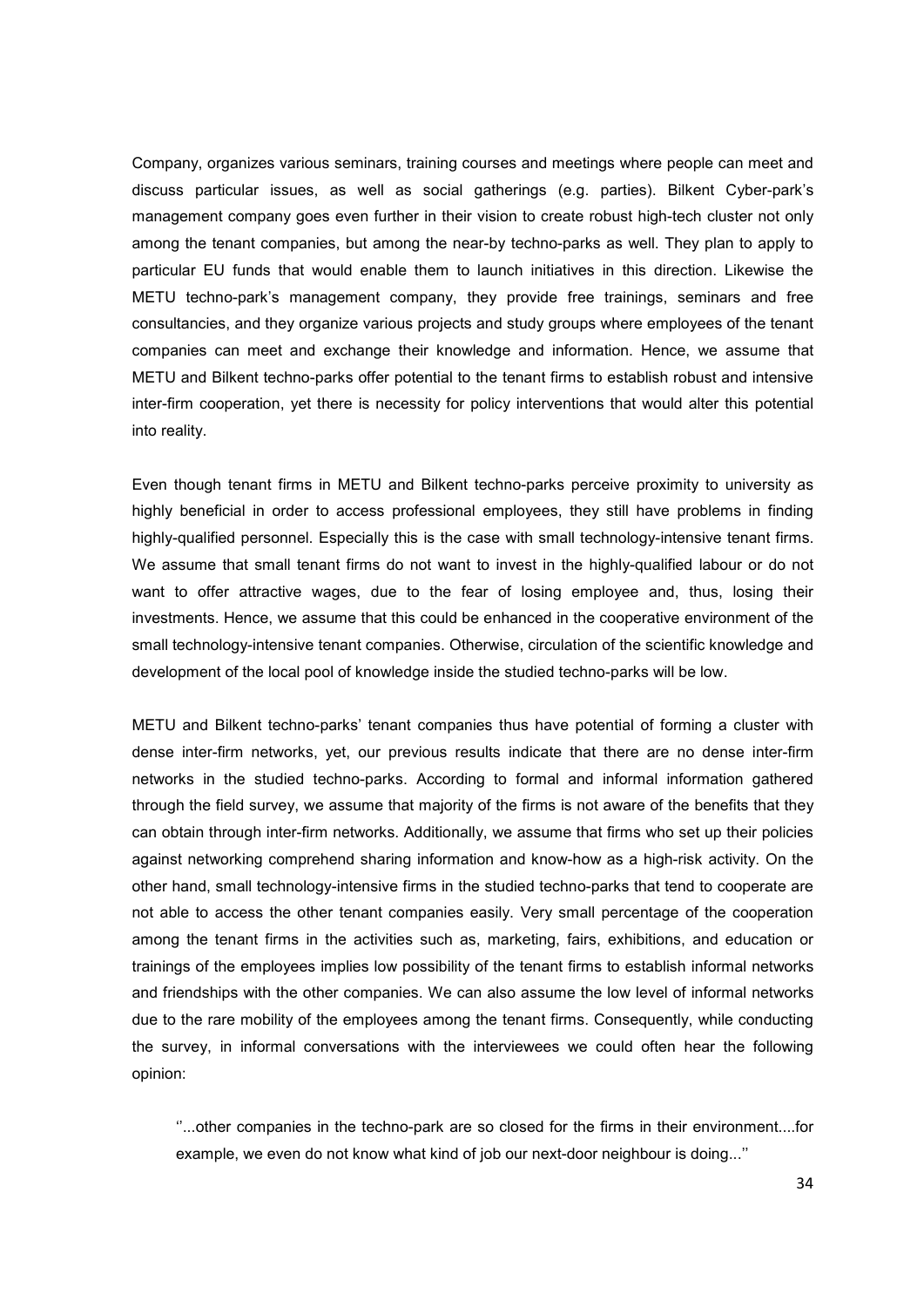Hence, we assume that firms in the studied techno-parks do not comprehend that dense networking, open labour markets and learning from each other can bring more competitive advantage than independency and secrecy. We believe that rising awareness about benefits of collaboration practices and informal exchange can alter the current situation in the studied technoparks.

In addition, it is important to mention that one of the key features of success of techno-parks, discussed previously, is the availability of the capital ready to take risk of investing in innovation (Castells and Hall, 1994:237), R&D and new technologies. In order to conduct R&D and to be innovative new and small technology-innovative enterprises must find ways of generating funds to keep them alive (Castells and Hall, 1994:232). This capital can further enable technology-intensive firms to prosper and sustain their competitive advantage. According to our analysis (see Appendix E), majority of the firms in METU and Bilkent techno-parks (73%) has EU or TUBITAK-funded projects, or both. Moreover, there are other institutions that provide R&D funds for techno-park tenant companies which indicate that techno-parks in Turkey offer small technology-intensive tenant companies opportunity to access more easily domestic and foreign capital needed to pursue R&D and innovation. Thus, we assume that these funds can aid small technology-intensive firms by providing finance for their development. If used efficiently, these funds can enable firms to become more self-sustaining over the time and create more high-risk capital that can be utilized for future R&D and innovation. We also assume that high-risk capital, and local pool of labour and knowledge concentrated inside the techno-parks, will in turn encourage networking, entrepreneurship and experimentation. As in the case of Silicon Valley, this mixture of social networks among the engineers, managers and entrepreneurs can generate creative synergy and desire to cooperate for technological innovation which further may lead to techno-park's vitality, resilience and technological excellence.

# **7. POLICY RECOMMENDATIONS**

In the line with the techno-park's features that have been examined in the field study, we will propose certain policy needs, policy goals and policy instruments. By doing so, we intend to contribute to overcome the weaknesses in the studied techno-parks and promote their potential using the theoretical concepts of techno-parks and clusters.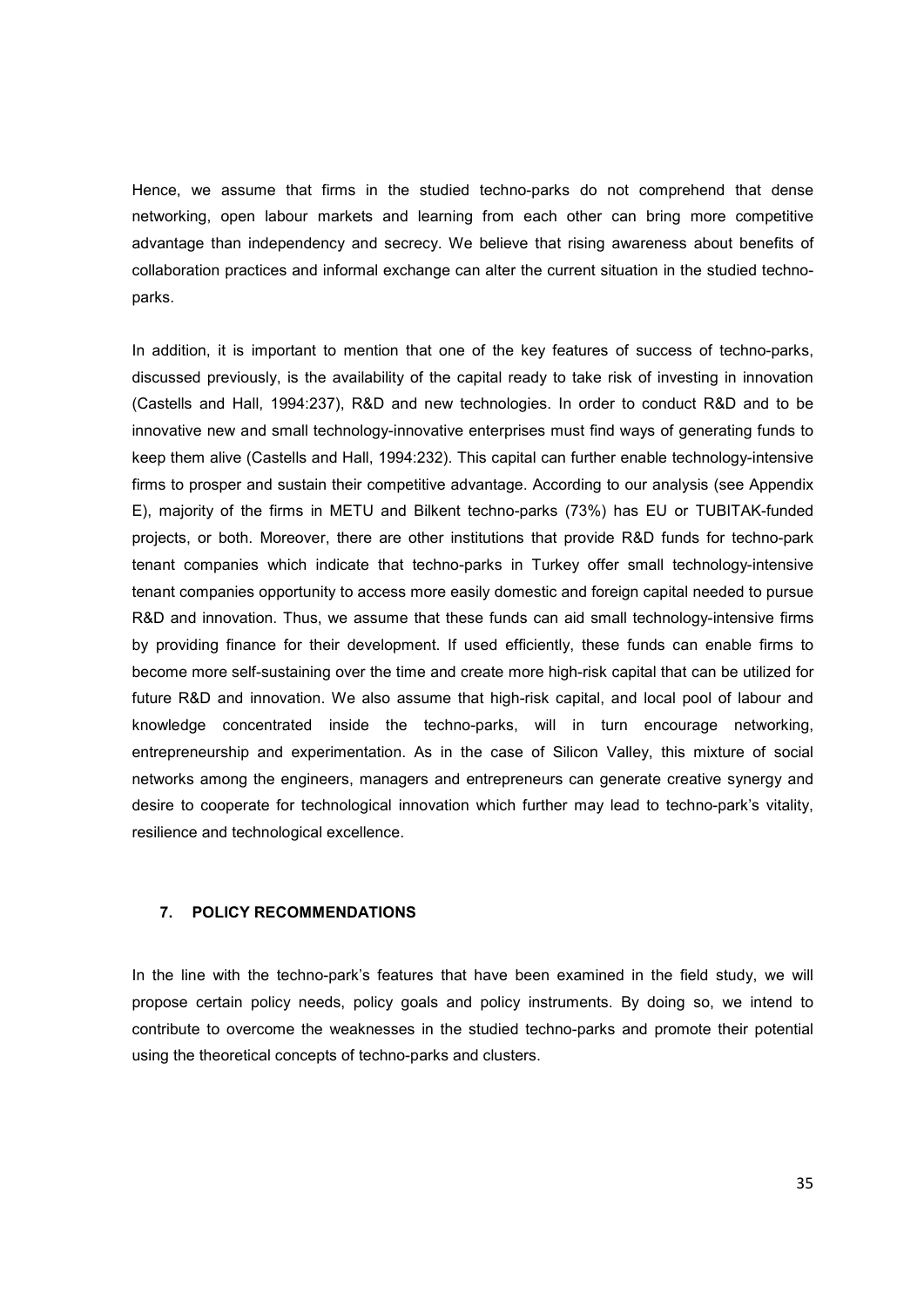According to the logical framework, we argued that:

- If development of inter-firm interactions inside the techno-parks would be fostered, and if intensification of existing inter-firm networks would be promoted, tenant firms would be able to utilize advantages of clustering concept in the sense of the theory.
- If inter-firm networks among tenant companies from two techno-parks would be encouraged and enhanced, cooperation among METU and Bilkent techno-parks would be strengthen, and formation of high-tech cluster would be possible.

Policy recommendations process entailed: identification of policy needs; definition of policy goals according to identified policy needs; and suggestions for policy instruments in order to achieve defined objectives. Needs, objectives and policy instruments were designed according to the lacking or weak features of METU and Bilkent techno-parks compared to the successful technopark model.

The following policy needs have been identified:

- *Need to increase level of highly qualified labour;*
- *Need to enhance firm-university cooperation;*
- *Need to encourage development of inter-firm networks inside the techno-park; and*
- *Need to encourage and enhance development of inter-firm networks among the near-by techno-parks' tenant companies.*

Hence, the following specific policy goals have been postulated:

- *Reinforcement of the highly qualified labour pool*;
- *Strengthening the firm-university networks*;
- *Rising awareness of the benefits of dense networks; encouraging learning from each other; and fostering formal as well as informal exchange of information and know-how*; and
- *Promotion of cooperation among METU and Bilkent techno-parks' tenant companies for the sake of forming robust high-tech cluster*.

Consequently, the following policy instruments have been proposed:

- 1) In order to increase level of highly-qualified personnel in METU and Bilkent techno-parks, it has been proposed:
	- *Organizing various events pointing out importance of the high-qualified labour for technology-intensive companies settled in the techno-parks' (by management companies);*
	- *Organizing study in order to discover why tenant firms have problems in finding professional employees (by management companies);*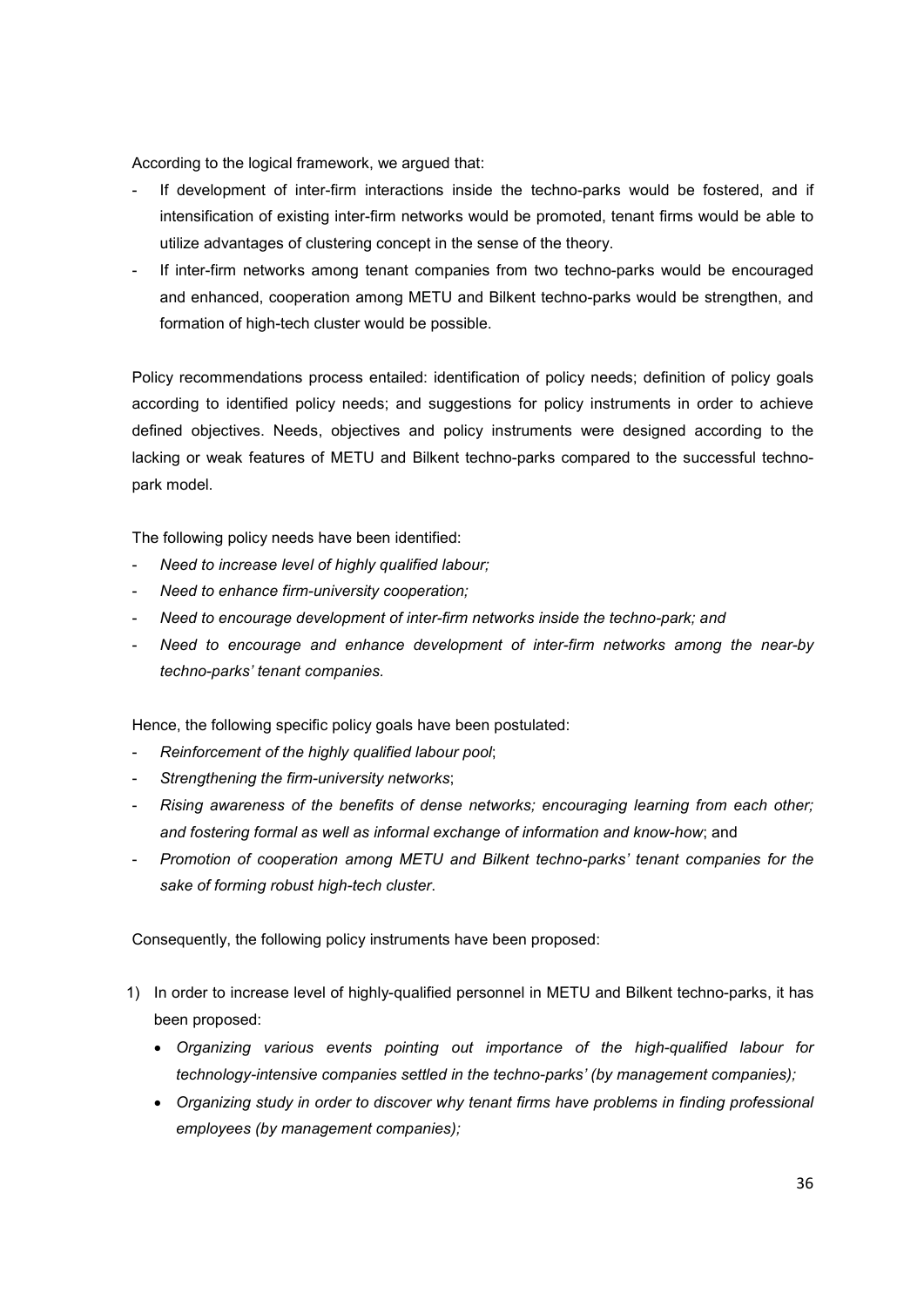- *Offering part-time jobs to the MS and PhD students from the near-by university by tenant companies;*
- *Supervision of MS and PhD thesis by tenant companies;*
- *Creating platform for exchange of knowledge and information among tenant companies' members and MS and PhD students;*
- *Increasing cooperation among tenant companies and their participation in the joint educational and training programmes;*
- *Project-Based Employment of industry/business experienced advisors (holding MS or PhD degree).*
- 2) In order to increase level of firm-university interactions in METU and Bilkent techno-parks, it has been proposed:
	- *Increase 'employment of near-by university's graduates' by tenant companies;*
	- *Joint participation of tenant companies' and universities' members on various conferences and other similar events;*
	- *Encourage of 'new firm formation' by university members;*
	- *Joint publications by tenant firms and university;*
	- *Organizing informal gatherings and social events by management companies and universities;*
	- *Increasing number of university members who held trainings and seminars organized by management companies for tenant firms;*
	- *Lecturing at university by tenant firm members;*
	- *Mobility of researchers between university and tenant firms;*
	- *Increase utilization of university facilities by tenant companies;*
	- *Licensing of university patents and purchase of prototypes developed at university by tenant firms;*
	- *Increasing the number of joint projects between tenant firms and universities.*
- 3) In order to increase elaboration of inter-firm interactions in METU and Bilkent techno-parks, it has been proposed that management companies should:
	- *Develop activities for 'raising awareness of each other' among tenant firms through various forums and meetings organized by management companies;*
	- *Develop activities for 'raising awareness' of the tenant firms about benefits of the concepts of clustering and techno-parks in general, and networking and cooperation in particular;*
	- *Undertake activities for increasing knowledge and information about 'How to establish cooperation' for tenant firms that have not developed inter-firm networks and relationships;*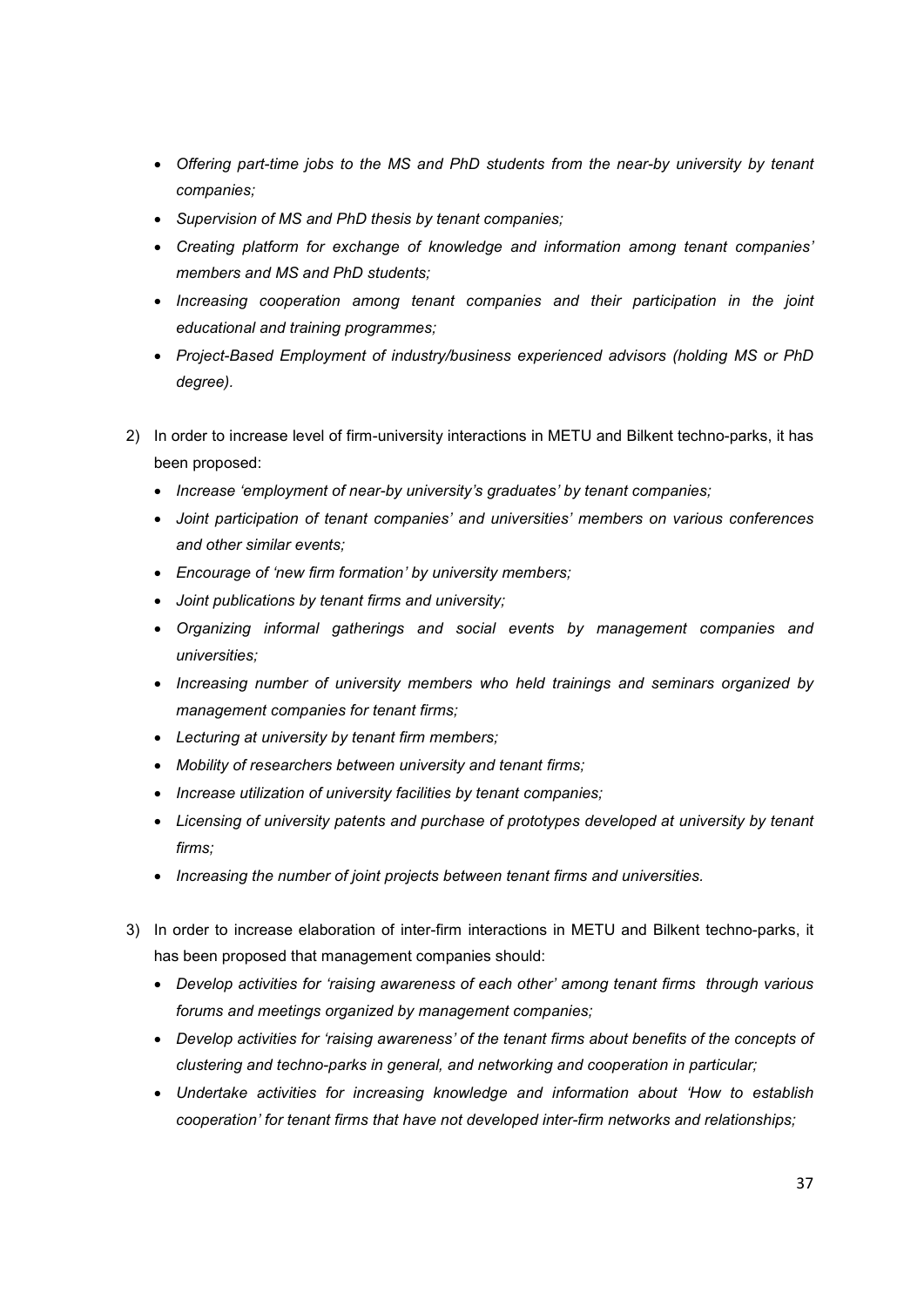- *Undertake initiatives towards intensification of 'exchange of know-how and information', 'cooperation in ToT', 'collaboration in marketing', 'cooperation in education and training of employees', and 'cooperation in exhibitions, fairs and publishing' for tenant companies with developed inter-firm networks;*
- *Foster engagement of tenant firms in project-based cooperation;*
- *Initiate formation of professional associations according to types of the sector and subsectors in techno-parks, or according to more specific common interests of tenant companies' members;*
- 4) In order to encourage development of more intense and more dense inter-firm networks among METU and Bilkent techno-parks' firms, it has been proposed:
	- *Development of joint cooperation among METU and Bilkent techno-parks' management companies in order to generate joint actions for promotion of inter-firm networks among two techno-parks;*
	- *The same instruments proposed for fostering and strengthening inter-firm networks within each techno-park, can be implemented for the encouragement and support of inter-firm networks between two techno-parks;*
	- *Increasing the number of joint projects between METU and Bilkent techno-parks.*

According to conclusions of this thesis, if the identified missing elements of METU and Bilkent techno-parks would be carefully addressed and promoted by proposed policy instruments, small technology-intensive tenant firms would be able not just to survive but to achieve higher level of innovativeness and growth, and to improve their competitive performance as argued in the theoretical framework of this article.

#### **SUGGESTIONS FOR FUTHER RESEARCH**

Our study presents general approach for evaluation of METU and Bilkent techno-parks' characteristics. Results of the field study have been designed in order to form general perception of existence and intensity of inter-firm and firm-university networks in the studied techno-parks. Hence, we recognize necessity of the future research in the same field in order to improve effectiveness and accuracy of our research and results. We propose the following:

1) In our study we have been investigated if tenant companies have problems in finding professional employees. High percentage of the surveyed firms has reported this problem. We, thus, perceive importance of additional analysis to further explore concrete reasons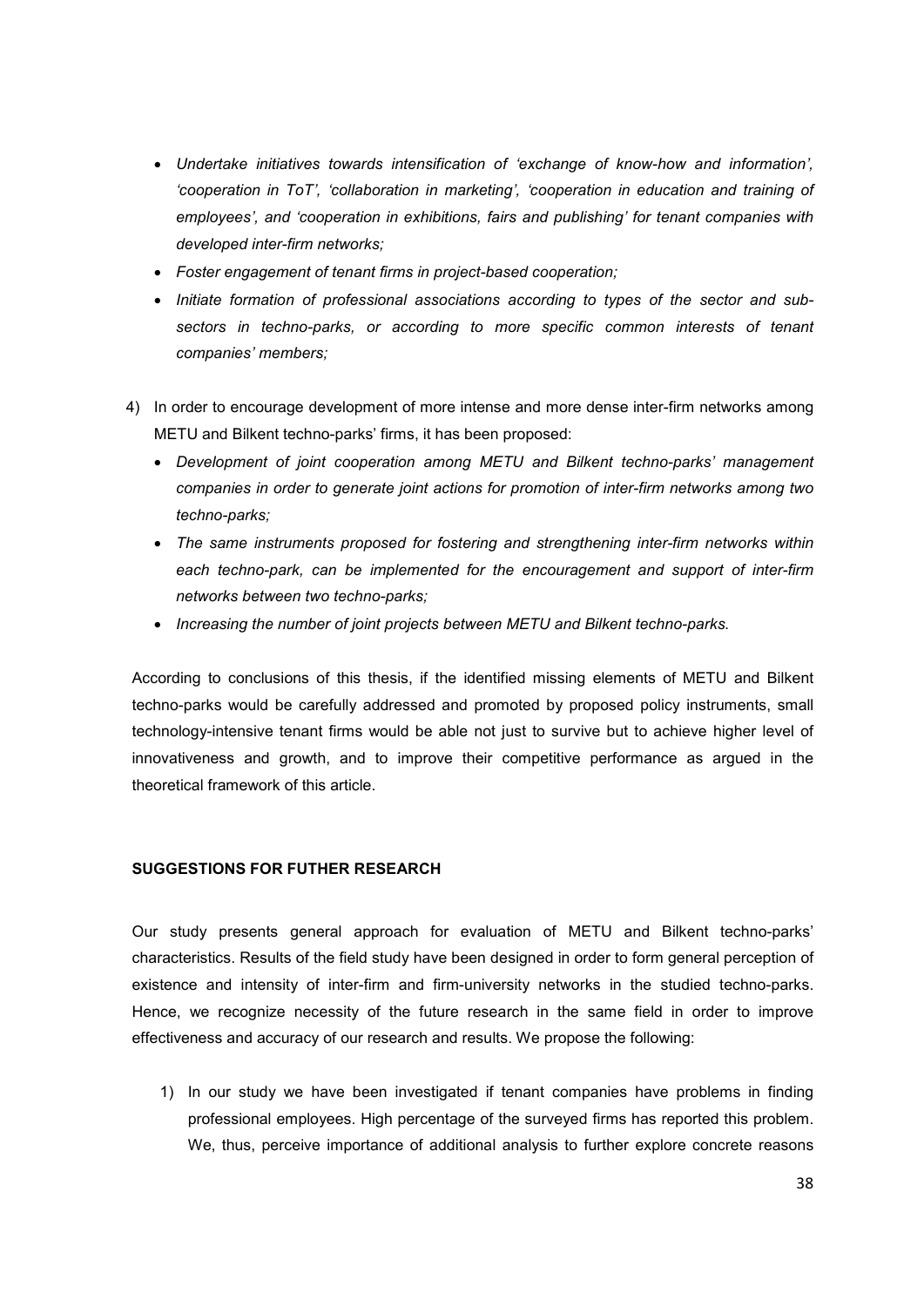and difficulties that firms encounter when searching for professional workers. Results of such analyses would provide more in-depth information that would further enable development of more effective policy recommendations for enhancing the level of highlyqualified personnel in the tenant companies.

- 2) Through our survey and interviews we have obtained more general information about the firm-university linkages inside METU and Bilkent techno-parks. Our results indicate existence of these networks and necessity for their intensification. Yet, we identify the need for more detailed analysis of particular types and intensity of developed firm-university interactions. Besides investigating more closely how firms cooperate with near-by university, future research should also encompass analyses regarding: frequency of firms cooperation with near-by university; how firms perceive importance of firm-university cooperation; and what are concrete benefits that firms gain from firm-university interactions. Results of such analyses would provide more detailed information that would further enable creation of more effective policy instruments for enhancing the level of firmuniversity cooperation.
- 3) Moreover, we perceive importance of future work that would have main objective of analyzing tenant companies' level of innovativeness in relation to the developed inter-firm networks. Additionally, comparing innovativeness among METU and Bilkent techno-parks' tenant companies that have developed and that have not elaborated inter-firm networks is one more important subject of the future research. This research should incorporate more quantitative data and quantitative methods for analyzing collected data. Results of such analyses would provide more detailed information that would further shape direction of policy instruments regarding inter-firm cooperation inside the techno-parks.
- 4) Our analyses depict low level of mobility and spin-offs in METU and Bilkent techno-parks. Thus, we propose future research among the tenant firms' employees that would investigate the reasons of why they do not prefer to change the jobs and switch from one to another company inside the techno-park. Results of such analyses would provide more in-depth information about the low mobility of skilled workers inside the techno-parks. Accordingly, these results would shape direction of policy recommendations and would contribute to more effective policy instruments for enhancing the level of informal inter-firm cooperation and exchange of tacit knowledge among the techno-parks tenant companies.

Moreover, one closely related future research suggestion is the evaluation and follow-up of the results from the operational phase if our policy recommendations will be put into the practice.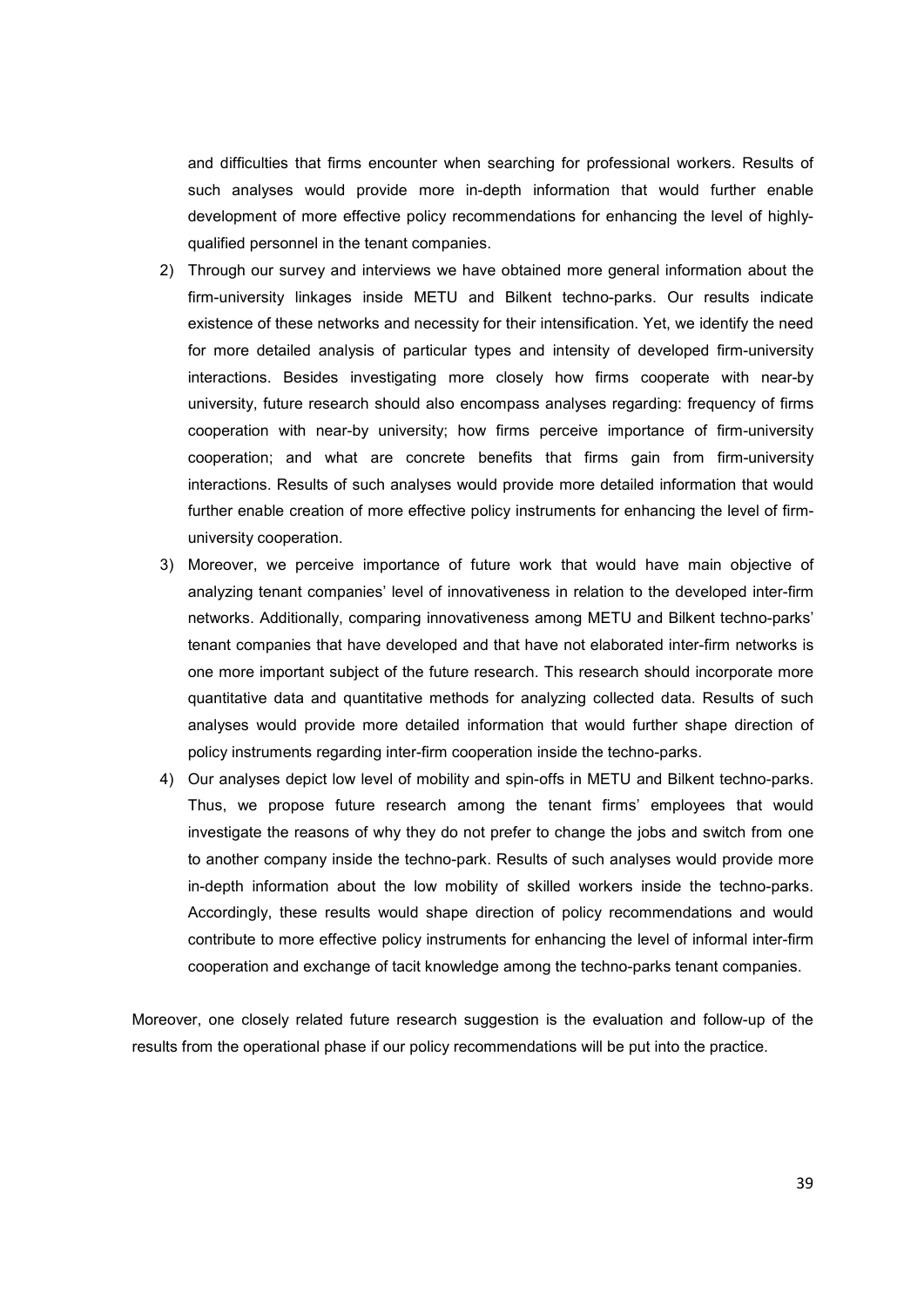# **APPENDIX A**

# **Field Survey - Enterprise Questionnaire<sup>5</sup>**

# **PART I: GENERAL INFORMATION ABOUT THE SURVEYED FIRM**

- **1)** Name of the firm: \_\_\_\_\_\_\_\_\_\_\_\_\_\_\_\_\_\_\_\_\_\_\_\_\_\_\_\_\_\_\_\_\_\_\_\_\_\_\_\_\_\_\_\_\_\_\_
- **2)** Sector:
	- 1. IT
	- 2. Electronics
	- 3. Other: \_\_\_\_\_\_\_\_\_\_\_\_\_\_\_\_\_\_\_\_\_\_\_\_\_\_\_\_\_

## **3) Year of establishment:**

- 1. Before year 2001
- 2. Between the 2001 and 2005
- 3. After the 2005

#### **4) Please explain organizational structure of your firm:**

- 1. Family Limited Firm (Ltd.)
- 2. Local partner excluding Family (As. Corporation A.Ş.)
- 3. Foreign partner or Liaison office of foreign company
- 4. Other:

# **5a) Please explain the size of your mother (main) firm:**

- 1. Till 50 employees
- 2. Between 51 and 250 employees
- 3. Above the 250 employees
- 4. There is no mother firm

#### **5) Please explain the size of your techno-park firm:**

1. Till 10 employees

- 2. Between 11 and 50 employees
- 3. Above the 50 employees

 $<sup>5</sup>$  The Questions for the interviews with the representatives of the techno-parks' management companies can be obtained from</sup> the author upon request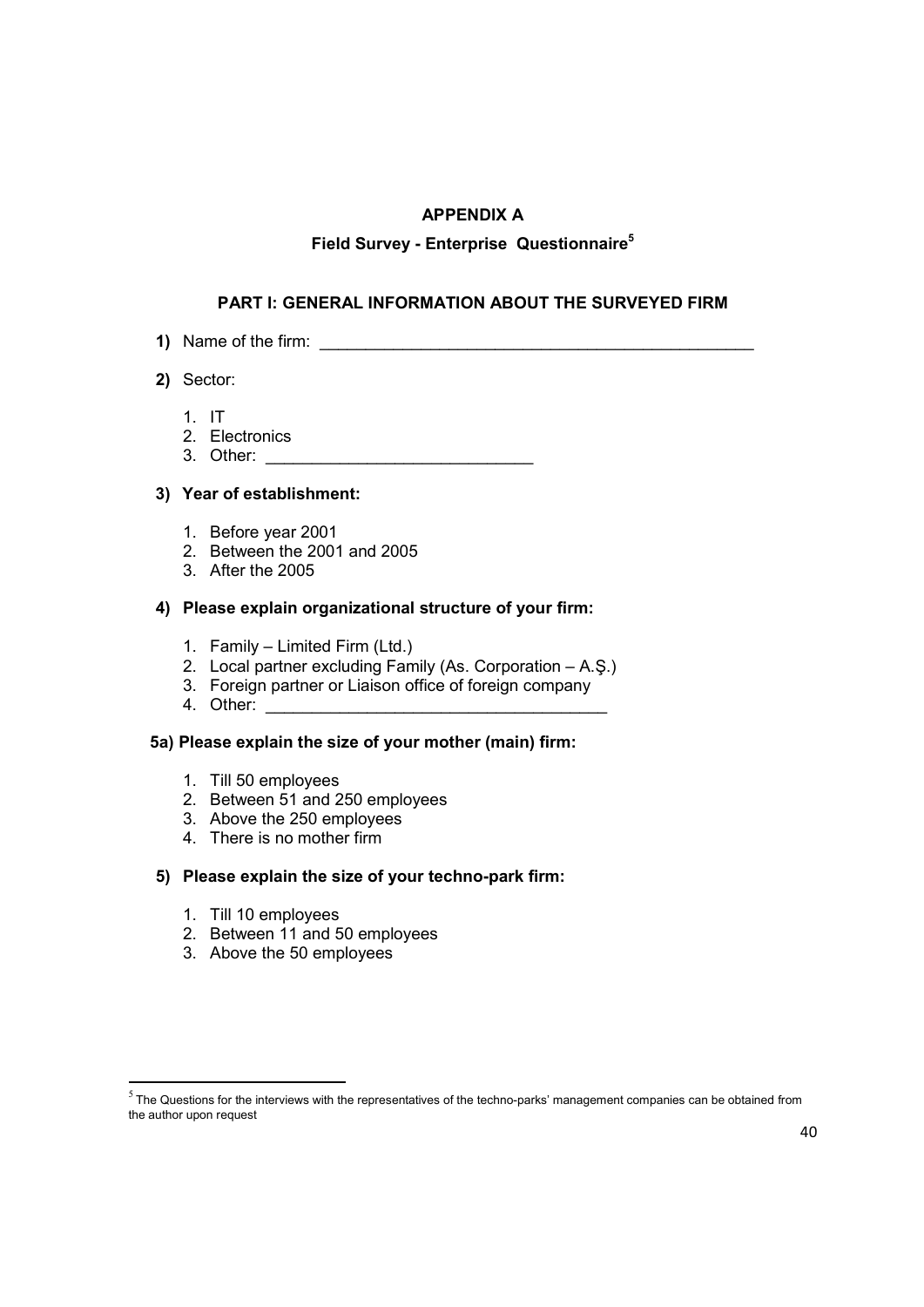# **PART II: INFORMATION ABOUT THE EMPLOYEES**

- **6)** Please explain the level of education of the personnel that work in your firm?
- 1. Phd. (how many) : \_\_\_\_\_\_\_\_\_\_\_\_\_\_\_\_\_ 2. MS. or MBA<br>3. BS 3. BS : \_\_\_\_\_\_\_\_\_\_\_\_\_\_\_\_\_ 4. High School : \_\_\_\_\_\_\_\_\_\_\_\_\_\_\_\_\_\_ 3. BS<br>4. High School<br> $\vdots$ **7)** What is the distribution of personnel that work in your firm? 1. Management<br>2. R & D 2. R & D : \_\_\_\_\_\_\_\_\_\_\_\_\_\_\_\_\_\_ 3. Production – Implementation - Test : 4. Other (Sales-Purchase-Account-Sec) : **8)** Do you have problems in finding the professional employees?
	- 1. Yes
	- 2. No

**9)** How do you find your professional employees?

- 1. From other firms in the techno-park
- 2. From firms settled in other techno-park
- 3. From other firms outside the techno-parks
- 4. Abroad
- 5. Technical education schools/programmes (e.g. University)
- 6. Other:
- **10)** Do you find it beneficial to be near the University in order to access professional employees?
	- 1. Yes
	- 2. No
- **11)** Did you have an experience of loosing the employee who left your company and went to another company located in **the same** techno-park?
	- 1. Yes: (Please indicate the approximate number of those employees)
	- 2. No
- **12)** Did you have an experience of loosing the employee who left your company and went to another company located in **the other** techno-park?
	- 1. Yes: \_\_\_\_\_\_ (Please indicate the approximate number of those employees)
	- 2. No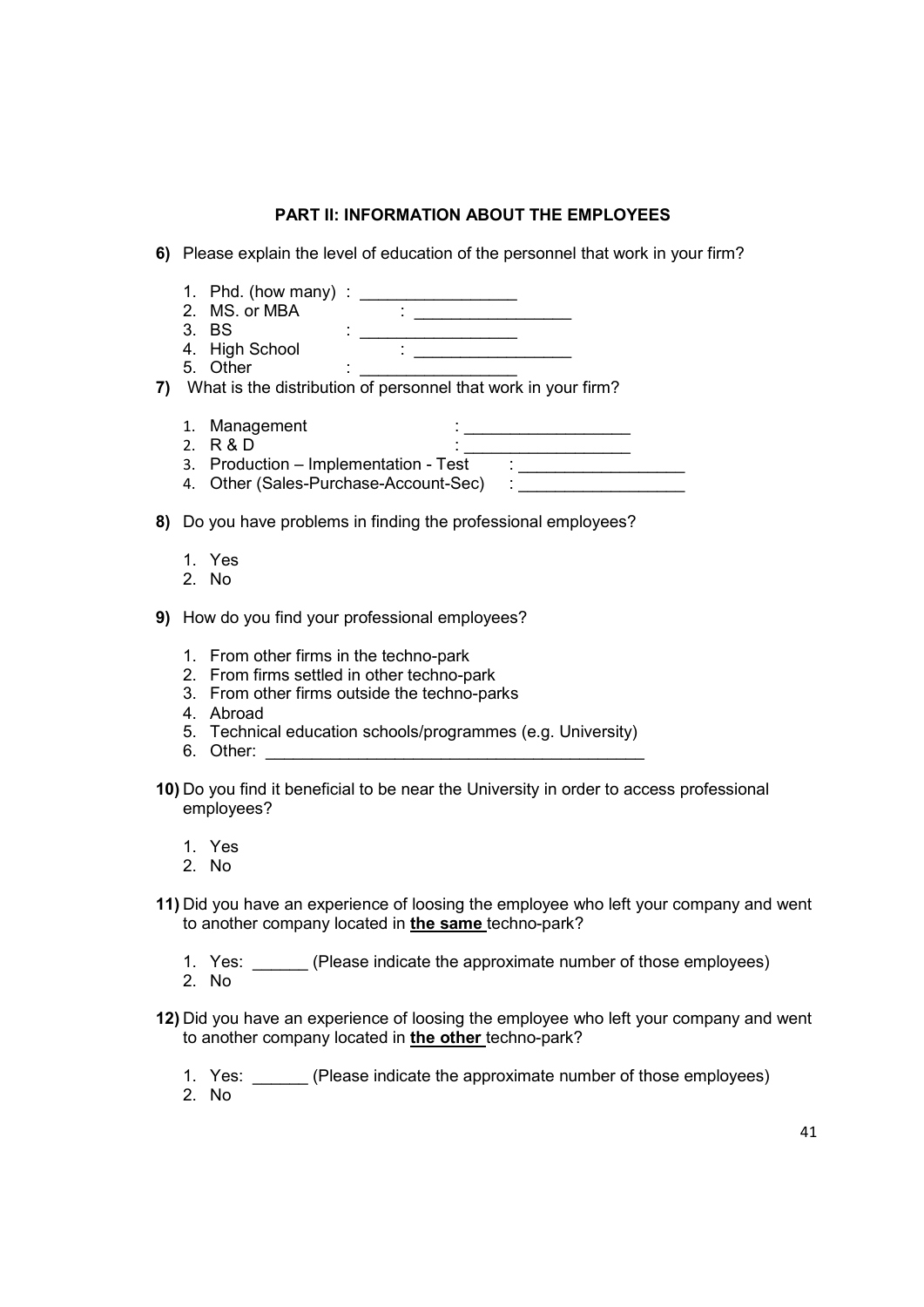- **13)** Did you have an experience of the employee who left your company and established his own company in **the same** techno-park?
	- 1. Yes: (Please indicate the approximate number of those employees)
- 2. No
- **14)** Did you have an experience of the employee who left your company and established his own company in **the other** techno-park?

1. Yes: (Please indicate the approximate number of those employees) 2. No

# **PART III: INFORMATION ABOUT THE COOPERATION BETWEEN THE FIRMS**

**15)** Does your company have and/or had an EU project / EU financed project?

1. Yes: (Please indicate the approximate number of those projects) 2. No

**16)** Does your company have and/or had TUBITAK project / TUBITAK financed project?

1. Yes: (Please indicate the approximate number of those projects) 2. No

- **17)** Is there any project that your company is working and/or had worked on with other companies within the techno-park?
	- 1. Yes: (Please indicate the approximate number of those projects) 2. No

**18)** Have your firm cooperated with the other firm/firms from **the same** techno-park?

1. Yes

2. No

**19)** Have your firm cooperated with the other firm/firms from **the other** techno-park?

1. Yes

2. No **[If both**  $18^{th}$  and  $19^{th}$  questions are answered as "NO", PLEASE GO TO THE **QUESTION no. 25]**

20) If 18<sup>th</sup> and/or 19<sup>th</sup> is answered as "YES", please explain the type of cooperation [feel free to mark as many types as applicable for your case]:

- 1. Sharing information
- 2. Sharing know-how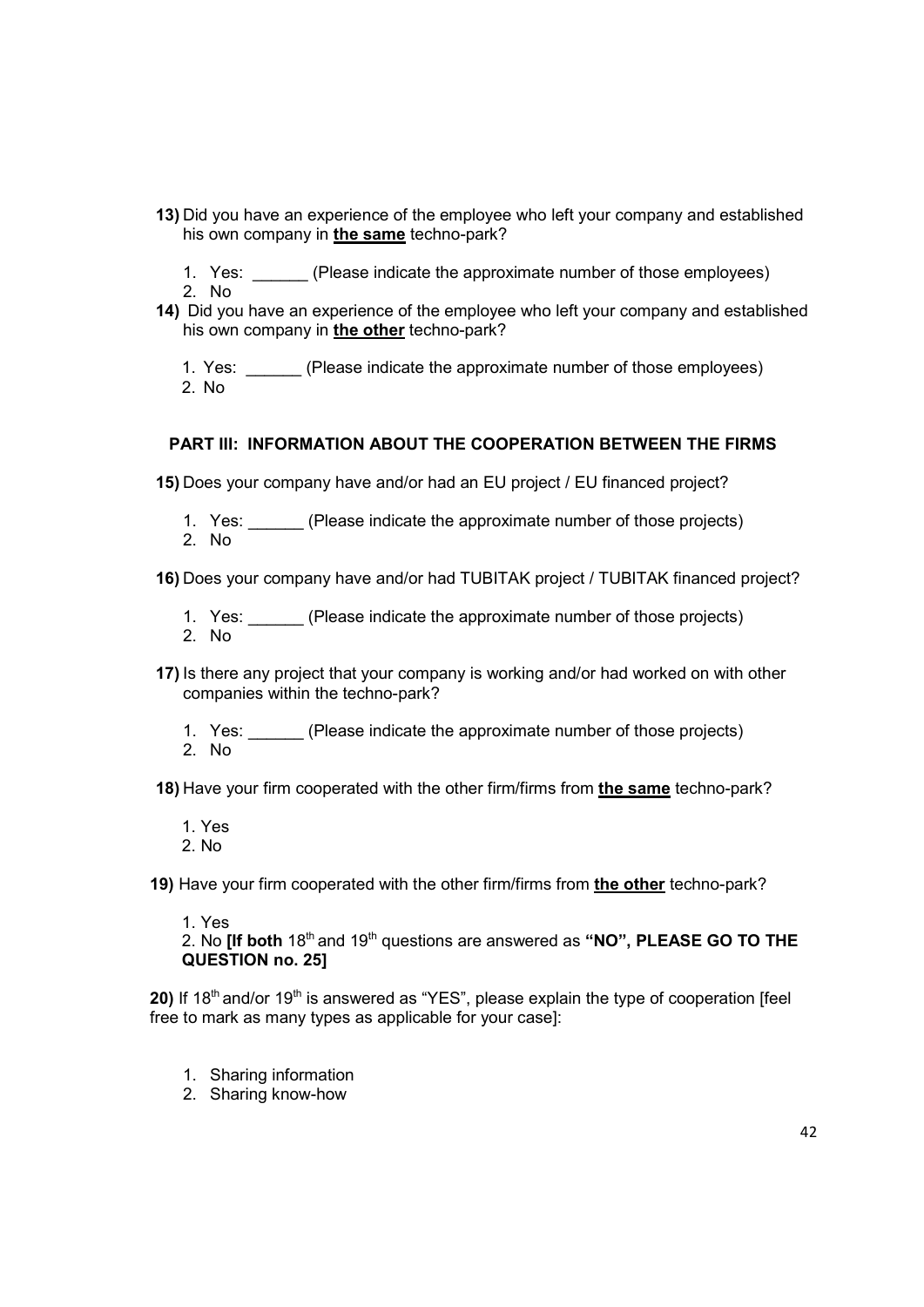- 3. Research and Development (R&D) and/or design
- 4. Production/Service
- 5. Transfer of technology
- 6. New product development
- 7. Marketing
- 8. Education Trainings
- 9. Cooperation in the fairs, exhibition, publishing
- 10. Consultancy
- 11. Other:

**21)** If YES (18<sup>th</sup> and/or 19<sup>th</sup>) please explain the reasons of the cooperation:

- 1. Sharing physical and human resources
- 2. Having access to the network of the partner
- 3. Financial advantages (lowering the costs and/or rising the profits)
- 4. Product/process development
- 5. Market conditions (new markets, high-tech environment, high risks) force us

\_\_\_\_\_\_\_\_\_\_\_\_\_\_\_\_\_\_\_\_\_\_\_\_\_\_\_\_\_\_\_\_\_\_\_\_\_\_\_\_\_\_\_\_\_\_\_\_\_\_\_\_\_\_\_\_\_\_\_\_\_

- 6. Trust between firms
- 7. Other:

**22)** If YES (18<sup>th</sup> and/or 19<sup>th</sup> question) please explain do you cooperate with the firms in the same techno-park from the same sector?

1. Yes

2. No

23) If YES (18<sup>th</sup> and/or 19<sup>th</sup> question), please explain how frequent do you cooperate with the other firms from the techno-parks?

- 1. Very rarely
- 2. Rarely
- 3. Often
- 4. Very often
- 5. Permanently

**24)** If YES (18<sup>th</sup> and/or 19<sup>th</sup> question), please explain how beneficial cooperation with the other firms from the techno-parks is?

- 1. Not important
- 2. Little importance
- 3. Middle importance
- 4. Very important
- 5. Vitally important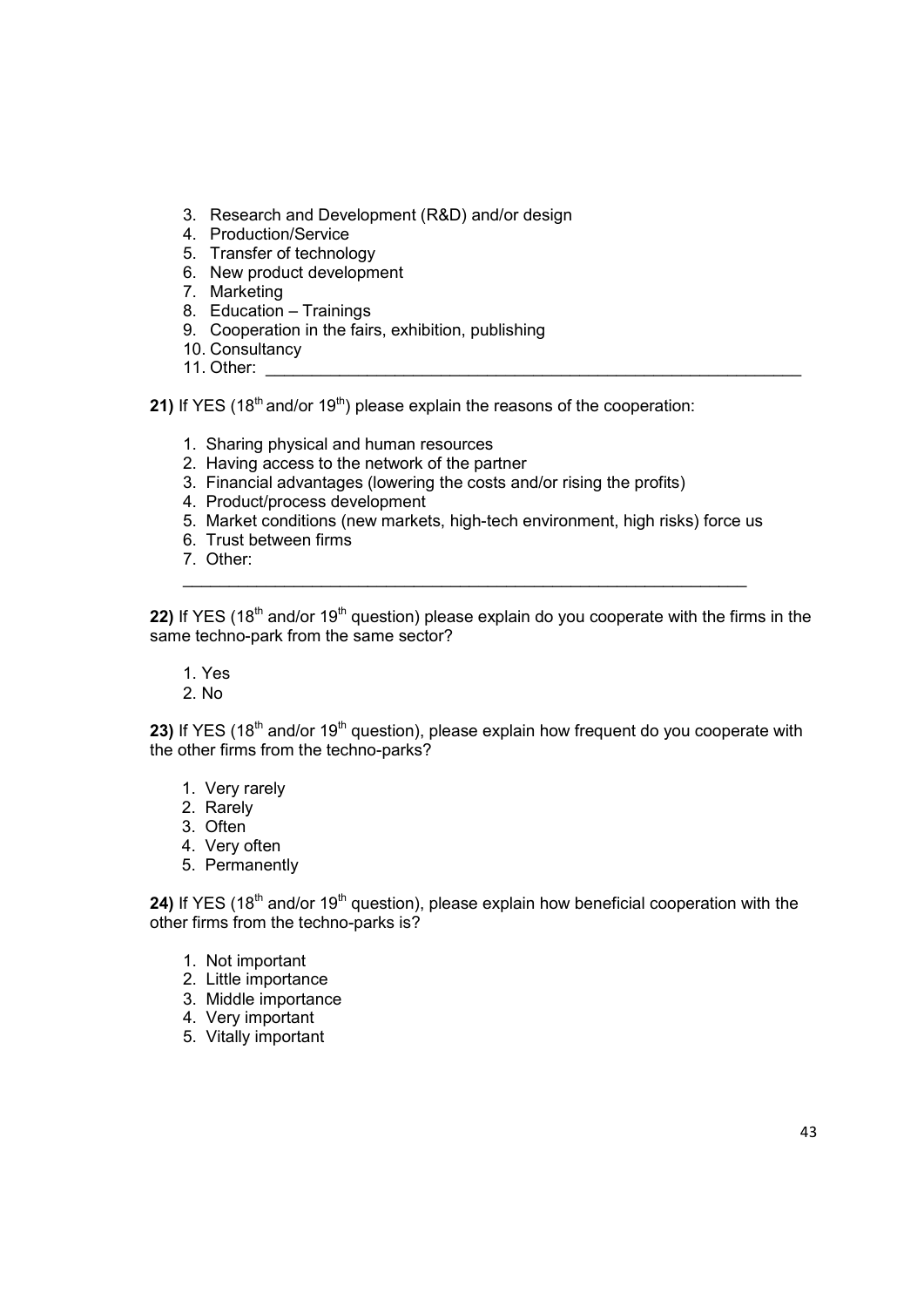**25) If 18th and 19th questions are answered as NO**, please explain do you think that cooperating with the other firms from the same techno-park can be beneficial?

- 1. No
- 2. Yes, but we are not in favour of it
- 3. Yes, it can be very important; we are working on establishing such cooperation

**26)** If you do not cooperate with the firms from the same and/or other techno-park, but if you think that cooperation would bring benefits to your (and the partner's) firm, please state the reasons why do you not cooperate:

- 1. Policy of our company do not allow us to establish cooperation with the other firms in the same and/or other techno-park
- 2. We do not know how to establish the cooperation
- 3. We tried, but we could not receive positive feedback
- 4. We tried, but the other firms did not want to share their information and know-how
- 5. Other: \_\_\_\_\_\_\_\_\_\_\_\_\_\_\_\_\_\_\_\_\_\_\_\_\_\_\_\_\_\_\_\_\_\_\_\_\_\_\_\_\_\_\_\_\_\_\_\_\_\_\_\_\_\_\_\_\_\_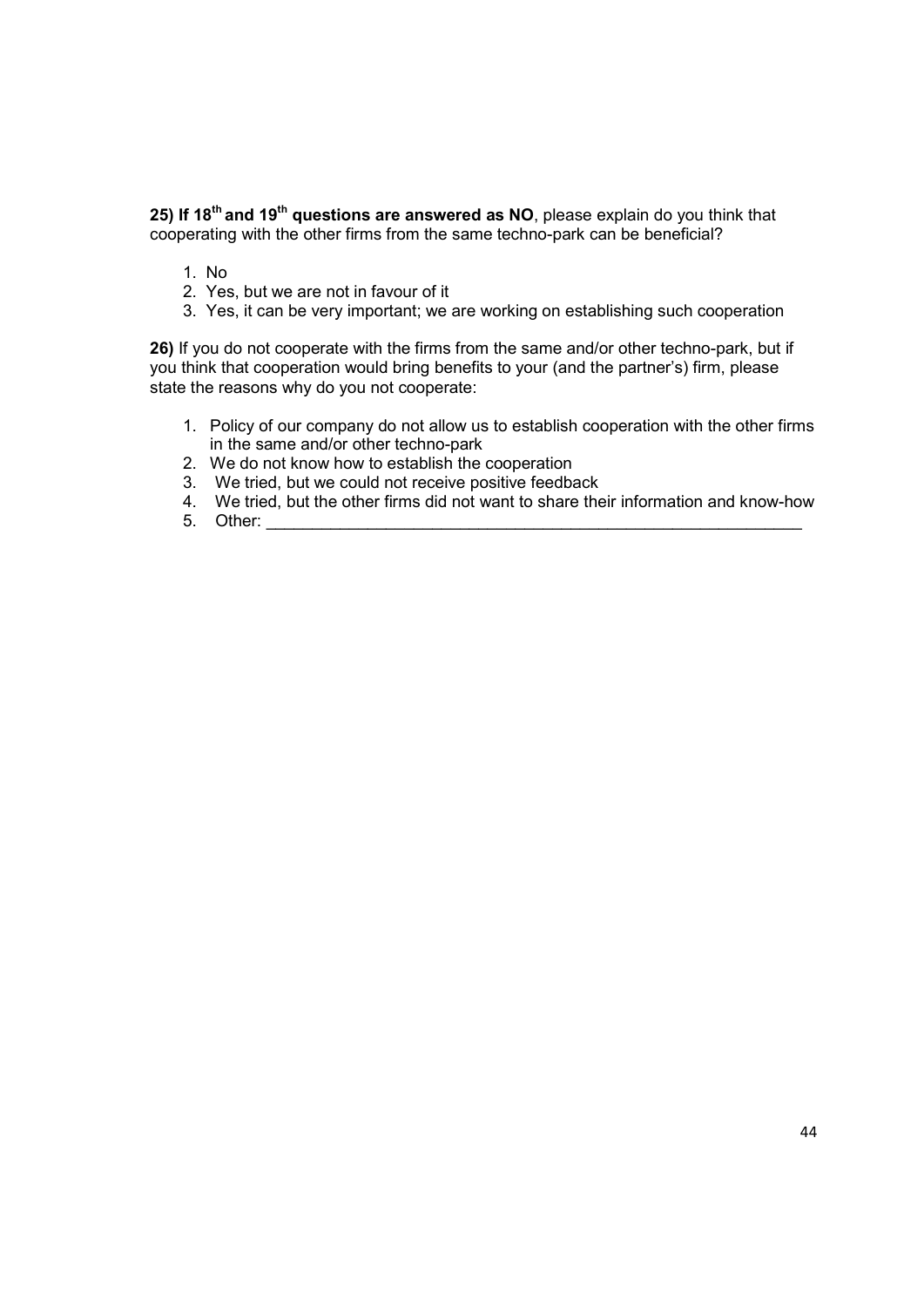# **Appendix B**  *Testing the Hypothesis 1<sup>6</sup>*

| Total number of surveyed firms: 70                                                                                                           |   |    |    |    |  |  |
|----------------------------------------------------------------------------------------------------------------------------------------------|---|----|----|----|--|--|
| MS/MBA<br><b>High School &amp;</b><br><b>PhD</b><br>BS<br>Other personnel<br>personnel<br>personnel<br>personnel<br>(%)<br>(%)<br>(%)<br>(%) |   |    |    |    |  |  |
| <b>METU T.P.</b>                                                                                                                             | 6 | 23 | 59 | 12 |  |  |
| <b>Bilkent C.P.</b>                                                                                                                          |   | 19 | 61 | 16 |  |  |
| <b>TOTAL (METU &amp; Bilkent)</b>                                                                                                            | 5 | 21 | 60 | 14 |  |  |

Table B1. Education level of the personnel in the tenant companies

Table B2. Problems in finding the professional employees in the tenant companies

| Total number of surveyed firms: 70 |                                                             |                                                                    |  |  |
|------------------------------------|-------------------------------------------------------------|--------------------------------------------------------------------|--|--|
|                                    | Having problems in finding<br>professional employees<br>(%) | NOT having problems in<br>finding professional<br>employees<br>(%) |  |  |
| <b>METU T.P.</b>                   | 53                                                          | 47                                                                 |  |  |
| <b>Bilkent C.P.</b>                | 60                                                          | 40                                                                 |  |  |
| <b>TOTAL (METU &amp; Bilkent)</b>  | 56                                                          |                                                                    |  |  |

Table B3. Finding the professional employees from the other tenant companies

| Total number of surveyed firms: 70 |                                                                                  |                                                                              |  |  |
|------------------------------------|----------------------------------------------------------------------------------|------------------------------------------------------------------------------|--|--|
|                                    | <b>Finding employees from</b><br>another firms in the same<br>techno-park<br>(%) | Finding employees from the<br>firms settled in another<br>techno-park<br>(%) |  |  |
| <b>METU T.P.</b>                   | З                                                                                |                                                                              |  |  |
| <b>Bilkent C.P.</b>                | 15                                                                               |                                                                              |  |  |
| <b>TOTAL (METU &amp; Bilkent)</b>  | 9                                                                                |                                                                              |  |  |

 $<sup>6</sup>$  Detailed tables and figures can be obtained from the author upon request</sup>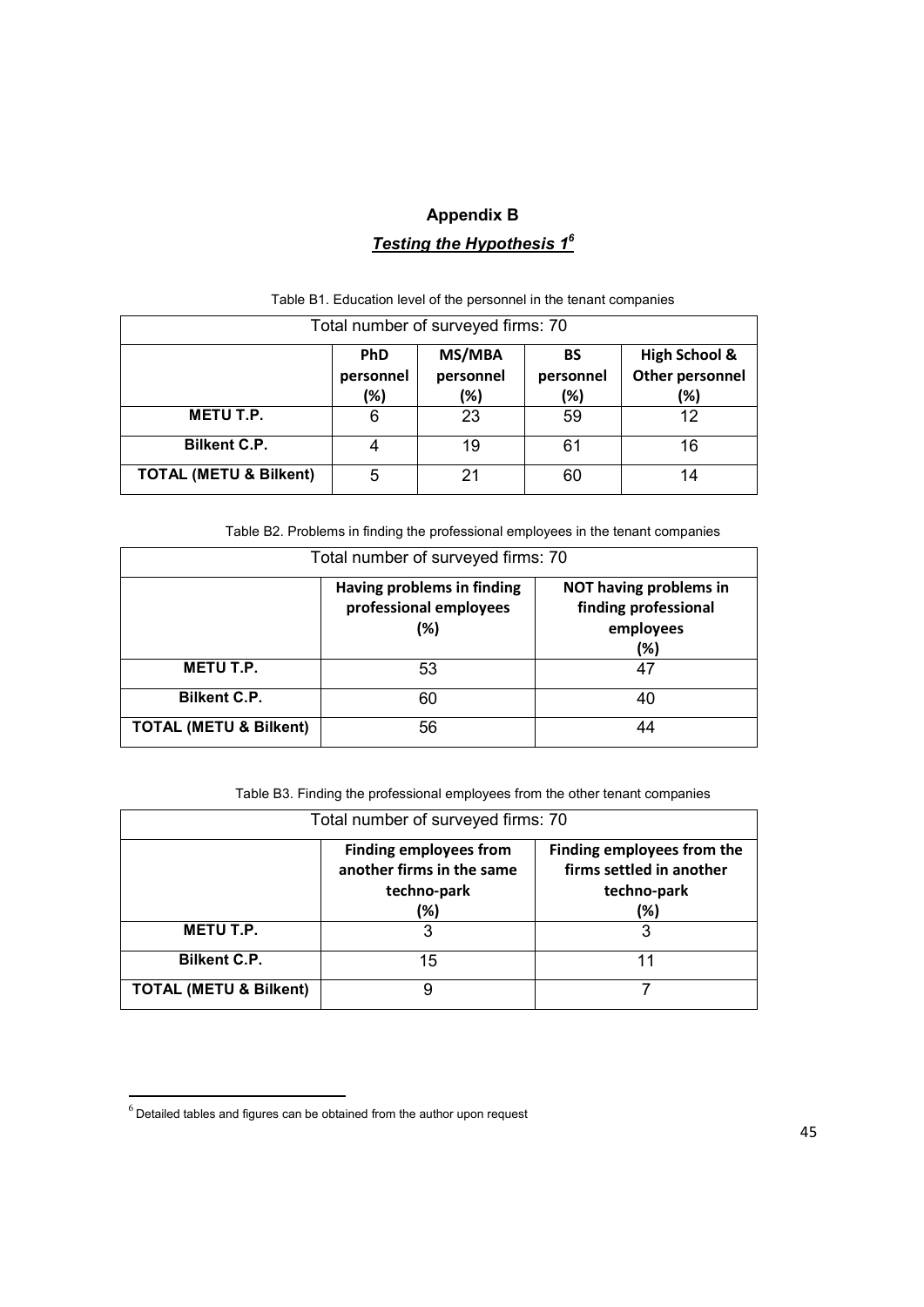# **Appendix C**  *Testing the Hypothesis 2<sup>7</sup>*



Figure C1. Number of METU and Bilkent techno-parks' tenant companies according to their ways of finding employees

Table C4. Cross-Tabulation 1 (METU and Bilkent techno-park as a whole; Questions 5 and 8)

|         |                    |                                          | problem in finding<br>employees |        |        |
|---------|--------------------|------------------------------------------|---------------------------------|--------|--------|
|         |                    |                                          | ves                             | no     | Total  |
| TP firm | till 10 employees  | Count                                    | 31                              | 21     | 52     |
| size    |                    | % within TP firm size                    | 59.6%                           | 40.4%  | 100.0% |
|         |                    | % within problem in<br>finding employees | 83.8%                           | 63.6%  | 74.3%  |
|         | 11 to 50 employees | Count                                    | 5                               | 9      | 14     |
|         |                    | % within TP firm size                    | 35.7%                           | 64.3%  | 100.0% |
|         |                    | % within problem in<br>finding employees | 13.5%                           | 27.3%  | 20.0%  |
|         | above 50 employees | Count                                    | 1                               | 3      | 4      |
|         |                    | % within TP firm size                    | 25.0%                           | 75.0%  | 100.0% |
|         |                    | % within problem in<br>finding employees | 2.7%                            | 9.1%   | 5.7%   |
| Total   |                    | Count                                    | 37                              | 33     | 70     |
|         |                    | % within TP firm size                    | 52.9%                           | 47.1%  | 100.0% |
|         |                    | % within problem in<br>finding employees | 100.0%                          | 100.0% | 100.0% |

**TP\_firm\_size \* problem\_in\_finding\_employees Crosstabulation**

 $<sup>7</sup>$  Detailed tables and figures can be obtained from the author upon request</sup>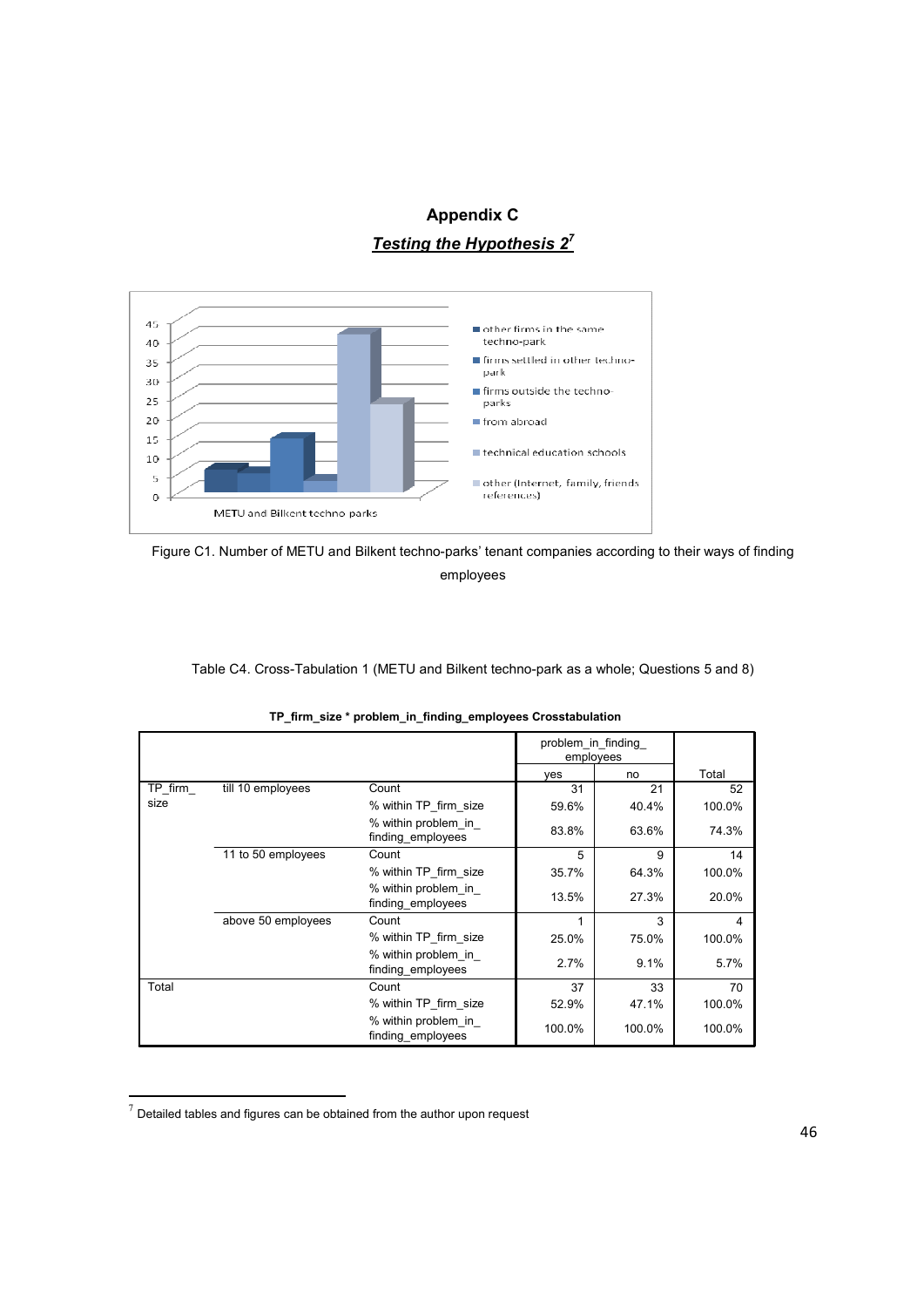# **Appendix D**  *Testing the Hypothesis 3 and Hypothesis 4<sup>8</sup>*

| Total number of surveyed firms: 70 |                                                                                     |                                                                                           |  |  |
|------------------------------------|-------------------------------------------------------------------------------------|-------------------------------------------------------------------------------------------|--|--|
|                                    | <b>Common projects among</b><br>the firms settled in the<br>same techno-park<br>(%) | NO project-based cooperation<br>among the firms settled in the<br>same techno-park<br>(%) |  |  |
| METU T.P.                          | 53                                                                                  |                                                                                           |  |  |
| <b>Bilkent C.P.</b>                | 53                                                                                  |                                                                                           |  |  |
| <b>TOTAL (METU &amp; Bilkent)</b>  | 53                                                                                  |                                                                                           |  |  |

Table D1. Project-based cooperation among the tenant firms from the same techno-park

Table D2. Long-term cooperation among the tenant firms from the same techno-park

| Total number of surveyed firms: 70                                                                                                                      |      |      |  |  |  |
|---------------------------------------------------------------------------------------------------------------------------------------------------------|------|------|--|--|--|
| Cooperation among the<br>NO cooperation among the<br>firms settled in the same<br>firms settled in the same<br>techno-park<br>techno-park<br>(%)<br>(%) |      |      |  |  |  |
| <b>METU T.P.</b>                                                                                                                                        | 42   | 58   |  |  |  |
| <b>Bilkent C.P.</b>                                                                                                                                     | 41   | 59   |  |  |  |
| <b>TOTAL (METU &amp; Bilkent)</b>                                                                                                                       | 41.5 | 58.5 |  |  |  |



Figure D3. Type of Cooperation reported by METU and Bilkent techno-parks' firms

 $8$  Detailed tables and figures can be obtained from the author upon request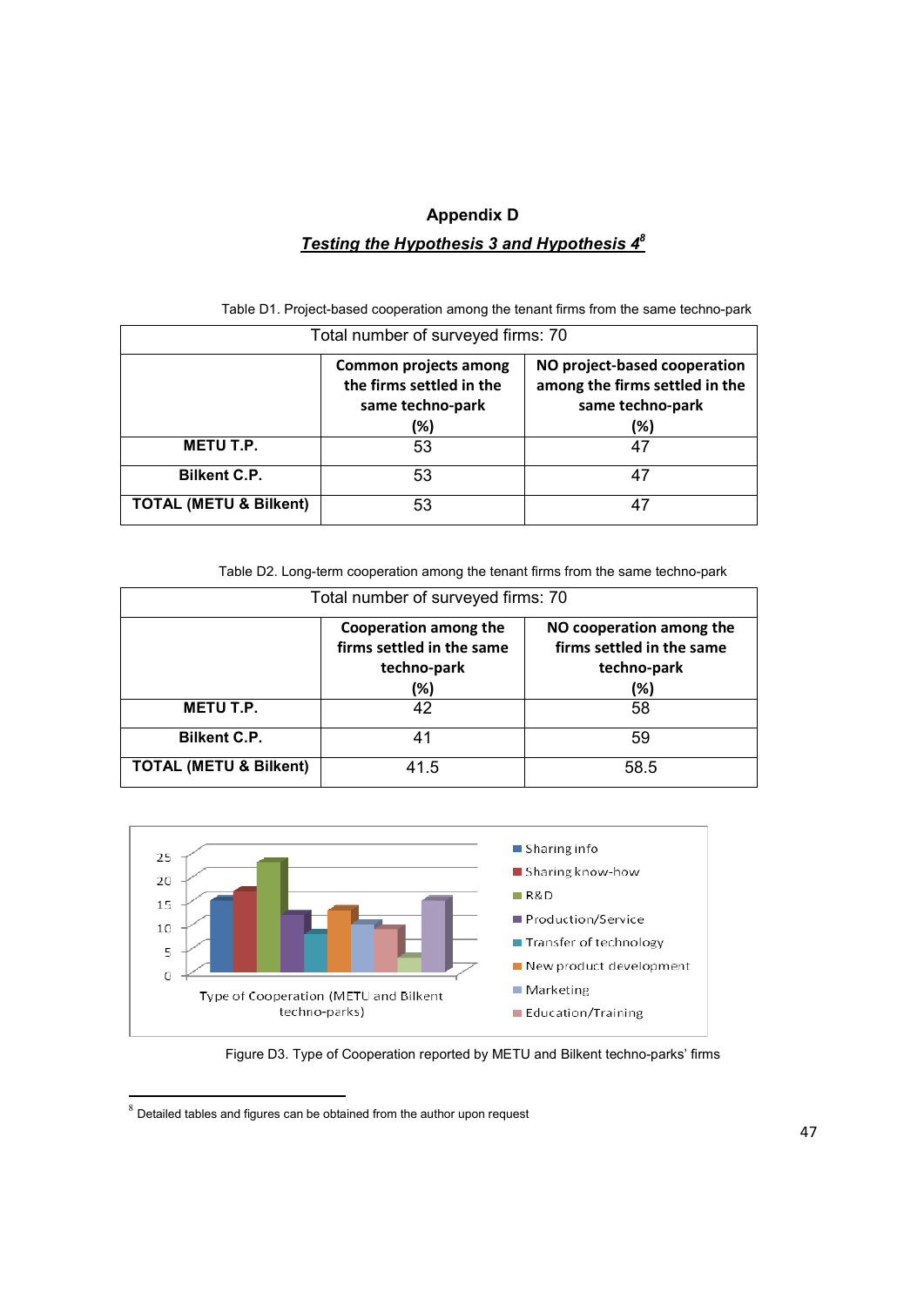| Applicable for the 36 of surveyed firms     |                                 |                                                         |                                                                          |  |  |
|---------------------------------------------|---------------------------------|---------------------------------------------------------|--------------------------------------------------------------------------|--|--|
|                                             | <b>Not</b><br>beneficial<br>(%) | Beneficial, but we are<br>not in favour of it<br>$(\%)$ | Very beneficial, we are<br>working on establishing<br>cooperation<br>(%) |  |  |
| <b>METU T.P.</b>                            | 0                               | 45                                                      | 55                                                                       |  |  |
| <b>Bilkent C.P.</b>                         | 13                              | 31                                                      | 56                                                                       |  |  |
| <b>TOTAL (METU &amp;</b><br><b>Bilkent)</b> | 6.5                             | 38                                                      | 55.5                                                                     |  |  |

Table D7. How important tenant firms that did not establish inter-firm networks perceive cooperation

Table D8. Reasons for not cooperating

| Applicable for the 36 of surveyed firms     |                      |                                                          |                                |                                                                                   |              |
|---------------------------------------------|----------------------|----------------------------------------------------------|--------------------------------|-----------------------------------------------------------------------------------|--------------|
|                                             | <b>Policy</b><br>(%) | Do not know<br>how to<br>establish<br>cooperation<br>(%) | No positive<br>feedback<br>(%) | <b>Unwillingness</b><br>of other firms<br>to share info,<br>know-how, etc.<br>(%) | Other<br>(%) |
| <b>METU T.P.</b>                            | 10                   | 0                                                        | 20                             | 0                                                                                 | 70           |
| <b>Bilkent C.P.</b>                         | 37                   | 13                                                       | 19                             | 0                                                                                 | 31           |
| <b>TOTAL (METU &amp;</b><br><b>Bilkent)</b> | 23.5                 | 6.5                                                      | 19.5                           | 0                                                                                 | 50.5         |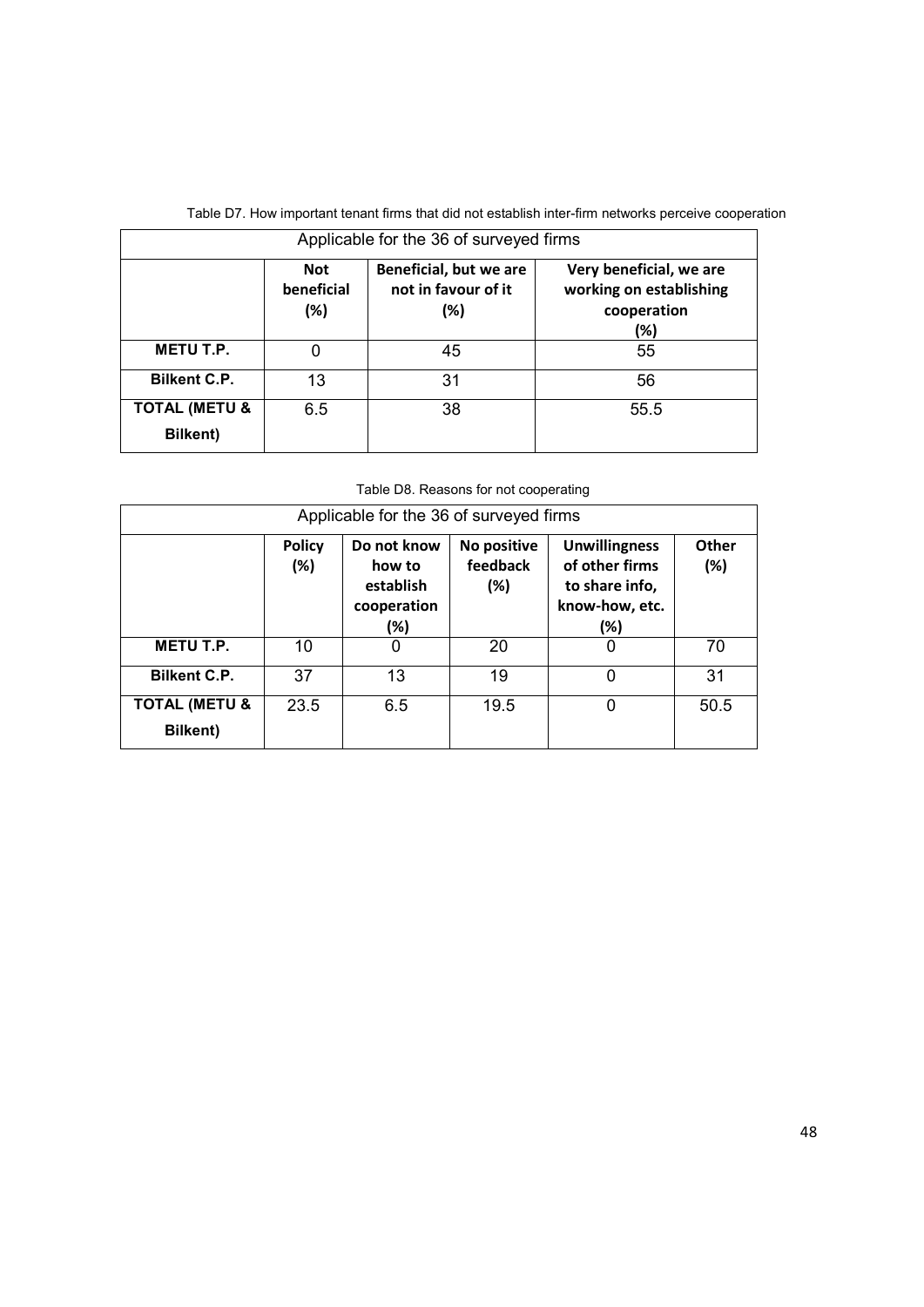# **APPENDIX E EU and TUBITAK Funded Projects**

Results regarding the EU and TUBITAK-funded projects - questions 15 and 16 in the questionnaire:

| Total number of surveyed firms: 70 |                           |                                |                                             |  |
|------------------------------------|---------------------------|--------------------------------|---------------------------------------------|--|
|                                    | <b>EU projects</b><br>(%) | <b>TUBITAK projects</b><br>(%) | <b>Both EU and</b><br><b>TUBITAK</b><br>(%) |  |
| <b>METU T.P.</b>                   | 20                        | 78                             | 14                                          |  |
| <b>Bilkent C.P.</b>                | 38                        | 53                             | 29                                          |  |
| <b>TOTAL (METU &amp; Bilkent)</b>  | 29                        | 65.5                           | 21.5                                        |  |

| Table E1. EU and TUBITAK-funded projects |  |
|------------------------------------------|--|
|                                          |  |

From the Table 24 it can be seen that majority of the firms in studied techno-parks has TUBITAK projects. TUBITAK funded projects are more popular among the firms than EU projects. In this matter, there is dissimilarity between METU and Bilkent tehno-parks: while tenant firms in METU Techno-park have greater number of TUBITAK projects, tenant firms in Bilkent Cyber-park have more EU projects and higher percentage of the both funded projects.

From the whole number of surveyed firms in both techno-parks (70), only 27% do not have neither EU nor TUBITAK funded project (37% in Bilkent Cyber-park and 17% in METU Techno-park).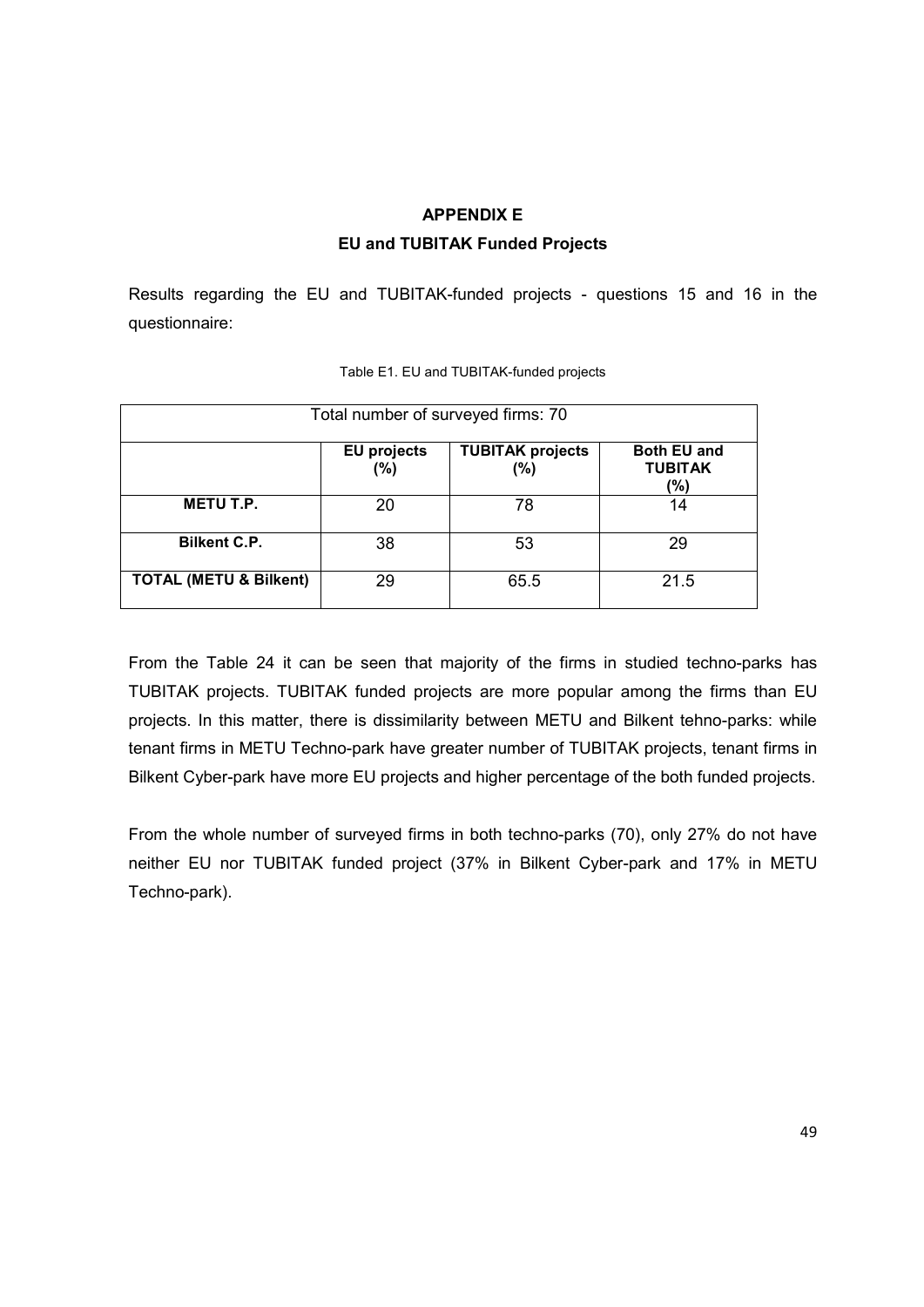#### **REFERENCES:**

**Acs Z. J., Audretsch D. B. and Fledman M. P. (1994)**, *R&D Spillovers and Recipient Firm Size*, The Review of Economics and Statistics, Vol. 76, No. 2, pp. 336-340;

**Albaladejo M. (2001),** *Determinants and Policies to Foster the Competitiveness of SME clusters: Evidence from Latin America*, QEH Working Paper Series – QEHWPS 71;

**Albino V., Carbonara N. and Giannoccaro I. (2005),** *Industrial Districts as Complex Adaptive Systems: Agent-based models of Emergent Phenomena*, in the Karlsson C., Johansson B., and Stough R.R. (eds), *Industrial Clusters and Inter-Firm Networks*, Edward Elgar, Cheltenham, UK;

**Association of University Related Research Parks (AURRP) (1997)**, Worldwide research & science park directory, 1998 (BPI Communications);

**Athreye S. (2004)**, *Agglomeration and Growth: A Study of the Cambridge High-Tech Cluster*, in the Bresnahan T. and Gambardella A. (eds), *Building High-Tech Clusters: Silicon Valley and Beyond*, Cambridge University Press;

**Atilla M. (2004)**, *Technology Infrastructure: Science and Technology Parks in Turkey*, paper presented at Knowledge Economy Forum IV, Istanbul, Turkey;

**Baptista R. (1996)**, *Research Round Up: Industrial Clusters and Technological Innovation*, Business Strategy Review, Vol. 7, No. 2, pp. 59-64;

**Baptista R. (2001),** *Geographical Clusters and Innovation Diffusion*, Technological Forecasting and Social Change 66, 31-46;

**Baptista R. and Swann P. (1998),** *Do firms in Cluster Innovate More?* Research Policy, 27(6): 525- 540;

**Beckman C.M.***,* **Haunschild P.R. and Phillips D.J. (2004)**, *Friends or Strangers? Firms Specific uncertainty, Market uncertainty and Network partner selection*, Organization Science, Vol. 15(3): 259- 275;

**Belussi F. (2006)**, *In Search of a Useful Theory of Spatial Clustering: Agglomeration versus Active Clustering*, in the Asheim B., Cooke P., and Martin R. (eds), *Clusters and Regional Development: Critical reflections and Explorations*, Routledge, London and New York;

**Benko G. (2000)**, *Technopoles, High-Tech Industries and Regional Development: A Critical Review*, GeoJournal 51: 157-167;

**Benner C. (2003)**, *Learning Communities in a Learning Region: The Soft Infrastructure of Cross-Firm Learning Networks in Silicon Valley*, Environment and Planning A, Vol. 35: 1809-1830;

**Bergman E. M., den Hertog P. and Charles D. (2001)**, *In Pursuit of Innovative Clusters,* International Conference on ''Measuring and Evaluating Industrial R&D and Innovation in the Knowledge-based Economy'', Taipei, R.O.C.;

**Bergman E. M. and Feser E. J. (2002)**, *Industrial and Regional Clusters: Concepts and Comparative Applications*, presented in the R. W. Jackson West Virginia University, Regional Research Institute;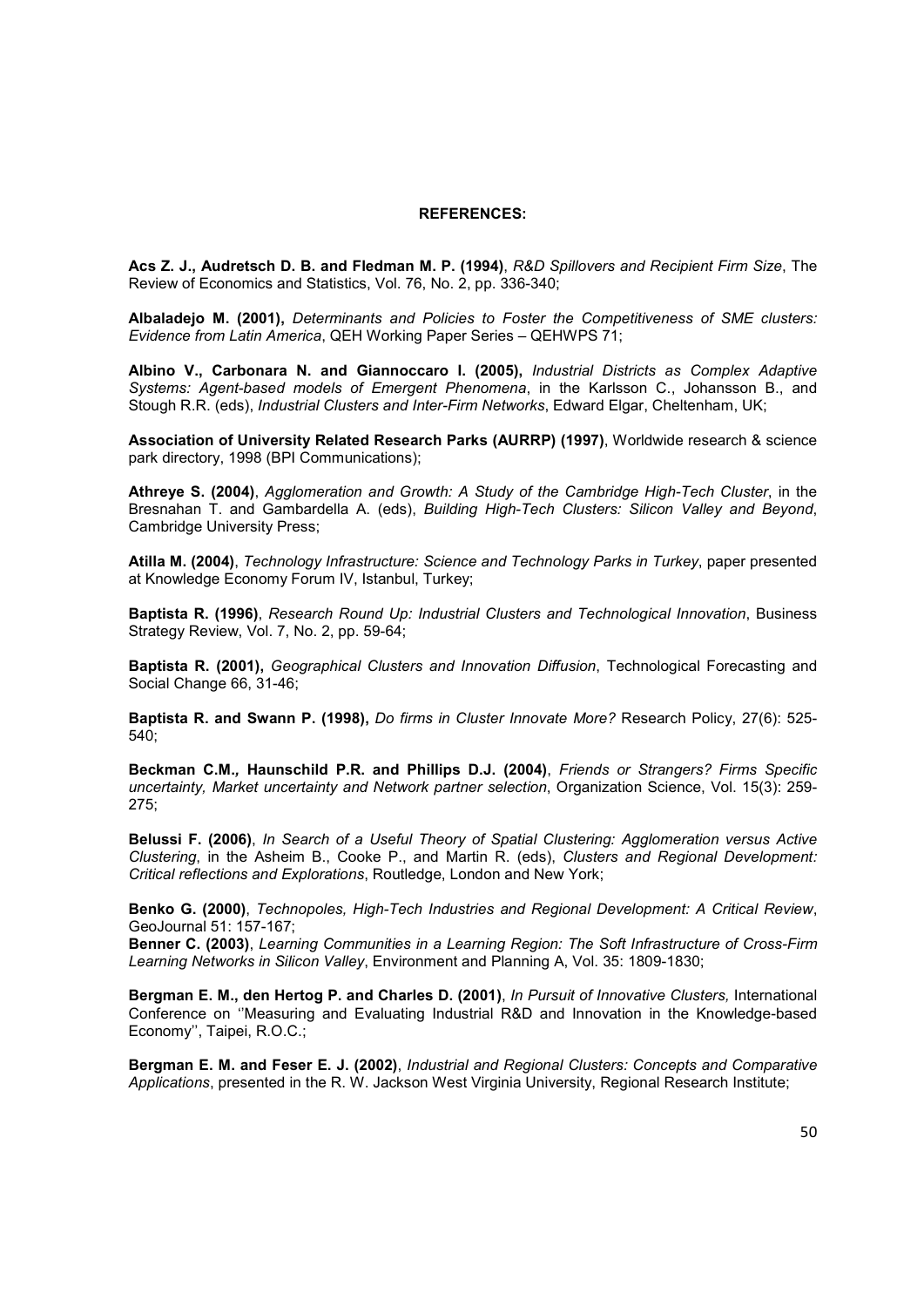**Bass S. J. (1998)**, *Japanese Research Parks: National Policy and Local Development*, Regional Studies, Vol. 32.5: 391-403;

**Bigliardi B., Dormio A. I., Nosella A. and Petroni G. (2006)**, *Assessing Science Parks' Performances: Directions From Selected Italian Case Studies*, Technovation 26: 489–505;

**Boari C. (2001)**, *Industrial Clusters, Focal Firms and Economic Dynamism: A Perspective from Italy*, World Bank Institute;

**Breschi and Malebra (2005)**, *Clusters, Networks and Innovation*, Oxford University Press Inc., New York;

**Bresnahan T. and Gambardella A. (2004)**, *Old-Economy Inputs for New-Economy Outcomes: What Have We Learned?*, in the Bresnahan T. and Gambardella A. (eds), *Building High-Tech Clusters: Silicon Valley and Beyond*, Cambridge University Press;

**Camagni R. (1991),** *Local 'Milieu' and Innovation Networks: Towards a New Dynamic Theory of Economic Space* in the Camagni R. (eds), *Innovation networks: Spatial Perspectives*, Belhaven Press, London and New York;

**Can Ö. (2008)**, *Design of Public Support for R&D: A Study Of Turkish Technoparks*, paper presented at the 16<sup>th</sup> "High Technology Small Firms Conference", Doctoral Workshop, University of Twente, The Netherlands,

**Caniels M. And Romijn H. (2001),** Small-industry Clusters, Accumulation of Technological Capabilities, and Development: A Conceptual Framework, ECIS Working Paper Series 01.05, Eindhoven University of Technology, The Netherlands;

**Carbonara N. (2002)**, *Innovation Process within Geographical Clusters: A Cognitive Approach*, Technovation;

**Castells, M. (1996)**, *The Information Technology Revolution* in *The Rise of the Network Society*, Cambridge, Mass: Blackwell Publishers;

**Castells M. and Hall, P. (1994)**, *Technopoles of the World: The Making of Twenty-First-Century Industrial Complexes*, London: Routledge;

**Cooke, P. (2002)**, *Knowledge Economies: Clusters, Learning and Cooperative Advantage*, London: Routledge;

**Cuervo-Garcia A., Montoro-Sanchez A. and Romero-Martinez (2008)**, *Clusters and Business Networks*, in the Galindo M.A., Guzman J., Ribeiro D., *Entrepreneurship and Business: A Regional Perspective*, Springer Berlin Heidelberg;

**De Propris L. (2002),** *Types of Innovation and Inter-firm Co-operation*, Entrepreneurship and Regional Development, 14, 337-353;

**Dosi G. (1988)**, *Sources, Producers and Microeconomic Effects of Innovation*, The Journal of Economic Literature Vol. 26, No. 3, 1120-1171;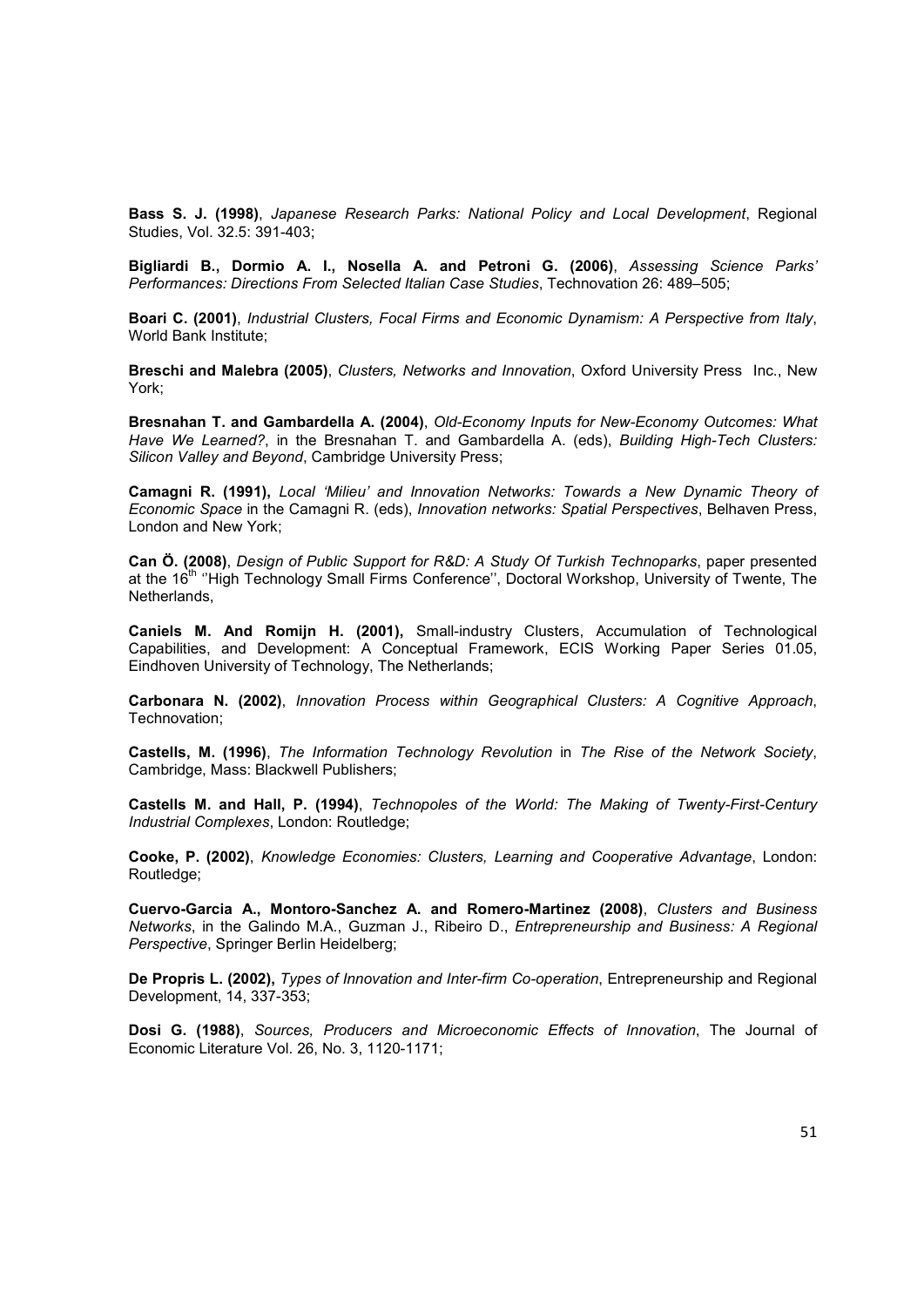**Dyer J.H. and Nobeoka K. (2000),** *Creating and Managing a High-Performance Knowledge-Sharing Network: The Toyota Case*, Strategic Management Journal, 21: 345-367;

**Eisenhardt K. M. and Schoonhoven C. B. (1996)**, *Resource-based View of Strategic Alliance Formation: Strategic and Social Effects in Entrepreneurial Firms*, Organizational Science, Vol. 7, No. 2, pp. 136-150;

**Ernest D. and Kim L. (2002)**, *Global Production Networks, Knowledge Diffusion, and Local Capability Formation*, Research Policy, 31: 1417-1429;

**European Comission (EC) Report (2007)**, *Regional Research Intensive Clusters and Science Parks*, Belgium;

**Felsenstein D. (1994)**, *University-Related Science Parks – 'Seedbeds' or Enclaves of Innovation?,* Technovation 14(2): 93-110;

**Ferguson R. and Olofsson C. (2004)**, *Science Parks and the Development of NTBFs – Location, Survival and Growth*, Journal of Technology Transfer, 29: 5–17;

**Fischer M. M. (2006),** *Innovation, Networks, and Knowledge Spillovers*, Springer, Germany;

**Gordon I. R. and McCann P. (2005),** *Clusters, Innovation and Regional Development: An Analysis of Current Theories and Evidence*, in the Karlsson C., Johansson B., and Stough R.R. (eds), *Industrial Clusters and Inter-Firm Networks*, Edward Elgar, Cheltenham, UK;

**Gulati, R. (1995)**, *Social Structure and Alliance Formation Patterns: A Longitudinal Analysis*, Administrative Science Quarterly, Vol. 40, No. 4: 619-652;

**Gulati, R. (1998)**, *Alliances and Networks*, Strategic Management Journal, Vol 19, No. 4: 293-317;

**Hagedoorn J. (1993)**, *Understanding the Rationale of Strategic Technology Partnering: Interorganizational Modes of Cooperation and Sectoral Differences*, Strategic Management Journal, Vol. 14, No. 5, pp. 371-385;

**Hakansson H. and Johanson J. (1992)**, A model of Industrial Networks, in Axelsson B. and Easton G. Eds Industrial networks: A New View of Reality, London: Routledge, pp. 32-46;

**Isaksen A. (1996)**, *Regional Clusters and Competitiveness: The Norwegian Case*, STEP report, Oslo, Norway;

**Jaffe A. B. (1989)**, *Real Effects of Academic Research*, The American Economic Review, Vol. 79, No. 5, pp. 957-970;

**Johnson B. and Lundvall B.A. (1993)**, Catching-up and Institutional Learning under Post-Socialism', in J. Hausner, B. Jessop and K. Nielsen (eds) Institutional Frameworks of Market Economies: 68–86. Aldershot, Hants: Avebury

**Johnson B. and Lundvall B.A. (1995)**, The Learning Economy, Journal of Industry Studies, 1, 23-42;

**Johnson B. and Nielsen K. (1998)**, *Introduction: Institutions and Economic Change*, in the Nielsen K. and Johnson B. (eds), *Institutions and Economic Change*, Edward Elgar, Cheltenham, UK;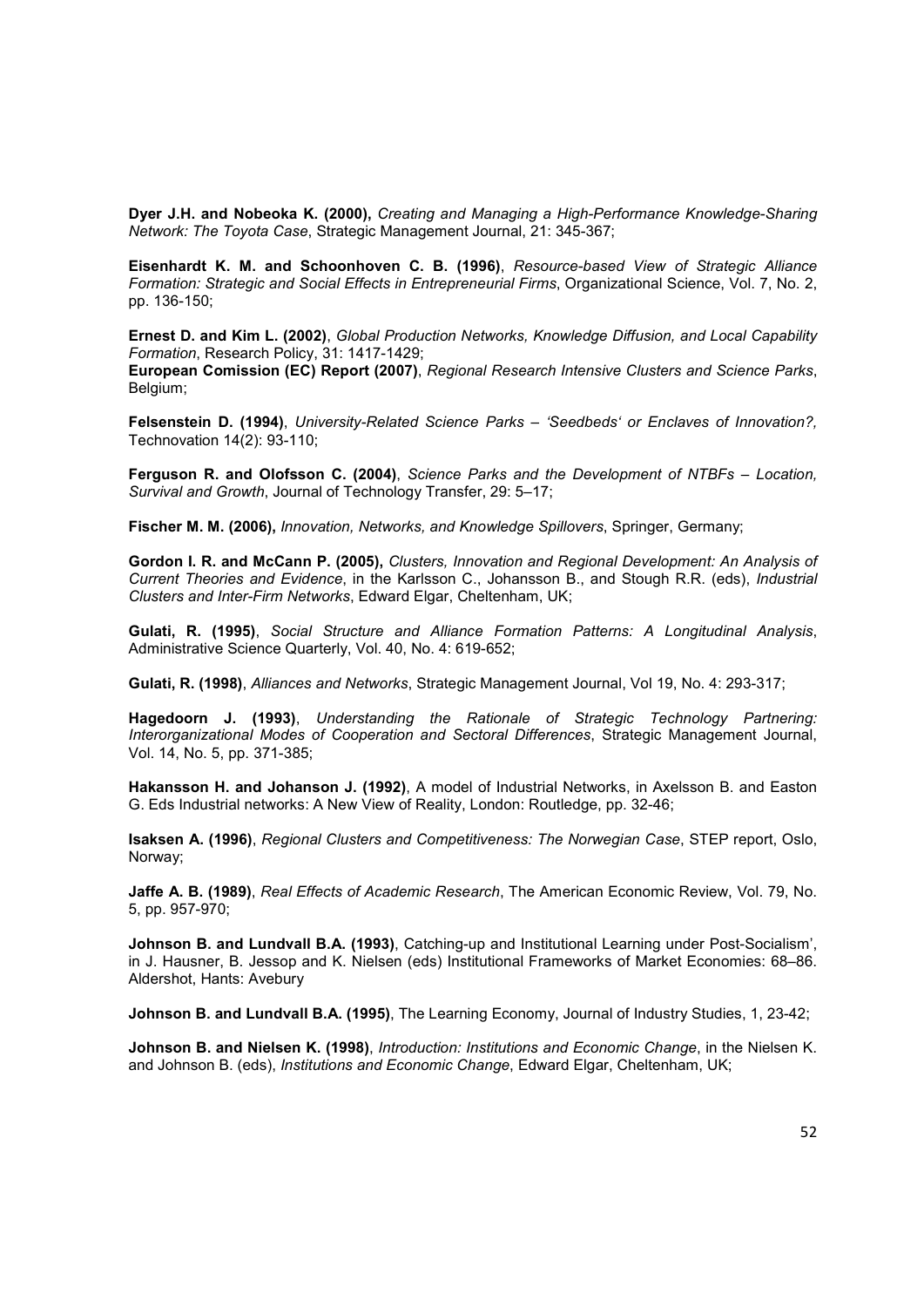**Johanson J. and Mattsson L.G. (1992)**, *Network Positions and Strategic Actions: An Analytical Framework*, in the Axelsson B. and Easton G. (eds), *Industrial Networks: A New View of Reality*, London: Routledge;

**Karlsson C., Mellander C. and Paulsson T. (2003),** Spatial ICT in Sweden – An Empirical method to Identify a Necessary Condition for Existence, Jonkoping University, Sweden;

**Keeble, D. and Wilkison, F. (2000),** *High -Technology Clusters, Networking and Collective Learning in Europe*, Ashgate, England;

**Keeble, D. (2000)**, *Collective Learning Process in European High-Technology Milieux*, in the *High - Technology Clusters, Networking and Collective Learning in Europe*, Ashgate, England;

**Keeble D. and Nachum L. (2001)**, *Why Do Business Service Firm Cluster? Small consultancies, Clustering and Decentralisation in London and Southern England*, ESRC Centre for Business Research, University of Cambridge, Working Paper No. 194;

**Kirat and Lung (1999)**, *Innovation and Proximity: Territories as Loci of Collective Learning Process*, European Urban and Regional Studies, 6(1): 27 – 38;

**Kitson M. and Michie J. (1998),** *Market, Competition and Innovation*, ESRC Centre for Business Research, Working Paper, 84;

**Kogut, B. (1988)**, *Joint Ventures: Theoretical and Empirical Perspectives*, Strategic Management Journal, Vol. 9, No. 4, pp. 319-332;

**Kogut, B. (2000)**, *The Network As Knowledge: Generative Rules and the Emergence of Structure*, Strategic Management Journal, 21: 405-425;

**Krugman, P. (1991)**, *Geography and Trade*, Leuven, Leuven University Press;

**Kızıltaş M. (2006)**, *The Dilemma of Flexibility in the Spatial Development of Science* Parks: The Case of Metu-Technopolis, MSc dissertation, METU, Ankara;

**Lall, S. (2003)**, *Investment and Technology Policies for Competitiveness: Review of Successful Country Experiences*, United Nations, New York and Geneva;

**Larsson S. and Malmberg A. (1999)**, *Innovations, Competitiveness, and Local Embeddedness a Study of Machinery Producers in Sweden*, Geografiska Annaler, Series B, Human Geography, Vol. 81, No. 1, pp. 1-18;

**Longhi C. and Keeble D. (2000)** *High -Technology Clusters and Evolutionary Trends in the 1990s*, in the *High -Technology Clusters, Networking and Collective Learning in Europe*, Ashgate, England;

**Lopez M. R. (2000)**, *Innovation, Competitiveness and Development: Searching for the Linkages to Economic Development*, Alborg University, Denmark;

**Lundvall B.A. (1992)**, User-producer Relationships, National Systems of Innovation and Internationalization in Lundvall B. A. (eds) *National Systems of Innovation: Towards a Theory of Innovation and Interactive Learning,* Pinter Publisher, London;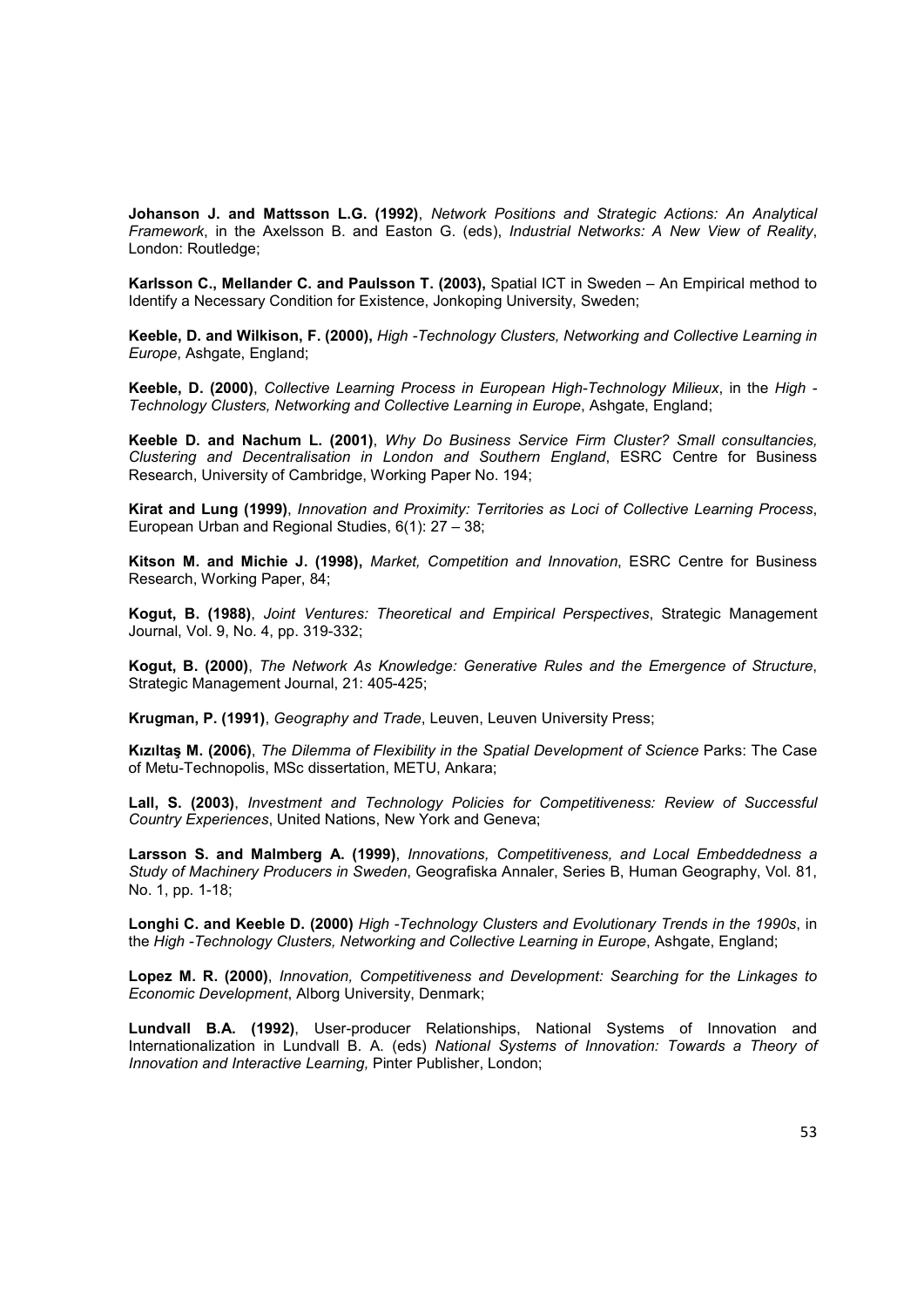**Lundvall B.A. (2007)**, *National Innovation System: Analytical Focusing Device and Policy Learning Tool*, Working Paper R2007:004, Department of Business Studies, Aalborg University;

**Löfsten H. and Lindelöf P. (2002)**, *Science Parks and the Growth of New Technology-Based Firms – Academic-Industry Links, Innovation and Markets*, Research Policy 31: 859–876;

**Maillat D. (1995)**, *Territorial Dynamic, Innovative Milieus and Regional Policy,* Entrepreneurship and Regional Development, 7: 157-165;

**Malecki E. J. (1991),** *Technology and economic development: The Dynamics of Local, Regional, and National Change*, England: Longman Scientific and Technical;

**Malecki E. J. and Veldhoen M. E. (1993)**, *Network Activities, Information and Competitiveness in Small Firms*, Geografiska Annaler. Series B, Human Geography, Vol. 75, No. 3: 131-147;

**Marshall (1920), Principles of Economics, 8<sup>th</sup> edition, Macmillan, London;** 

**Martin J.C.M. (1994)**, *Managing Innovation and Entrepreneurship in Technology-Based Firms*, New York: A Wiley-Interscience Publication, John Wiley & Sons;

**Monck C.S.P., Quintas P., Porter P., Storey D., and Wynarczyk P. (1988)**, *Science Parks and the Growth of High Technology Firms*, London: Croom Helm;

**Mowery D.C., Oxley J.E. and Silverman B.S. (1996)**, *Strategic Alliances and Interfirm Knowledge Transfer*, Strategic Management Journal, Vol:17., Special issue: Knowledge and the Firm, 77-91;

**Mytelka L. And Farinelli F. (2000)**, *Local Clusters, Innovation Systems and Sustained Competitiveness*, Discussion Paper Series, The United Nations University, INTECH, The Netherlands;

**Oerlemans L. A. G., Meeus T. H. and Boekema F. W. M. (2001)**, *Firm Clustering and Innovation: Determinants and Effects*, Papers in Regional Science, 80, 337-356;

**OECD (2001)**, *Innovative Clusters: Drivers of National Innovation Systems*, Paris;

**OECD (2004)**, *Networks, Partnerships, Clusters and Intellectual Property Rights: Opportunities and Challenges for Innovative SMEs in a Global Economy*, Paris;

**Piore M. J. and Sabel C. F. (1984),** *The Second Industrial Divide: Possibilities for Prosperity*, Basic books, New York;

**Porter, M. E. (1990),** *Competitive Advantage of Nations*, London: MacMillan:

**Porter, M. E. (1998),** *Clusters and the new economics of competition*, Harvard Business Review, 76, 77-90.

**Porter, M. E. (2000),** *Location, Competition, and Economic Development: Local Clusters in a Global Economy,* Economic Development Quarterly, Vol. 14, No. 1, pp. 15-34;

**Powel W. W. (1990),** *Neither Market Nor Hierarchy: Network Forms of Organization, Research Organizational Behaviour, Vol. 12: 295-336;*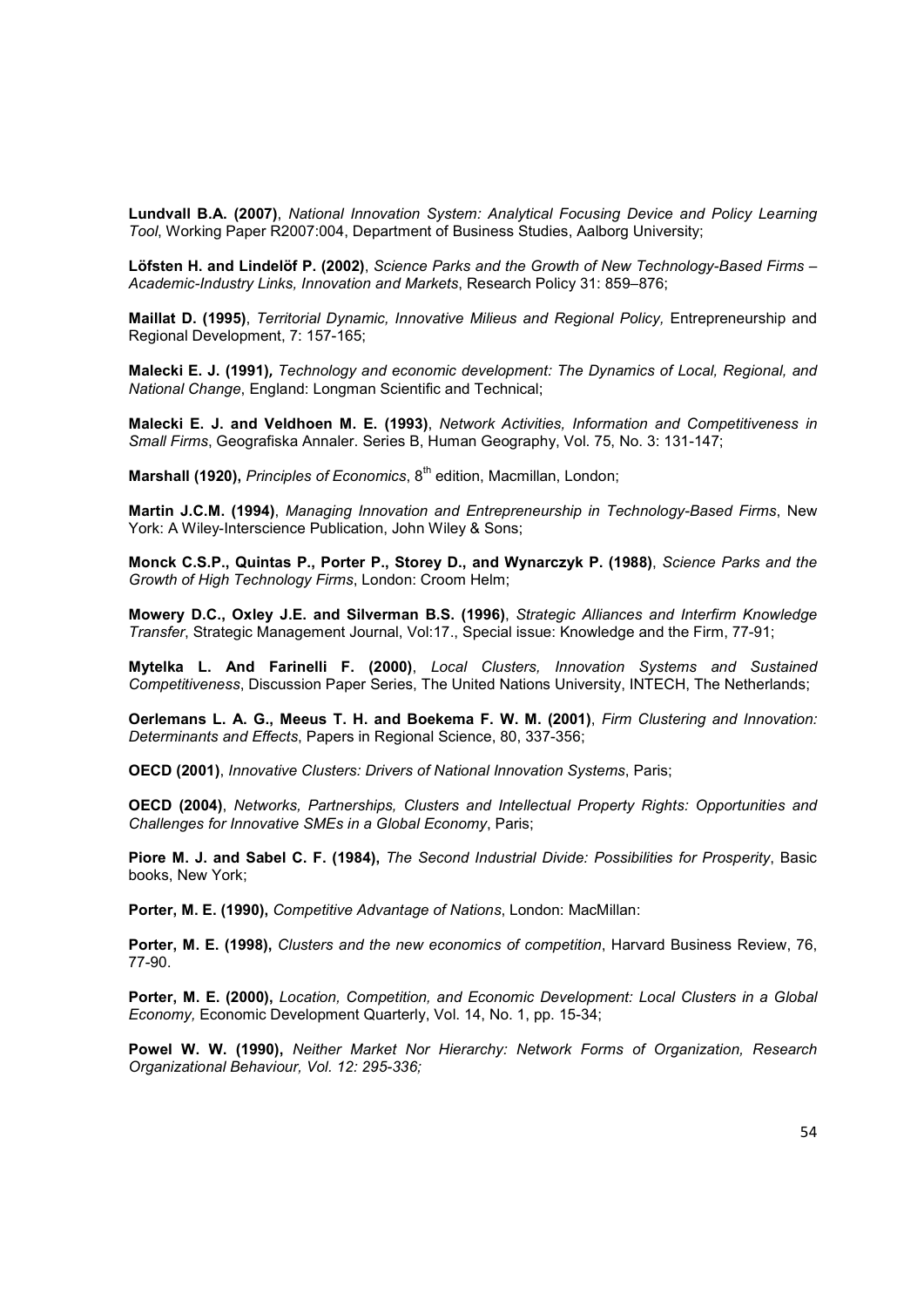**Powel W. W., Koput K. W. and Smith-Doerr L. (1996)** Interorganizational Collaboration and the Locus of Innovation: Networks of Learning in Biotechnology, Administrative Science Quarterly, Vol. 41, No 1, 116-145;

**PWC Consulting and Tsagaris Consult (2002)**, *Involving regions in the European Research Area*, Final Report to the European Commission, EUR20477/3.

**Ritter T. and Gemünden H. G. (2003)**, *Interorganizational Relationships and Networks: An Overview*, Journal of Business Research 56, 691-697;

**Saxenian, A. (1994)**, *Regional Advantage: Culture and Competition in Silicon Valley and Route 128*, Harvard University Press, Cambridge, Massachusetts and London, England;

**Siegel D. S., Westhead P. and Wright M. (2003a)**, *Science Parks and the Performance of New Technology-Based Firms: A Review of Recent U.K. Evidence and an Agenda for Future Research*, Small Business Economics 20: 177–184;

**Siegel, D. S., Westhead, P. and Wright, M. (2003b)**, *Assessing the Impact of University Science Parks on Research Productivity: Exploratory Firm-Level Evidence From the United Kingdom*, International Journal of Industrial Organization 21: 1357–1369;

**Simmie J. (2006)**, *Do Clusters or Innovation Systems Drive Competitiveness?*, in the Asheim B., Cooke P., and Martin R. (eds), *Clusters and Regional Development: Critical reflections and Explorations*, Routledge, London and New York;

**Smith H. L. and de Bernardy M. (2000)**, *University and Public Research Institute Links with Regional High-Technology SMEs*, in the Keeble, D. and Wilkison, F., *High -Technology Clusters, Networking and Collective Learning in Europe*, Ashgate, England;

**Smith, K (1994)**, *New Directions in Research and Technology Policy: Identifying the Key Issues*, STEP report 1-94; STEP group, Oslo;

**Sorensen O.J. (1996)**, *The Network Theory: An Introduction to its Conceptual World*, International Business Economics, Study Material Series, No. 8, Aalborg University;

**Squicciarini, M. (2008)**, *Science Parks' Tenants versus Out-of-Park Firms: Who Innovates More? A duration model*, J Technol Transfer 33:45–71;

**Staber U. (1996a)**, *Networks and Regional Development: Perspectives and Unresolved Issues*, in the *Business Networks: Prospects for Regional Development*, edited By Staber U. H., Schaefer N. V., and Sharma B., Berlin: Walter de Gruyter;

**Staber U. (1996b)**, *The Social Embeddedness of Industrial District Networks*, in *Business Networks: Prospects for Regional Development*, edited By Staber U. H., Schaefer N. V., and Sharma B., Berlin: Walter de Gruyter*;* 

**Teubal, M. (2002)**, *What is the Systems Perspective to Innovation and Technology Policy and How Can We Apply It to Developing and Newly Industrialized Economies?*, Journal of Evolutionary Economics, Volume 12, Numbers 1-2;